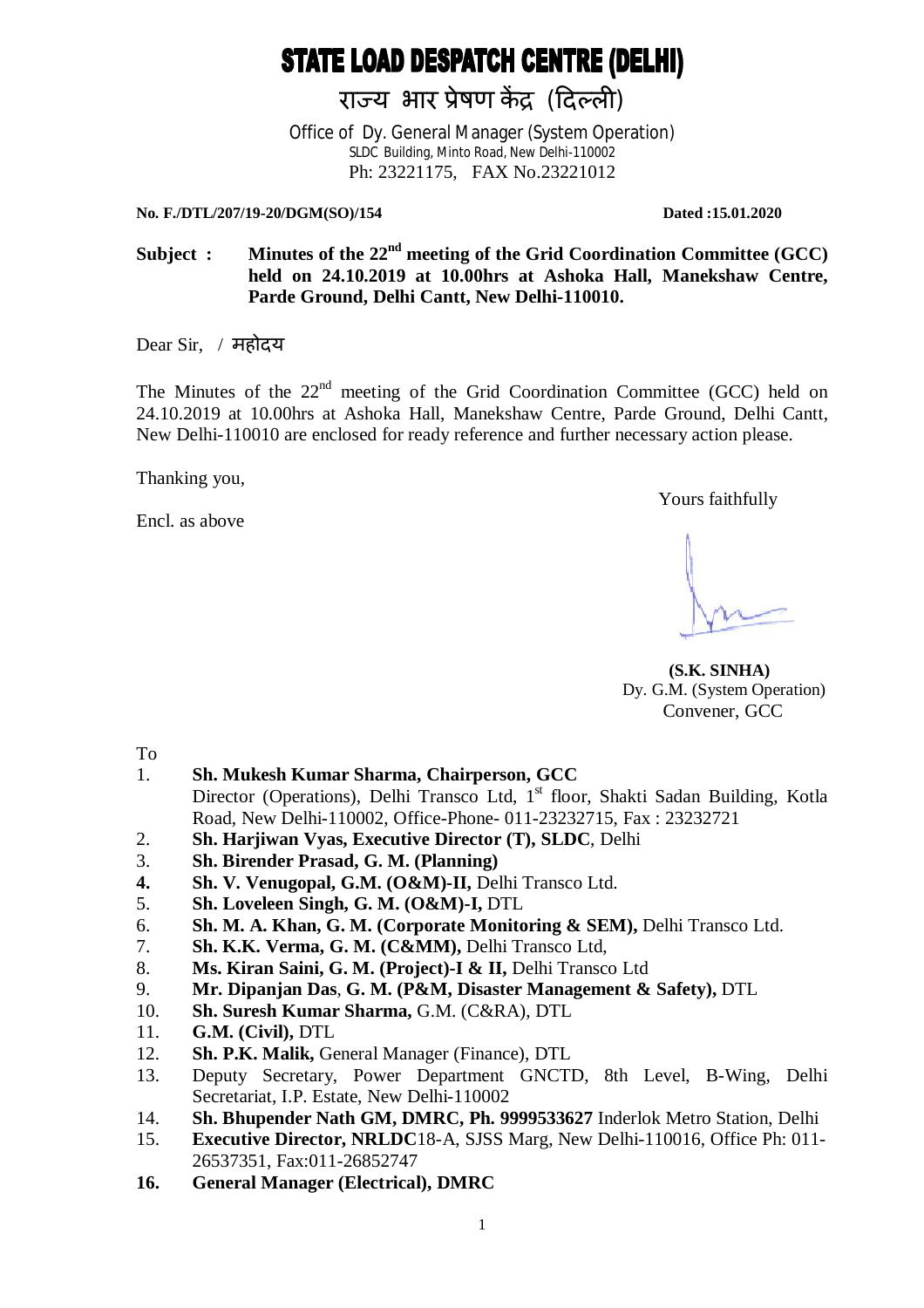- 17. **Sh. S.M. Verma, Director(Tech), IPGCL / PPCL** Himadri Building, RPH, New Delhi-110002. Phone:011-23273544, Fax: 011- 23270590 , vermasm@rediffmail.com 9717694896
- 18. **Sh. Rajneesh Srivastava,** G.M. (Commercial), IPGCL/PPCL, 9999533500
- 19. **Sh. A.K. Sharma, Head (O&M), BYPL,** Shakti Kiran Building, Karkardooma, Delhi
- 20. **Sh. Mukesh Dadhichi, ASVP (SO),** BYPL, Shankar Road, New Delhi
- 21 **Sh. Sunil Kakkar, Head (PMG),** BYPL, Shakti Kiran Building, Karkardooma, Delhi
- 22. **Chief Engineer (Transmission System)**, BBMB SLDC Complex, Sector-28, Industrial Area Phase-I, Chandigarh
- 23. **Superintending Engineer (O&M) Circle, BBMB,** 400kV S/Stn, BBMB Complex, Panipat-132107,Mob. 09416017711, Fax .0180-2662992
- 24. **Sh. Sanjay Kumar Banga, Head (PEC, PM&BD), TPDDL,** SCADA Building, Near Netaji Place Subash Place Metro Station, Pitampura, Delhi 34 Phone Office: 011- 27468027, Fax: 011-27468023
- 25. **Sh. Lalit Wasan, HoD, (PSC & Smart Grid), TPDDL**
- 26. **Sh. Salil Saxena, VP, (System Operation), BRPL**
- 27. **Sh. Sanjay Srivastava, AVP (PMG), BRPL**
- 28. **Sh. A.K. Joshi, Chief Engineer (Elect)-II, NDMC**
- Room No. 1706,  $17<sup>th</sup>$  Floor, Palika Kendra, Sansad Marg, New Delhi-110001 29. **Sh. M.K. Aggarwal G.M. (Market Operation),** NRLDC, 18-A, SJSS Marg, New
	- Delhi-110016
- 30. **Sh. Mahender Singh, Secretary, DERC** DERC Viniyamak Bhawan, C-Block, Shivalik, New Delhi-17
- 31. **Sh. U.K. Tyagi, Executive Director (Tariff), DERC** DERC Viniyamak Bhawan, C-Block, Shivalik, New Delhi-17
- 32. **General Manager (Commercial)**, NTPC, NCR Headquarters, R&D Building, A8A, Setor-24, Noida-201301. Fax no. 0120-2410192
- 33. **Sh. S.N. Basu, GM(T), GTPS, Phone No.9818434679,** sagmeelbasu@yahoo.co.in
- 34. **Sh. Amit Ahuja, GM(T), Bawana, CCGT**
- 35. **Sh. Satish Raghav, GM, PPCL-I, Ph. 9717698281**
- 36. **Sh. N.C. Sharma, AGM(T), Operation Bawana CCGT, Ph. 9717694930**
- 37. **Sh.R.K. Yadav, AGM(Comml) IPGCL/PPCL, 9717694845 Rajandra805@gmail.com**
- 38. **Sh. Neelesh Gupta,** Whole Time Director, Timarpur Okhla Waste Management Company Ltd Jindal ITF Center, 28 Shivaji Marg New Delhi-110015, Ph. 45021983, Fax 45021982
- 39. **General Manager,** Indira Gandhi Super Thermal Power Station, Jharli, Jhajjar Distt. Haryana Pin-124141, Fax no. 01251-266202, Ph. 01251-266265
- 40. CWE (U), MES, MES Palam Road, Delhi Cantt, New Delhi-110010
- 41. **GE (U), MES,** Electric Supply, Kotwali Road, Delhi Cantt, Delhi-110010
- 42. **Mr. Rohit Bajaj**, Vice President Business Development, Indian Energy Exchange Unit no. 3,4,5 & 6, Fourth Floor TDI Centre, Plot No.-7 JASOLA New Delhi-110025 Ph. 9654125144, rohit.bajaj@iexindia.com, Office No. 43004032.
- 43. Dy. G. M. (Fin-I & II), DTL Rajghat Power House New Delhi -110002.
- 44. **Sh. Shyamal Sutradhar, Dy. G.M. SLDC**
- 45. **Sh. Dinesh Singh, DGM(E/A)**
- 46**.** Manager (HW), SCADA, SLDC
- 47. Manager (Software), SCADA, SLDC
- 48. **Sh. Naveen Goel,** Manager (T), System Operation, SLDC.
- 49. **Ms. Sonali Garg,** Manager (Energy Accounting), Delhi SLDC.
- 50. **Manager (SO)-Shift,** Delhi SLDC.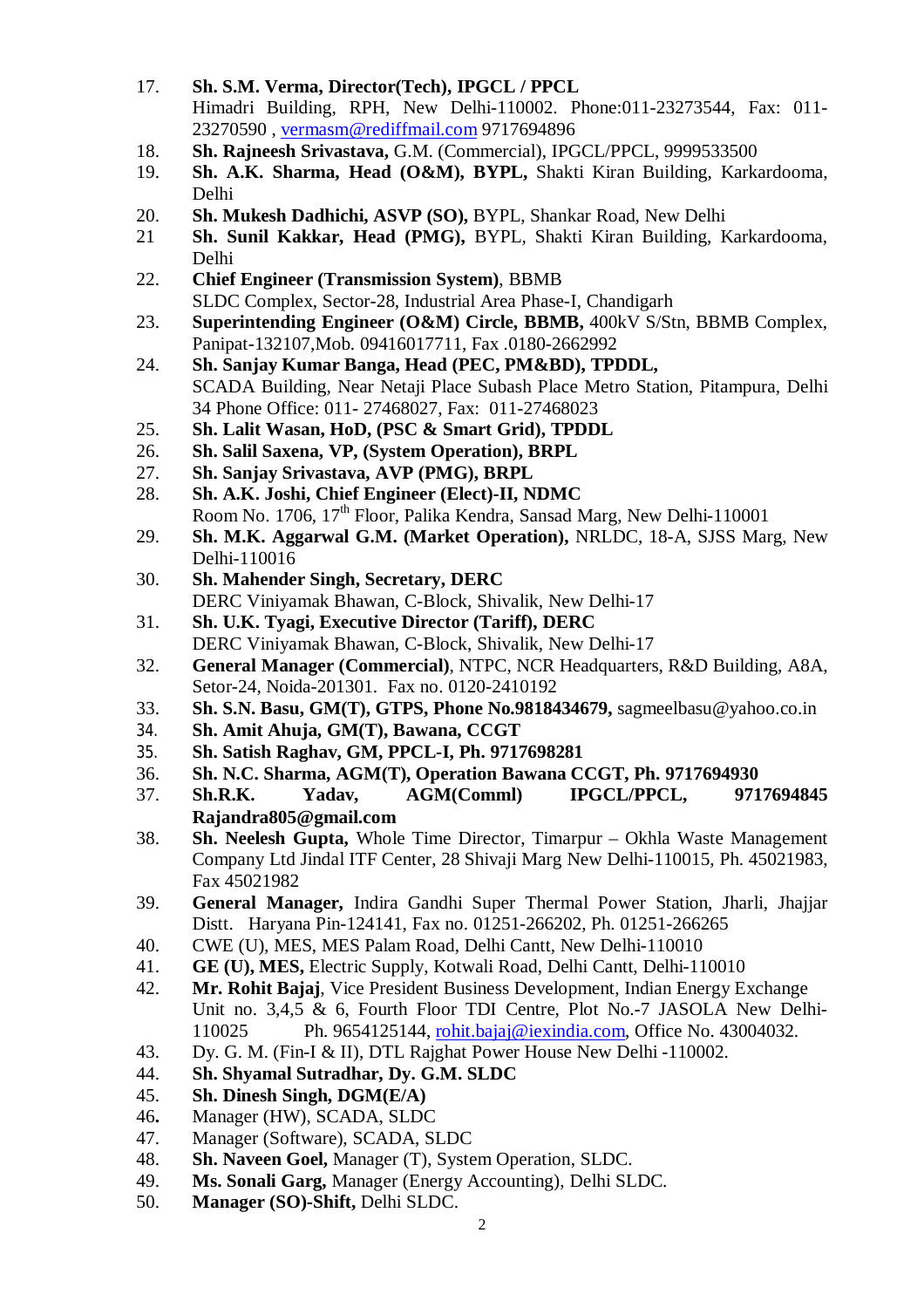- 51. Dy. Manager (Finance), SLDC.
- 52. A.M.(Finance), SLDC
- 53. Sh. Appi Reddy, Associate V.P. DMSWL, Sector-5, Pocket N-1, Bawana Industrial Area, Behind Pragati Power Plant, Bawana, New Delhi-110039 appireddy.k@ramky.com
- 54. Project-in-Charge, 12MW East Delhi Waste Processing Company Ltd, Near Veterinary Hospital, Gazipur, Delhi-110096, Ph.22782152.
- 55. Sh. Sudhir Saxena, Chief Executive Officer, Railway Energy Management Co. Ltd.Ground Floor, Central wing, Plot No-1, Sector-29, Gurgaon-122001

Copy for favour of kind information to :-

- 1. Secretary (Power), Govt. of NCT of Delhi,
- 2. Secretary, DERC, Viniyamak Bhawan, C-Block, Shivalik, New Delhi-110017
- 3. Chairman & Managing Director, DTL
- 4. Chairperson, NDMC, Palika Kendra, Sansad Marg, New Delhi-110001
- 5. Member Secretary, NRPC, Katwaria Sarai, New Delhi-110016
- 6. Director (Operations), NTPC, Scope Complex, 7 Institutional Area, Lodhi Road, New Delhi-110003
- 7. Chairman & Managing Director, IPGCL / PPCL, Himadri, Rajghat Power House, New Delhi-02
- 8. Director (Operations), DMRC, Metro Bhawan, Fire Brigade Lane, Barakhamba Road, New Delhi-110001.
- 9. Director (Electrical), DMRC
- 10. Director (Finance) DTL
- 11. CEO, BSES Rajdhani Power Ltd, BSES Bhawan, Nehru Place, New Delhi-110019
- 12. CEO, BSES Yamuna Power Ltd, Shakti Kiran Building, Karkardooma, New Delhi-92
- 13. CEO, TPDDL, 33kV Grid S/Stn, Hudson Lane, Kingsway Camp, Delhi-110009
- 14. Chief Engineer, Delhi Zone,(CEDZ), MES Palam Road, Delhi Cantt, New Delhi-10
- 15. Addl. Secretary (Power), Govt. of NCT of Delhi, Delhi Secretariat, New Delhi.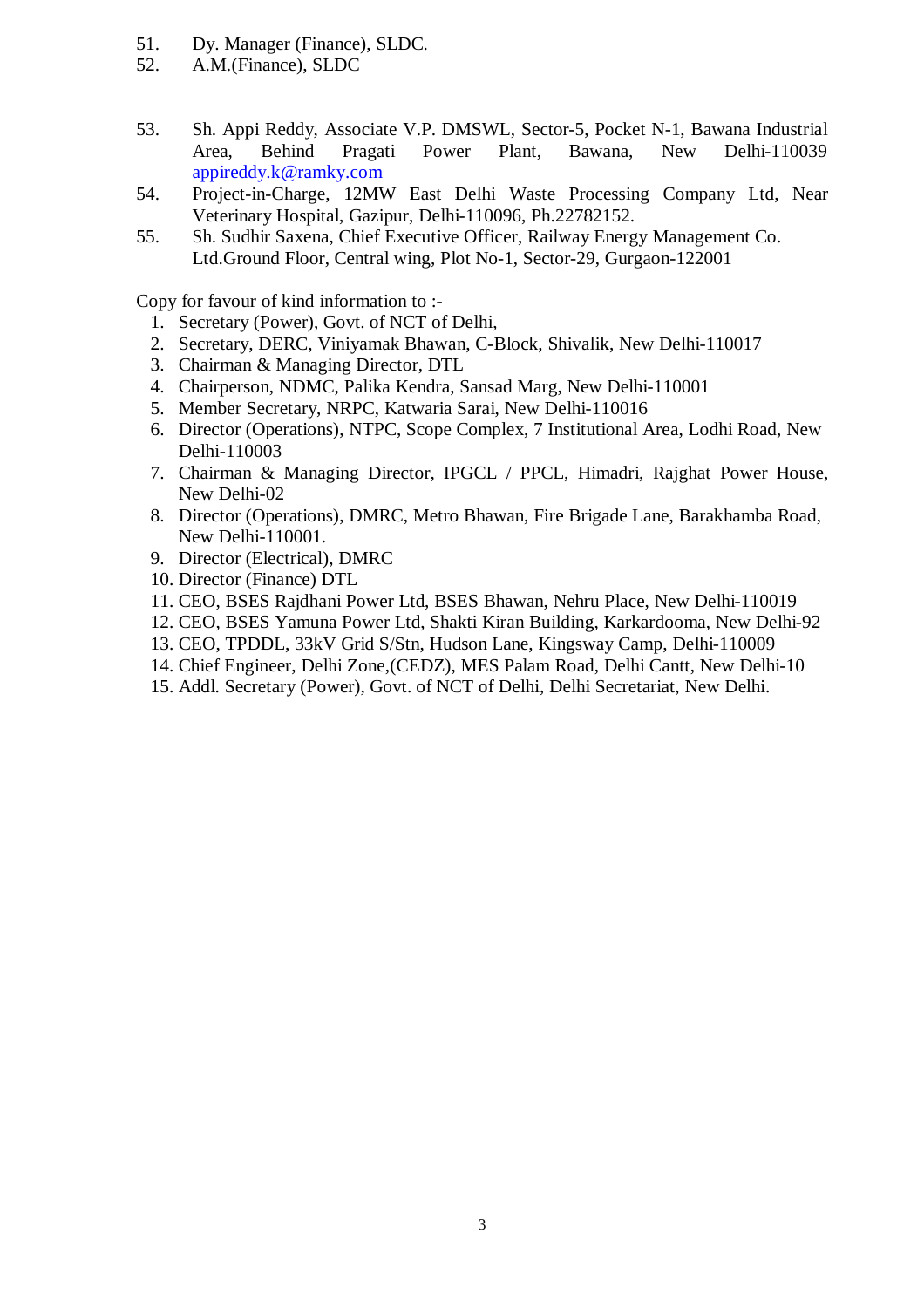# **STATE LOAD DESPATCH CENTRE (DELHI)**

राज्य भार प्रेषण केंद्र (दिल्ली)

Office of Dy. General Manager (System Operation) SLDC Building, Minto Road, New Delhi-110002 Ph: 23221175, FAX No.23221012

Summary Record of discussions held in the 22<sup>nd</sup> meeting of the Grid Coordination **Committee (GCC) held on 24.10.2019 at 10.00hrs at Ashoka Hall, Manekshaw Centre, Parde Ground, Delhi Cantt, New Delhi-110010.**

The list of participants is enclosed as **Annexure-1.**

#### **WELCOME**

Director/E/MES welcomed the participants of  $22<sup>nd</sup>$  meeting of the Grid Coordination Committee (GCC). He highlighted the function of MES. He further, informed GCC that MES has installed SCADA system at all 33/11 kV Sub Station with interface with DTL for centralised monitoring and control. In addition to this MES has started power purchase through IEX and are in process of installation of prepaid meters. Roof of Solar Plants of various capacities are also in pipeline for installation in MES areas. With these remarks, he requested Director (Operations), DTL, the Chairperson of GCC to start the proceedings.

Sh. Mukesh Kumar Sharma, Director (Operations), DTL, Chairperson, GCC welcomed all delegates in the 22<sup>nd</sup> Grid Coordination Committee meeting. He expressed his satisfaction that Delhi has successfully met all time high peak demand of 7409MW this summer without any load shedding which is about 5.6% higher compared to summer 2018. He especially thanked BRPL team for transferring of load on alternate sources during outage of 220kV Maharani Bagh – Masjid Moth Ckts and 220kV Maharani Bagh – Trauma Centre Ckts. Position could have been adverse, leading to load shedding in South Delhi areas, had BRPL not managed the load promptly and efficiently. However, DTL team managed to revive the cable within 10-15 days.

He further emphasized that the winter season is approaching and Delhi has large amount of surplus power especially during winter night hours which is required to be disposed-off properly. For disposal of surplus power, Discoms should opt of reallocation of power to other states so that the liabilities of fixed charges may also be avoided. For this, Discoms should approach State Government.

He also advised DTL and Distribution Licensees to utilize the ongoing lean period for maintenance and augmentation of their system for meeting power demand in Summer 2020 efficiently.

Concluding the remarks, he requested all the Stake Holders to actively participate in the proceedings for fruitful discussions and arrive at a conclusion. He advised Convener, GCC to take up agenda for discussion.

The Agenda was subsequently taken up for discussion.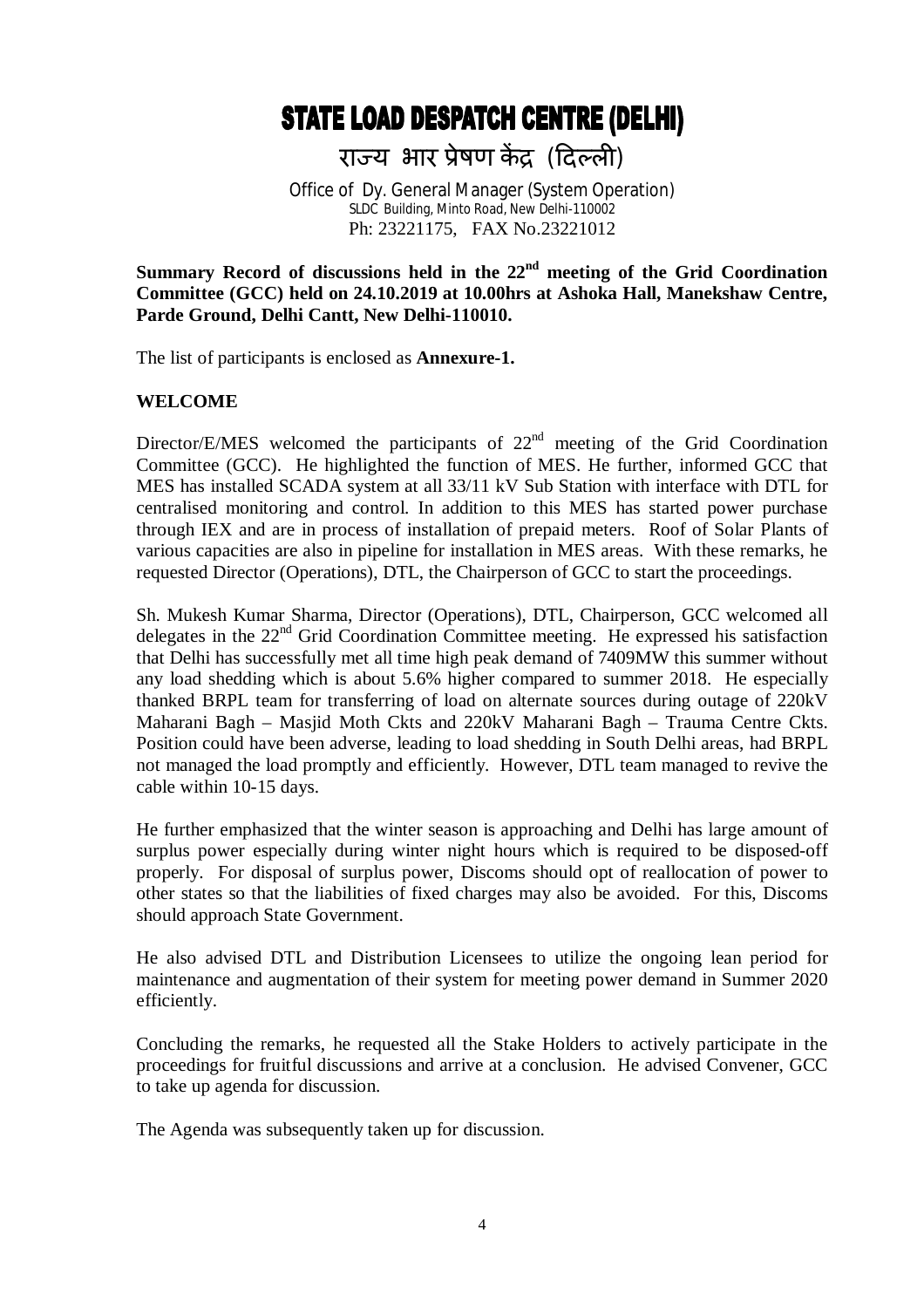# **1 CONFIRMATION OF THE MINUTES OF 21ST MEETING OF GCC HELD ON 22.04.2019.**

The minutes of the  $21<sup>st</sup>$  meeting of GCC held on 22.04.2019 have been circulated vide letter No. F./DTL/207/19-20/DGM(SO)/20 dt. 12.06.2019. No comments have been received from any other entities so far.

**GCC confirmed the MOM of 21st meeting of GCC.** 

# **2 FOLLOWUP ACTION ON THE DECISIONS TAKEN IN THE PREVIOUS GCC MEETING**

**2.1 Issues related to Delhi Grid.**

# **2.1. 1 NON USAGE OF BAYS ALOTTED TO VARIOUS UTILITIES FROM DTL SUB-STATIONS.**

The position of unutilized bays at various newly commissioned DTL sub-stations was updated by the utilities as under:

| $\overline{\mathbf{s}}$ | Name of                   | Details of non utilization of bays |                                                                                                                                                                            |                   |            |                                                                                                                                                                                                                                                                                                                                                                                                |  |  |
|-------------------------|---------------------------|------------------------------------|----------------------------------------------------------------------------------------------------------------------------------------------------------------------------|-------------------|------------|------------------------------------------------------------------------------------------------------------------------------------------------------------------------------------------------------------------------------------------------------------------------------------------------------------------------------------------------------------------------------------------------|--|--|
| N.                      | 400/220k                  | Voltag                             | Name of bay                                                                                                                                                                | <b>Name</b><br>of | Original   | <b>Present status</b>                                                                                                                                                                                                                                                                                                                                                                          |  |  |
|                         | V S/Stns.                 | e level                            |                                                                                                                                                                            | the utility       | allocation |                                                                                                                                                                                                                                                                                                                                                                                                |  |  |
|                         |                           |                                    |                                                                                                                                                                            | whom<br>to        | date       |                                                                                                                                                                                                                                                                                                                                                                                                |  |  |
|                         |                           |                                    |                                                                                                                                                                            | the bay is        |            |                                                                                                                                                                                                                                                                                                                                                                                                |  |  |
|                         |                           |                                    |                                                                                                                                                                            | allocated         |            |                                                                                                                                                                                                                                                                                                                                                                                                |  |  |
| $\mathbf{1}$            | 220kV<br>Trauma<br>Centre | 33kV                               | Kidwai<br>Nagar East                                                                                                                                                       | <b>NDMC</b>       | 19.11.09   | NDMC informed that these Ckts are<br>cable<br>for<br>charging<br>and<br>ready<br>termination work is pending at DTL<br>They, further, informed GCC<br>end.                                                                                                                                                                                                                                     |  |  |
|                         |                           |                                    | Safdarjung<br>Hospital                                                                                                                                                     |                   | 19.11.09   | that work is held up due to Malba<br>lying<br>cable<br>cellar<br>area.<br>at<br>Representative of DTL informed that<br>NDMC has to make cable holding                                                                                                                                                                                                                                          |  |  |
|                         |                           |                                    | Race Course                                                                                                                                                                |                   | 17.06.11   | arrangements.                                                                                                                                                                                                                                                                                                                                                                                  |  |  |
|                         |                           |                                    |                                                                                                                                                                            |                   |            | GCC advised NDMC to make the<br>cable holding arrangement for all<br>feeders. GCC instructed GM (O&M)<br>DTL and NDMC to make a joint visit<br>of Sub-Station and resolve the issue<br>at the earliest.                                                                                                                                                                                        |  |  |
|                         |                           |                                    | Jor Bagh                                                                                                                                                                   |                   | 19.11.09   | NDMC informed that only 300 mt<br>Cable laying work is pending for this<br>Ckt. They assured GCC that Cable<br>will be charged by 30.11.2019.                                                                                                                                                                                                                                                  |  |  |
| $\overline{c}$          | 220kV<br>Electric<br>Lane | 33kV                               | Vidyut<br>1.<br>Bhawan<br>2. Hanuman<br>Road<br>3.<br>Janpath<br>Lane.<br>4.Church<br>Road<br>5. Delhi High<br>Court<br>6 IGNCA<br><b>Total</b><br>6<br>$=$<br><b>Bays</b> | <b>NDMC</b>       | 19.11.09   | Out of 4 Km., 3Km cable laid.<br>Expected<br>be<br>completed<br>to<br>by<br>30.11.2019.<br>Cable<br>termination<br>pending<br>at<br>Hanuman Road S/Stn. Expected to be<br>completed by 30.11.2019.<br>Expected to be completed by March,<br>2020.<br>Expected to be completed by March,<br>2020.<br>Expected to be completed by March,<br>2020.<br>Expected to be completed by March,<br>2020. |  |  |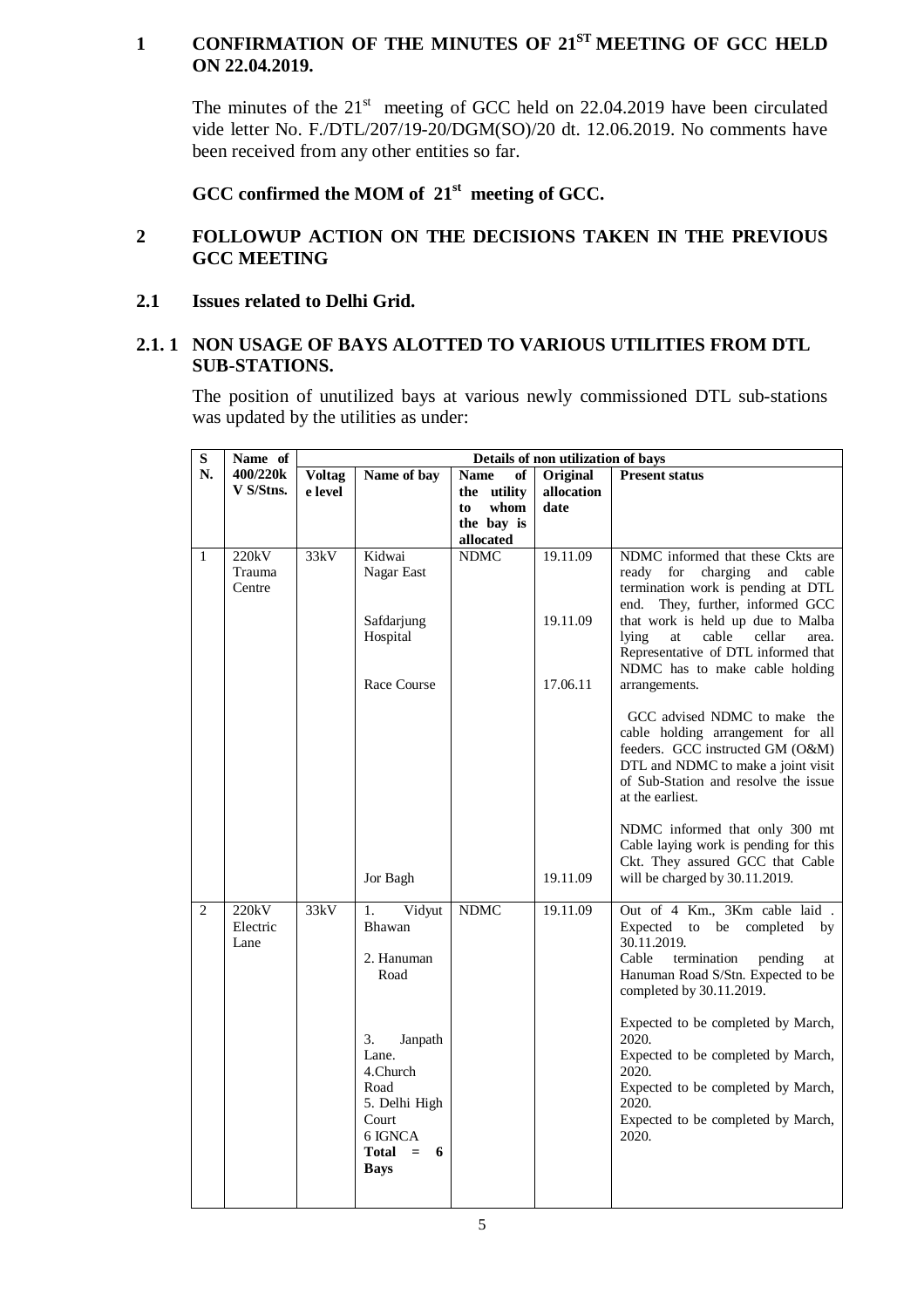| S  | Name of               |                          | Details of non utilization of bays                                                                             |                                                                           |                                |                                                                                                                                                                                                                                                                                                                                                                              |  |  |
|----|-----------------------|--------------------------|----------------------------------------------------------------------------------------------------------------|---------------------------------------------------------------------------|--------------------------------|------------------------------------------------------------------------------------------------------------------------------------------------------------------------------------------------------------------------------------------------------------------------------------------------------------------------------------------------------------------------------|--|--|
| N. | 400/220k<br>V S/Stns. | <b>Voltag</b><br>e level | Name of bay                                                                                                    | of<br><b>Name</b><br>the utility<br>whom<br>to<br>the bay is<br>allocated | Original<br>allocation<br>date | <b>Present status</b>                                                                                                                                                                                                                                                                                                                                                        |  |  |
| 3  | 400kV<br>Mundka       | 66kV                     | 1. Bay 604<br>2. Bay 606<br>3. Bay 610<br>4. Bay 613<br>5. Bay 614<br>6. Bay 617<br>Total $= 6$<br><b>Bays</b> | <b>BRPL/TPD</b><br>DL.                                                    | 31.05.201<br>2                 | TPDDL informed that land<br>for<br>construction of the Grid is not<br>available as such both the bays would<br>be utilized by 2020-21 for Kirari Sub-<br>Station.<br>for BRPL<br>Four<br>bays<br>i.e.<br>Bakkarwala(2 Nos.) & Nilothi(2<br>Nos.) would be utilized by 20-21.<br>For Bakkarwala - Deposit case of<br>DDA. BRPL is taking up the case<br>with DDA for deposit. |  |  |

**GCC advised all utilities to utilize the bays allocated to them for optimum utilisation of the assets.** 

#### **2.1.2 Evacuation of 220/66kV Tughlakabad Sub-station**

The 66kV bays evacuated from 220/66kV Tughlakabad Stn are as under:

| Sr.            | Name of bay                 | <b>Bay Status</b> | <b>Current Status</b>                  |
|----------------|-----------------------------|-------------------|----------------------------------------|
| No.            |                             |                   |                                        |
| -1             | 66kV Batra Ckt.             | Charged           | Charged                                |
| 2              | 66kV Malviya Nagar Ckt.     | Charged           | Charged                                |
| 3              | 66kV Okhla Ph-I Ckt.        | Charged           | Charged                                |
| $\overline{4}$ | 66kV Mohan Cooperative Ckt. | Charged           | Charged                                |
| 5              | 66kV Crown Plaza Ckt. I     | Ready             | Work for construction of new Crown     |
| 6              | 66kV Crown Plaza Ckt. II    | Ready             | Plaza Sub-Station is under tendering   |
|                |                             |                   | stage and Crown Plaza Sub-Station will |
|                |                             |                   | be commissioned by December, 2020      |
| 7              | 66kV MES Ckt. - I           | Ready             | MES informed that they will use the    |
|                |                             |                   | bay in future as per their long term   |
|                |                             |                   | plan.                                  |
| 8              | 66kV DMRC Phase-IV Ckt. -I  | Ready             | DMRC informed that both bays will be   |
| 9              | 66kV DMRC Phase-IV Ckt. -II | Ready             | utilized with the commissioning of     |
|                |                             |                   | metro Phase-IV.                        |
| 10             | 66kV Future Ckt. -I         | Ready             | Unutilized                             |

**GCC noted the status and advised all the utilities to utilize the bays for optimum utilization of assets.** 

#### **2.1.3 Power evacuation Plan from 220/33 KV GIS Preet Vihar (3 x 100 MVA)**

The 33kV bays evacuated from 220/33kV Preet Vihar Stn are as under:

| Sr. No.                       | Name of bay                       | <b>Bay Status</b> | <b>Current Status</b>           |
|-------------------------------|-----------------------------------|-------------------|---------------------------------|
|                               | 33kV Preet Vihar Ckt.             | Charged           | Charged                         |
| $\mathfrak{D}_{\mathfrak{p}}$ | 33kV CBD Ckt.-I                   | Charged           | Charged                         |
| 3                             | 33kV Guru Angad Nagar Ckt.        | Charged           | Charged                         |
| 4                             | 33kV Shakarpur Ckt                | Charged           | Charged                         |
| 5                             | 33kV CBD-II                       | Ready             | BYPL informed that Ckt. will be |
|                               |                                   |                   | commissioned by March, 2020.    |
| 6                             | 33kV Dwarkapuri Ckt.              | Ready             | Unutilized                      |
| 7                             | 33kV Jhilmil Industrial Area Ckt. | Ready             | Unutilized                      |
| 8                             | 33kV G.T.Road Ckt.                | Ready             | Unutilized                      |
| 9                             | 33kV Karkardooma Ckt.             | Ready             | Unutilized                      |
| 10                            | 33kV Kanti Nagar Ckt.             | Ready             | Unutilized                      |
| 11                            | 33kV Future Ckt. - I              | Ready             | Unutilized                      |
| 12                            | 33kV Future Ckt. - II             | Ready             | Unutilized                      |
| 13                            | 33kV Future Ckt. -III             | Ready             | Unutilized                      |
| 14                            | 33kV Future Ckt. - IV             | Ready             | Unutilized                      |
| 15                            | 33kV Future Ckt. - V              | Ready             | Unutilized                      |
| 16                            | 33kV Future Ckt. - VI             | Ready             | Unutilized                      |

**GCC advised GM (Planning), DTL to call a meeting with the representative of BYPL for utilization of future bay at 220/33 kV Preet Vihar Sub-Station.**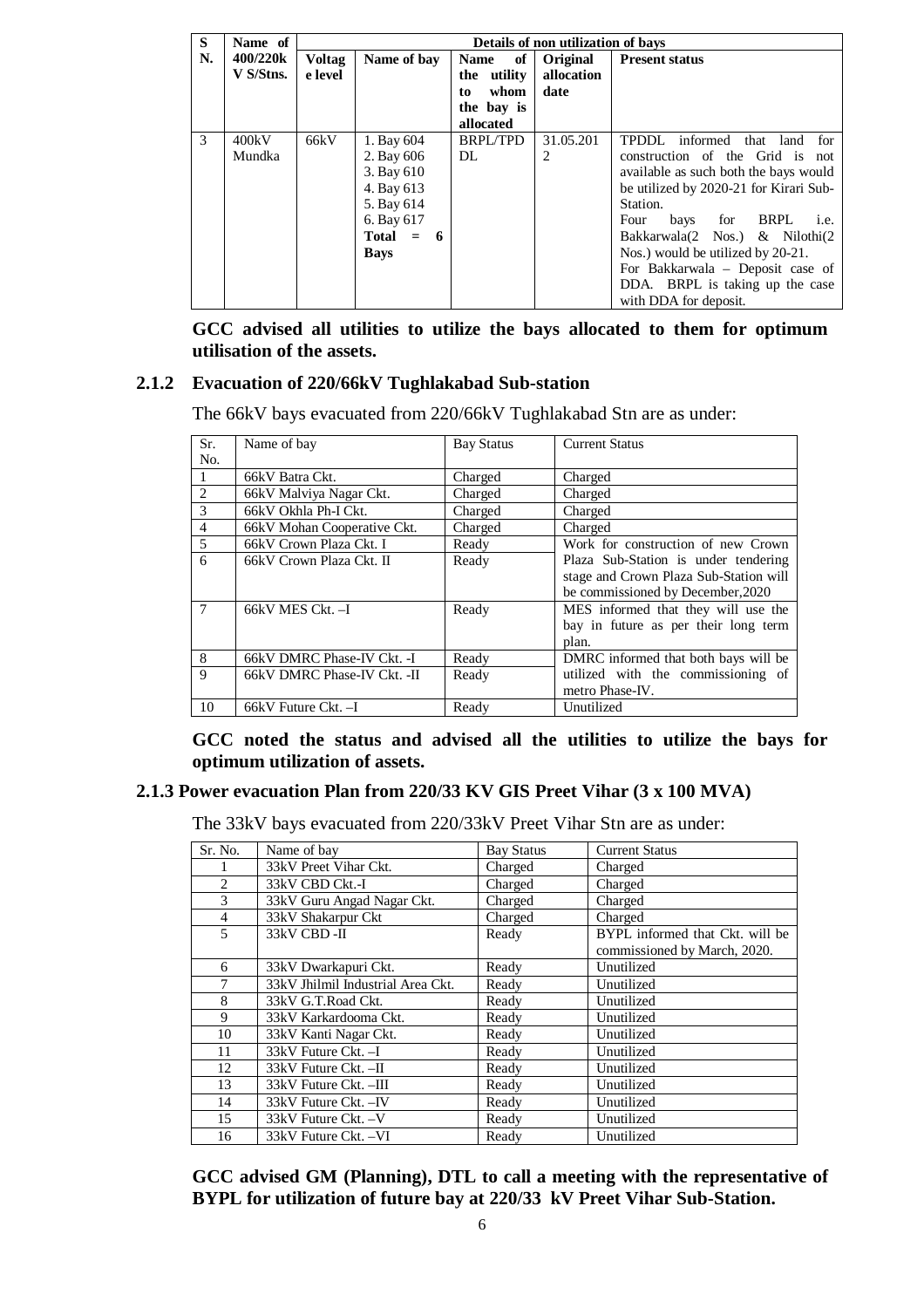#### **2.1.4 Power evacuation Plan from 220/66 KV Papankalan-III S/Stn**

| Sr. No. | Name of bay           | <b>Bay Status</b> | <b>Current Status</b> |
|---------|-----------------------|-------------------|-----------------------|
|         | 66kV G-4 Ckt. -I      | Charged           | Charged               |
| 2       | 66kV G-4 Ckt. --II    | Charged           | Charged               |
| 3       | 66kV G-6 Ckt.         | Charged           | Charged               |
| -4      | 66kV G-7 Ckt.         | Charged           | Charged               |
|         | 66kV DMRC Ckt.        | Charged           | Charged               |
| 6       | 66kV GH-II Ckt.       | Charged           | Charged               |
|         | 66kV Sagarpur Ckt.    | Charged           | Charged               |
| - 8     | 66kV Future Ckt. -I   | Ready             | Unutilized            |
| 9       | 66kV Future Ckt. -II  | Ready             | Unutilized            |
| 10      | 66kV Future Ckt. -III | Ready             | Unutilized            |
| -11     | 66kV Future Ckt. - IV | Ready             | Unutilized            |

The 66kV bays evacuated from 220/66kV Papankalan-III Stn are as under:

**BRPL informed that they have utilized all the 7 Nos. of bays allocated to them. They further, informed that 4 Nos. of bays have been allocated to DMIC (Delhi Mumbai Industrial Corridor). GCC advised Planning, Department of DTL and BRPL to make a joint visit of the site to explore the possibility to utilize the 4 Nos. of bays as DMIC project is getting delay. DMIC may be allocated bays from upcoming 400/220/66 kV Dwarka Sub-Station.**

#### **2.1.5 Power evacuation Plan from 220 KV SGTN, Dev Nagar, Timarpur & Dwarka Sub-stations**

DTL informed that the evacuation plan for the above 220kV sub-station has to be finalised before commissioning. DISCOMs informed that power evacuation plan will be discussed in steering Committee.

# **GCC advised that power evacuation plan has to be finalised in coming next planning steering committee.**

#### **2.1.6 Details of Radial fed sub-stations of DISCOM and plan to provide alternate sources for reliability.**

It has been observed that a no. of 66kV, 33kV & 11kV substations of DISCOMs are operating on radial mode (i.e., connected only to one source). The details are as under:

| S.No | Name of the Station | <b>Present Feeding</b><br>arrangement                                   | Additional source<br>proposed                                                                                | Deliberation<br>in<br>the<br>Steering<br>Committee                                                                    | in<br>Deliberation<br>22 <sup>nd</sup><br><b>GCC</b><br>Meeting                                                                                             |
|------|---------------------|-------------------------------------------------------------------------|--------------------------------------------------------------------------------------------------------------|-----------------------------------------------------------------------------------------------------------------------|-------------------------------------------------------------------------------------------------------------------------------------------------------------|
| 1.   | Pitampura 3         | Currently being<br>fed from<br>Pitampur-I<br>through D/C 66<br>kV line. | 66 kV LRIA<br>Grid and D/C 66<br>kV line from<br>LRIA to<br>Pitampura 3 is<br>proposed under<br>IPDS scheme. | meeting<br>If no assistance is<br>forthcoming<br><b>IPDS</b><br>under<br>scheme, it may<br>be done<br>under<br>CAPEX. | TPDDL informed<br>that $2nd$ feed can<br>be provided<br>to<br>Pitampura-III<br>Sub-Station<br>through<br>220<br>upcoming<br>kV<br>Mangolpuri<br>Sub-Station |
| 2.   | 33kV Wazirabad      | Currently being<br>fed 220 kV<br>Goplapur through<br>$D/C$ 33 kV line.  | Second<br>connectivity is<br>envisaged<br>through 33 kV<br>$S/C$ line from<br>$220 \text{ kV}$               | Considering<br>the<br>strategic<br>importance of the<br>installation meant<br>to provide water<br>supply to major     | <b>TPDDL</b> informed<br>that 11kV feeder<br>secondary<br><i>is</i><br>supply for water<br>works from 220<br>kV<br>Kashmiri                                 |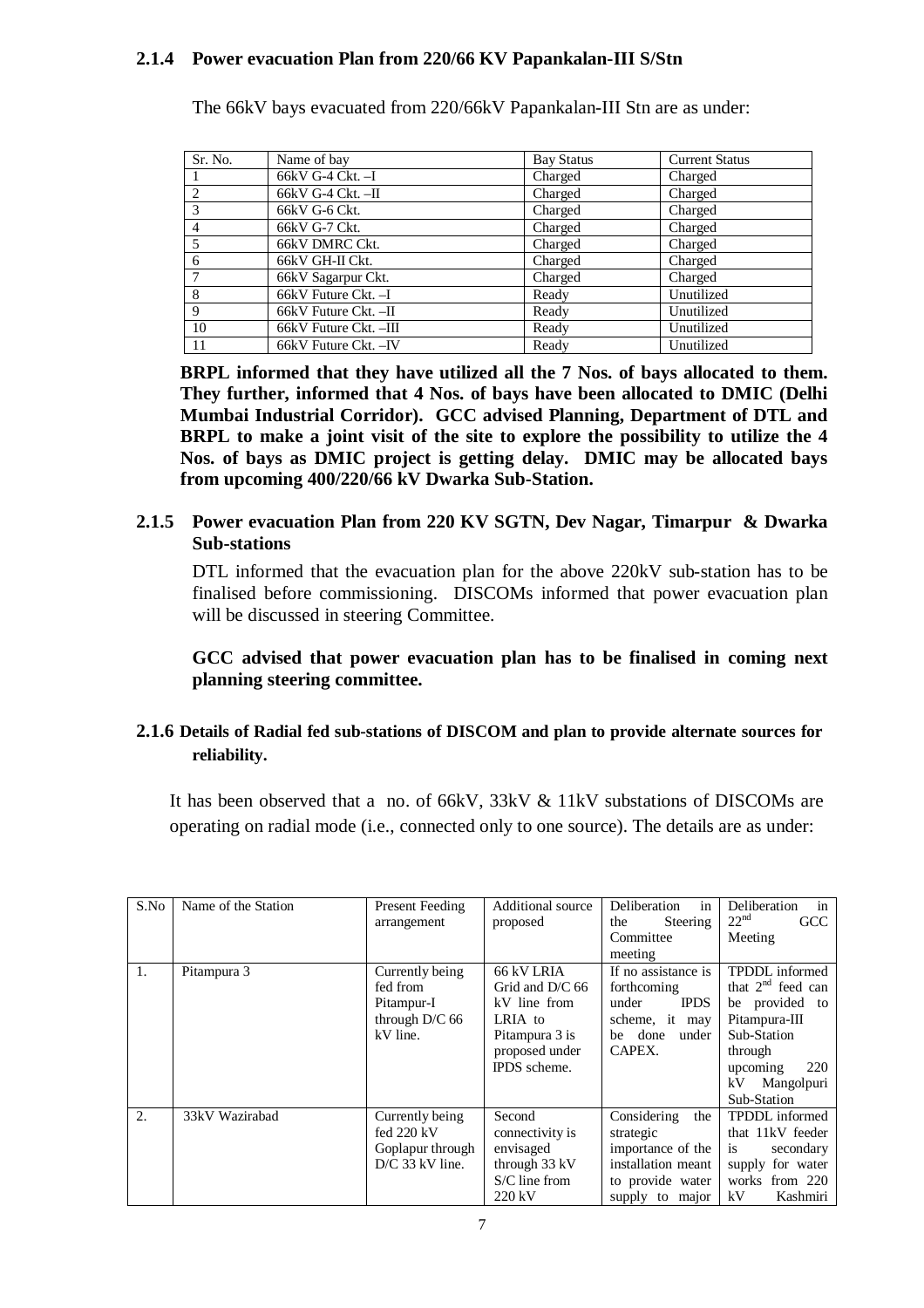|    |               |                                                                | Timarpur. This<br>being a deposit<br>scheme,<br>communication<br>with DJB is<br>underway for<br>release of funds                                                                                                        | of<br>the<br>part<br>capital, if DJB<br>does not provide<br>fund for duplicate<br>source, TPDDL<br>may consider to<br>implement<br>the<br>under<br>same<br>for<br><b>CPEX</b><br>maintaining<br>reliable<br>power<br>supply | They<br>Gate.<br>further, informed<br>that $2nd$ feed can<br>be provided to<br>Wazirabad Sub-<br>Station<br>through<br>upcoming<br>220<br>kV<br>Timarpur<br>Sub-Station |
|----|---------------|----------------------------------------------------------------|-------------------------------------------------------------------------------------------------------------------------------------------------------------------------------------------------------------------------|-----------------------------------------------------------------------------------------------------------------------------------------------------------------------------------------------------------------------------|-------------------------------------------------------------------------------------------------------------------------------------------------------------------------|
| 3. | 66kV Siraspur | Currently being<br>fed Badli I<br>through $D/C$ 66<br>kV line. | Second<br>connectivity was<br>planned from 220<br>kV SGTN.<br>However due to<br>delay in the<br>project, a D/C<br>66 kV line from<br>66 kV SGTN has<br>been put up to<br>DERC in current<br><b>CAPEX</b><br>submission. | Second<br>source<br>would<br>be<br>provided<br>along<br>with<br>the<br>commission<br>of<br>220/66kV SGTN<br>$Ssin$ by DTL                                                                                                   | TPDDL informed<br>that $2nd$ feed can<br>be provided to<br>Sub-<br>Siraspur<br>Station<br>through<br>220<br>upcoming<br>kV SGTN<br>$Sub-$<br><b>Station</b>             |

#### **(ii) BRPL:**

| Sl. No          | Name of the<br>Grid S/stn      | <b>Region</b> | <b>Voltage</b><br>level(kV) | <b>Installed</b><br>capacity(MVA) | <b>DTL</b> source        | Deliberation in 22 <sup>nd</sup> GCC<br>meeting                                 |
|-----------------|--------------------------------|---------------|-----------------------------|-----------------------------------|--------------------------|---------------------------------------------------------------------------------|
| $\mathbf{1}$    | $C-Dot$                        | South         | 66/11                       | 60                                | 220kV Mehrauli           |                                                                                 |
| $\overline{2}$  | DIAL-<br><b>AEROCITY</b>       | South         | 66/11                       | 80                                | 220kV DIAL               |                                                                                 |
| 3               | $\overline{G-2}$<br>Papankalan | West          | 66/11                       | 40                                | 220kV<br>Pappankalan-I   |                                                                                 |
| $\overline{4}$  | Jafarpur                       | West          | 66/11                       | 60                                | 220kV Najafgarh          |                                                                                 |
| 5               | Papankalan-2                   | West          | 66/11                       | 40                                | 220kV<br>Pappankalan-II  |                                                                                 |
| 6               | Sagar Pur                      | West          | 66/11                       | 60                                | 220kV<br>Pappankalan-I   | BRPL informed that status will be<br>given in the coming Steering<br>Committee. |
| $\overline{7}$  | Hari Nagar                     | West          | 66/11                       | 60                                | 220kV<br>Pappankalan-I   |                                                                                 |
| 8               | <b>GGSH</b>                    | West          | 66/11                       | 50                                | 220kV<br>Pappankalan-II  |                                                                                 |
| 9               | Hastal                         | West          | 66/11                       | 75                                | 220kV<br>Pappankalan-II  |                                                                                 |
| 10              | Mundka                         | West          | 66/11                       | 50                                | 400 kV<br>Mundka/Neelwal |                                                                                 |
| $\overline{11}$ | Fatehpur Beri                  | South         | 66/11                       | $\overline{50}$                   | 220kV Mehrauli           |                                                                                 |
| 12              | Mithapur                       | South         | 66/11                       | 50                                | 220kV<br>Pappankalan-II  |                                                                                 |

**It was observed that all the grids as mentioned above are directly connected from either 400kV or 220kV Sub Stations of DTL. For providing second source, the possibility shall be explored by BRPL. However, BRPL was advised to maintain 66/33kV ring in the vicinity of grid sub stations to maintain alternate supply.**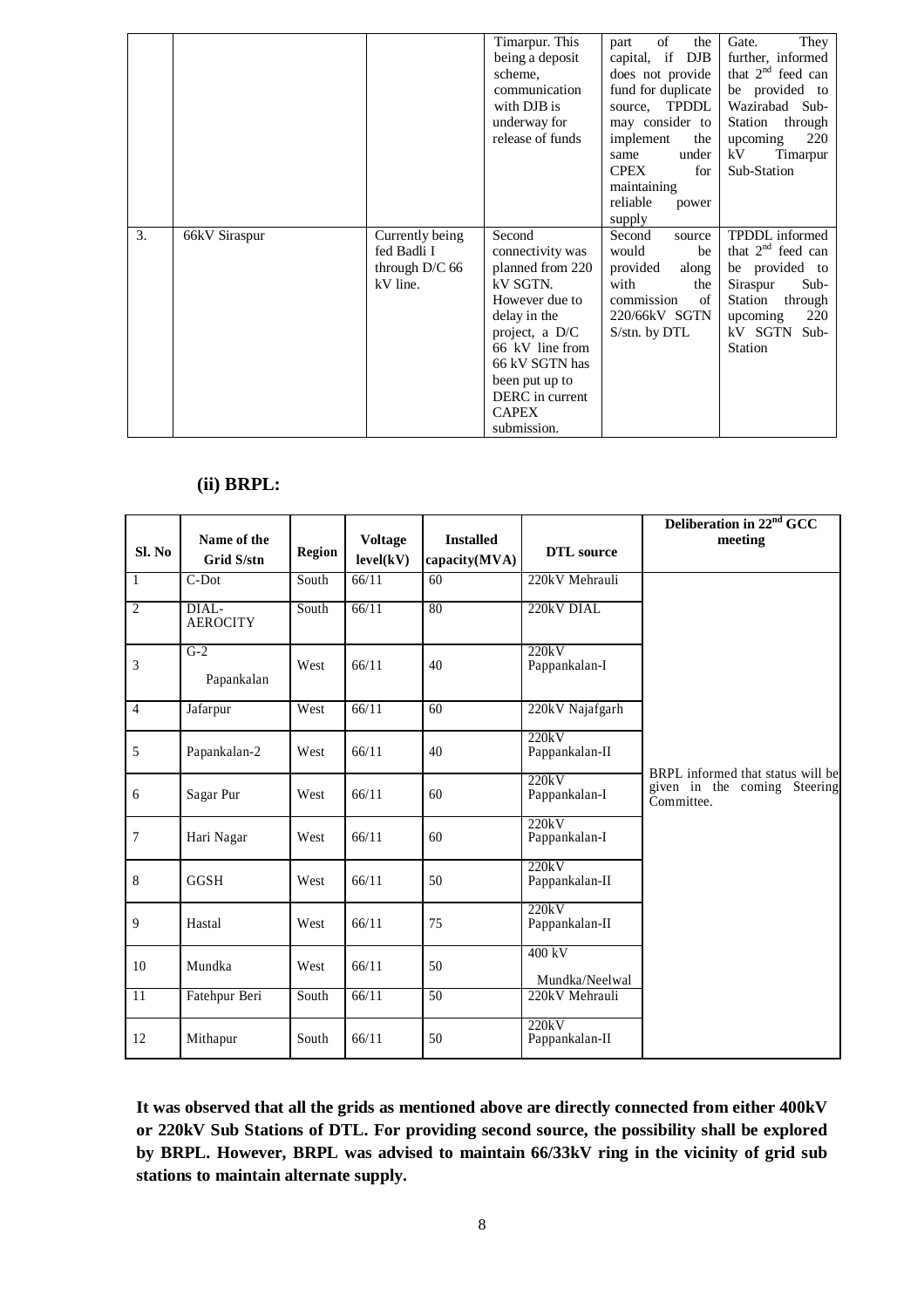(iii) BYPL:

| S.                    | <b>Circle</b> | <b>Grid Name</b>              | <b>Volta</b>      | <b>Present</b>                         | <b>Additional</b>                                                            | Deliberation in                                                                                                                      | Deliberation in 22 <sup>nd</sup>                                                            |
|-----------------------|---------------|-------------------------------|-------------------|----------------------------------------|------------------------------------------------------------------------------|--------------------------------------------------------------------------------------------------------------------------------------|---------------------------------------------------------------------------------------------|
| ${\bf N}$             |               |                               | ge                | Feeding                                | <b>Source</b>                                                                | the steering                                                                                                                         | <b>GCC</b> meeting                                                                          |
|                       |               |                               | Level             | arrangement                            | proposed                                                                     | <b>Committee</b>                                                                                                                     |                                                                                             |
| 1.                    | Central       | Anand<br>Parbat               | 33/11<br>kV       | Shastri Park<br>ckt-1&2                | 2 No. 33 kV<br>feed planned<br>from $220$ kV<br><b>DEV</b><br><b>NAGAR</b>   | Dev<br>Nagar<br>220/33kV<br>is<br>expected<br>by<br>$20\overline{2}0 - 21$ .                                                         | BYPL informed that $2^{nd}$<br>Feed will be provided<br>from 220kV Dev Nagar<br>Sub-Station |
| 2.                    | North<br>East | Bhagirathi                    | 66/11<br>kV       | Ghonda ckt-<br>1&2                     | 2 No. 66 kV<br>feed planned<br>from $220$ kV<br><b>WAZIRABA</b><br>D         | DTL to create 2<br>additional 66kV<br>bays at South of<br>Wazirabad<br>before summer<br>2019.                                        | DTL informed that it is<br>under tendering stage.                                           |
| 3.                    | North<br>East | Dwarkapuri                    | 33/11<br>kV       | Bhagirathi,<br>Seelampur               | 2 No. 33 kV<br>feed planned<br>from 220 kV<br><b>PREET</b><br><b>VIHAR</b>   |                                                                                                                                      | <b>DTL</b><br>informed<br>that<br>expected for awarding of<br>work by March 2020.           |
| 4.                    | South<br>East | $\overline{CBD}$<br>Shahdara2 | 33/11<br>kV       | Vivek Vihar,<br>KKD ckt                | 1 No. 33 kV<br>feed planned<br>from $220$ kV<br><b>PREET</b><br><b>VIHAR</b> |                                                                                                                                      | BYPL informed that it<br>has been deferred up to<br>2021.                                   |
| 5.                    | South<br>East | New Kondli                    | 66/11<br>kV       | Kondli ckt-<br>1 & 2                   |                                                                              | 02 no. additional<br>kV<br>66<br>bays<br>required at kV<br>bays required at<br>220<br>kV<br><b>GAZIPUR</b><br>before summer<br>2019. |                                                                                             |
| 6.                    | North<br>East | Dilshad<br>Garden             | 66/11<br>$\rm kV$ | Nandnagari<br>$k-1&2$                  |                                                                              | New 220/66 kV<br>Grid required as                                                                                                    |                                                                                             |
| 7.                    | North<br>East | East of Loni<br>Road          | 66/11<br>kV       | Ghonda ckt-<br>1&2                     |                                                                              | Harsh<br>Vihar<br>Gird which is<br>feeding<br>these<br>stations is very<br>far.                                                      |                                                                                             |
| 8.                    | North<br>East | G T Road<br>Shahdara          | 33/11<br>kV       | O/H<br>Ghonda.<br>Vivek Vihar<br>ckt-2 |                                                                              | New 220/33 kV<br>Grid required                                                                                                       | <b>BYPL</b><br>informed<br>that status will be<br>given<br>in<br>the                        |
| 9.                    | North<br>East | Jhilmil                       | 33/11<br>kV       | G.T. Road,<br>V. Vihar ckt-<br>1       |                                                                              |                                                                                                                                      | coming<br>Planning<br>Steering                                                              |
| 1<br>$\overline{0}$ . | North<br>East | Karawal<br>Nagar              | 33/11<br>$\rm kV$ | Bhagirathi<br>$ckt-1&2$                |                                                                              |                                                                                                                                      | Committee.                                                                                  |
| $\mathbf{1}$<br>1.    | North<br>East | Seelampur                     | 33/11<br>$\rm kV$ | Dwarakapuri<br>, Ghonda<br>$\rm O/H$   |                                                                              |                                                                                                                                      |                                                                                             |
| $\mathbf{1}$<br>2.    | South<br>East | Dallupura                     | 66/11<br>$\rm kV$ | Kondli ckt-<br>1&2                     |                                                                              |                                                                                                                                      |                                                                                             |
| $\mathbf{1}$<br>3.    | South<br>East | Mayur<br>Vihar-2              | 66/11<br>kV       | Dallupura<br>ckt- $1&82$               |                                                                              | New 220/66<br>kV Grid<br>required                                                                                                    |                                                                                             |
| $\mathbf{1}$<br>4.    | South<br>East | PPGH-II                       | 66/11<br>$\rm kV$ | GH-1 ckt-<br>1&2                       |                                                                              | $2$ No. 66 kV<br>bays required<br>at 220 kV PPG                                                                                      |                                                                                             |

**GCC advised that status regarding radial feed sub-station of DISCOM has to be discussed in coming Planning Steering Committee.**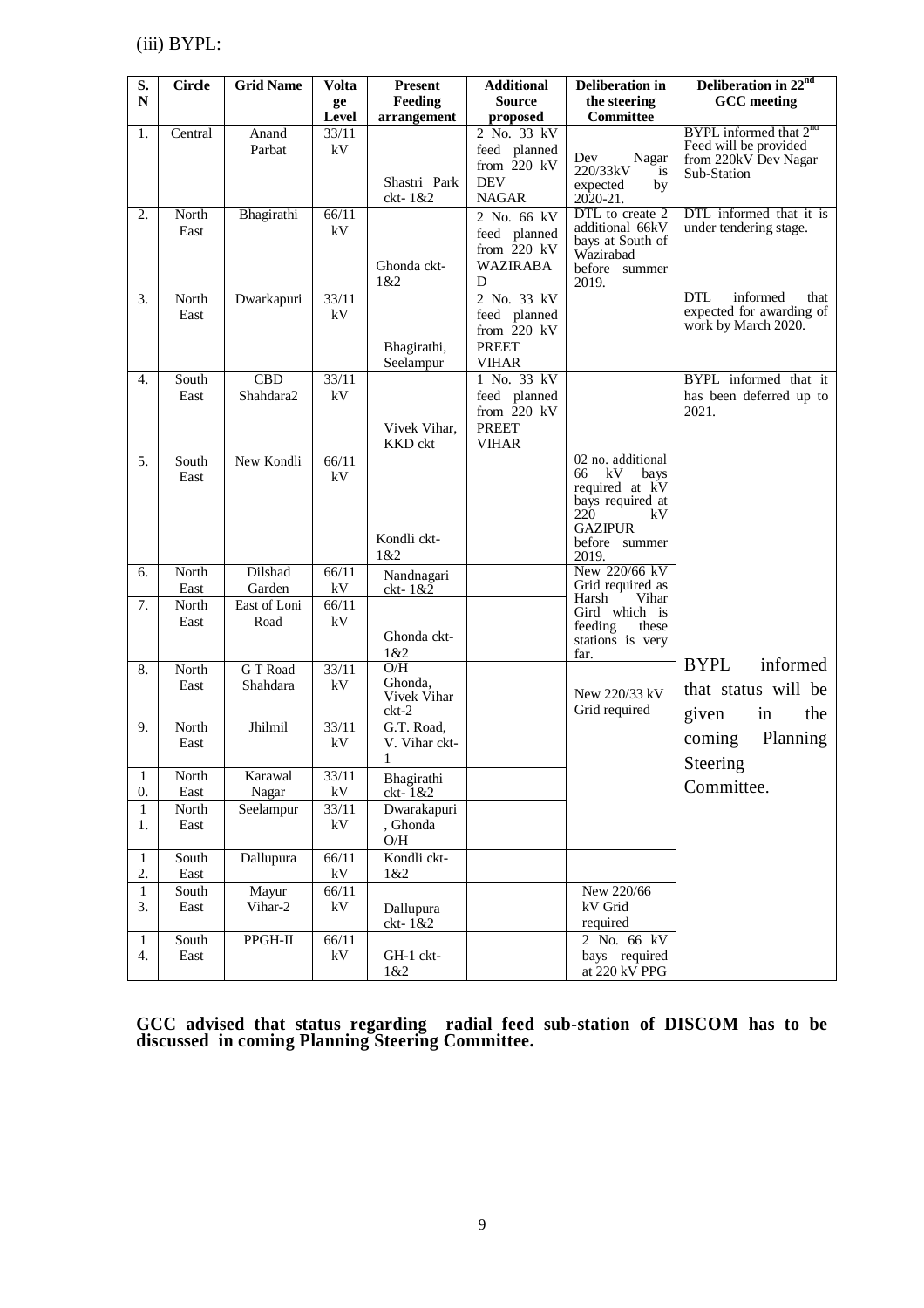#### 2.1.7 **Status of shifting of 11kV load from 220kV sub-stations of DTL**

DTL informed that none of the 220kV grid sub-stations has space to accommodate any other system as at some sub-stations DTL is facing severe space constraints for adding bays and expansion as per system requirement. In respect of 220kV Patparganj, many 220kV and 66kV elements are even operating with single bus selection mode due to space constraint affecting the reliability of power supply**.**

As per 13<sup>th</sup> Business Plan of DTL and as agreed in the SCM dated 04.04.18 DTL has planned the replacement of outlived 66/11kV and 33/11kV Power transformers installed at 220 kV sub-stations as under:

| $S_{N}$        | <b>Sub Station</b> | Details of existing Tx. | <b>Augmentation Plan</b> |
|----------------|--------------------|-------------------------|--------------------------|
|                | Lodhi Road         | 2 no 33/11kV 20MVA      | 2 no 33/11kV 25MVA       |
|                | Lodhi Road         | 2 no 33/11kV 16MVA      | 2 no 33/11kV 25MVA       |
| $\overline{c}$ | Najafgarh          | 2 no 66/11kV 20MVA      | 2 no 66/11kV 31.5MVA     |
| $\mathcal{E}$  | Okhla              | 2 no 66/11kV 20MVA      | 2 no 66/11kV 31.5MVA     |
| $\overline{4}$ | Sarita Vihar       | 2 no 66/11kV 20MVA      | 2 no 66/11kV 31.5MVA     |
| $\sqrt{2}$     | Pappankalan-I      | 2 no 66/11kV 20MVA      | 2 no 66/11kV 31.5MVA     |
| 6              | Mehrauli           | 2 no 66/11kV 20MVA      | 2 no 66/11kV 31.5MVA     |

However, it has been noticed that Discoms have started shifting the 11kV loads from 220kV sub-stations of DTL. Gopalpur is one example. All Discoms were requested to indicate the status of the plan of shifting the 11kV loads from the 220kV sub-stations of DTL.

**GCC advised that status of shifting of 11kV load from 220kV sub-stations of DTL has to be discussed in coming Planning Steering Committee.** 

#### **2.1.8 Status of all schemes of DISCOMs which are approved in various SCMs from 2010 onwards along with bay allocation and utilization detail**

It is observed that some of the schemes are approved in SCMs and are not got executed till date. The reasons for not executing these schemes timely have also not been apprised to SCM. Hence the status of all schemes of DISCOMs which are approved in various SCMs from 2010 onward is required. In addition the bay allocated viz a viz utilized at various sub stations of DTL are also required to be provided for optimum utilization of assets.

#### **BRPL, BYPL informed that status will be updated in the coming Planning Steering Committee.**

# **2.1.9 Revival of Mundka- Nangloi Ckt.**

- i. 66 kV Mundka- Nangloi was commissioned in 2011 but the same was remain under breakdown. BRPL to take up all possible steps to normalize the operation of 66kV Mundka-Nangloi and 66kV Mundka-Nangloi Water works feeders as a substantial amount has been invested (about Rs. 15 Crores) but the public is not getting the benefit from utilization of the same.
- ii. The stabilization of 66kV feeders would be resulting into optimum utilization of 220/66kV, 320 MVA capacity available at Mundka S/Stn. whose loading utilization is much less.
- iii. The more loading of 66kV feeders at Mundka S/Stn. would ease the loading of the 220 kV Najafgarh etc.

# **BRPL informed that it will be completed by mid December 2019.**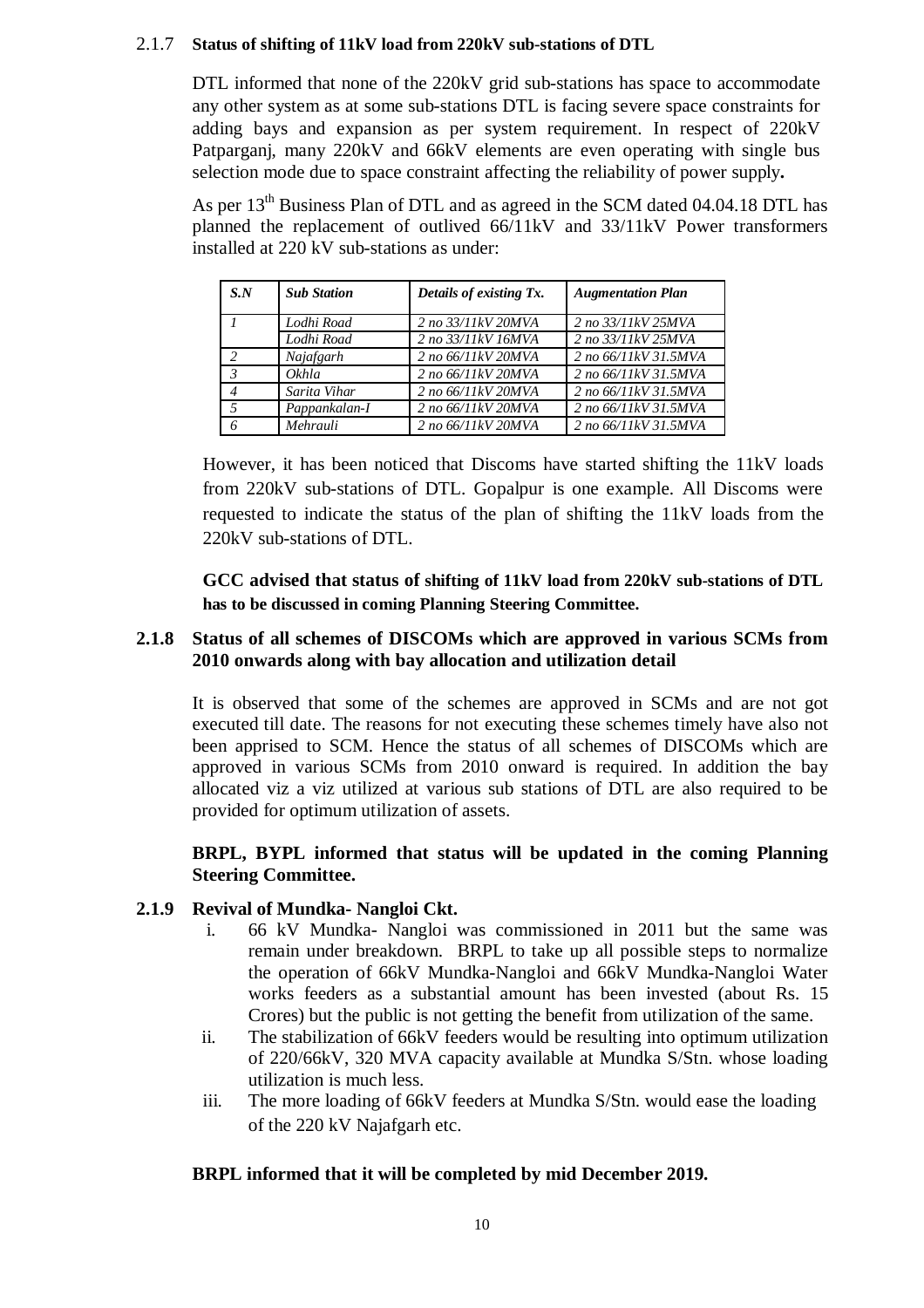#### **2.2 IMPLEMENTATION OF AUTOMATIC DEMAND MANAGEMENT SCHEME BY DISCOMS**

The implementation of ADMS is being monitored by CERC and in suo moto petition no. 5/2014 in the matter of "non compliance of Regulation 5.4.2(d) of the Central Electricity Regulatory Commission (Indian Electricity Grid Code) Regulation 2010" the following has been directed:

...............*however, considering the request of the respondents to grant time to implement ADMS, we grant time till 30.06.2016 to the respondent to implement ADMS failing which they will be liable for action under Section 142 of the Act for non compliance of the Regulation 5.4.2(d) of the Grid Code and order of the Commission. RLDCs are directed to submit the report in this regard by 31.08.2016".*

The position updated in the utilities in the  $21<sup>st</sup>$  GCC is as under:-

TPDDL : SCADA has already been upgraded. This has the facility of ADMS. The work has been completed and commissioned on 19 March 2018.

BYPL : Already in place.

BRPL : SCADA has already been up-graded. This has the facility of ADMS.

NDMC: The software has been upgraded and under testing.

MES : Exempted due to very small utility and considering strategic important load to be catered.

In the last meeting, GCC advised SLDC to call a meeting with all discoms after implementation of ADMS.

NDMC informed that their contractor M/s ABB is expected to give a timeline by September 2019. The matter was discussed and NDMC was advised to ensure schedule as per load requirement and control its Overdrawal manually till ADMS is commissioned. Further, adequate PPAs be signed and allocation obtained from Ministry to ensure no shortage of power in the ensuing summer.

# **NDMC informed that work is under progress and expected to be completed upto December 2019.**

**GCC advised NDMC to take up the work on priority.**

#### **2.3 OUTSTANDING DUES DTL**

# **2.3.1 NON PAYMENT OF OUTSTANDING DUES OF DTL BY BRPL, BYPL**

BSES utilities are not paying dues to DTL since October, 2010 due to which DTL is facing acute financial crisis. Due to financial crunch, DTL is not able to expand its network as per plans. Even, maintenance activities are also suffering badly. The outstanding dues owed to BSES utilities are increasing month by month. Hon'ble Supreme Court vide its orders dated 26.03.2014, 12.05.2016 has directed BSES Discoms to clear the current dues of DTL i.e. dues w.e.f. 01.01.2014 but BSES utilities are not even complying the directions of Hon'ble Supreme Court. The details of outstanding dues on BSES utilities are as under :-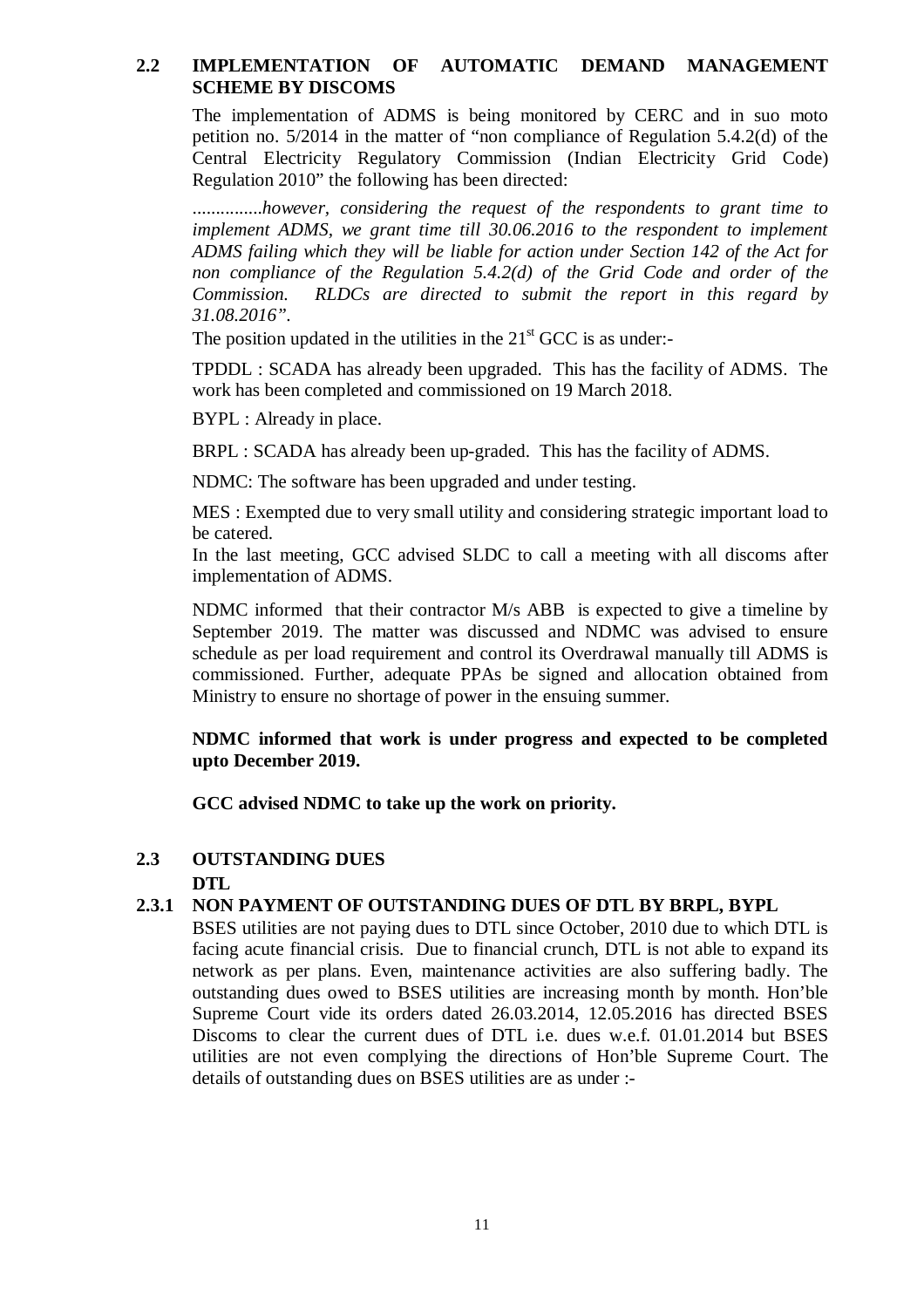# **i) The details of current dues payable to DTL by BRPL for the period 01.01.2014 to 31.12.2018 are reproduced hereunder:**

| <b>Billing Period</b>     | <b>Total Bill</b><br>amount | Minimum payable<br>amount<br>(as<br>per direction of<br><b>Hon'ble Supreme</b><br><b>Court Orders</b> ) | <b>Total minimum</b><br>payable amount<br>(as per direction of<br><b>Hon'ble Supreme</b><br><b>Court Orders</b> ) | Payment<br>received<br>till<br>30.09.2018 | <b>Balance minimum</b><br>amount of current<br>dues payable as per<br>direction of Hon'ble<br><b>Supreme Court</b> |
|---------------------------|-----------------------------|---------------------------------------------------------------------------------------------------------|-------------------------------------------------------------------------------------------------------------------|-------------------------------------------|--------------------------------------------------------------------------------------------------------------------|
| $01.01.14$ to<br>30.04.16 | 752.51                      | 677.26                                                                                                  |                                                                                                                   |                                           |                                                                                                                    |
| $01.05.16$ to<br>31.12.18 | 1083.83                     | 743.50                                                                                                  | 1420.76                                                                                                           | 592.84                                    | 827.92                                                                                                             |

Therefore, it is evident from the above that minimum amount of Rs. 827.92Cr. is still required to be paid by BRPL to honour the Hon'ble Supreme Court orders.

The total outstanding dues on BRPL as on 31.01.2019 amounting of Rs. 1699.35 Cr after adjustment of subsidy diverted by GNCTD (including current due and LPSC for the billing period 01.10.2010 to 31.12.2018.)

BRPL submitted that it is already complying with Hon'ble Supreme Court Order of making payment of 70% of current dues. Further from Nov'17 onwards it has also started paying 100% of current dues to DTL. Further BRPL, has also endeavoured to make the additional payments to DTL, since June 18 onwards, which is over and above the current dues payable.

BRPL informed that it is paying 100% of current dues to DTL besides making the additional payments to cover the previous outstanding for the period 2014 onwards**.** 

**GCC advised that a separate meeting shall be called by DTL with BRPL and details of amount amortised by DERC viz-a-viz payment by BRPL to DTL shall be provided by BRPL in that meeting.** 

# ii) **The details of current dues payable to DTL by BYPL for the period 01.01.2014 to 31.12.2018 are reproduced hereunder:**

The details of current dues for the period 01.01.2014 to 31.12.2018 are reproduced hereunder:

|                                 |                             |                                                                                                         |                                                                                                                   |                                         | (Amount in Rs. Cr.)                                                                                                |
|---------------------------------|-----------------------------|---------------------------------------------------------------------------------------------------------|-------------------------------------------------------------------------------------------------------------------|-----------------------------------------|--------------------------------------------------------------------------------------------------------------------|
| <b>Billing</b><br><b>Period</b> | <b>Total Bill</b><br>amount | Minimum payable<br>amount<br>(as<br>per direction of<br><b>Hon'ble Supreme</b><br><b>Court Orders</b> ) | <b>Total minimum</b><br>payable amount<br>(as per direction of<br><b>Hon'ble Supreme</b><br><b>Court Orders</b> ) | Payment<br>received<br>till<br>31.01.19 | <b>Balance minimum</b><br>amount of current dues<br>payable as per<br>direction of Hon'ble<br><b>Supreme Court</b> |
| $01.01.14$ to<br>30.04.16       | 473.67                      | 426.30                                                                                                  | 827.25                                                                                                            | 241.21                                  | 586.04                                                                                                             |
| $01.05.16$ to<br>31.12.18       | 584.48                      | 400.95                                                                                                  |                                                                                                                   |                                         |                                                                                                                    |

Therefore, it is evident from the above that minimum amount of Rs. 586.04 Cr. is still required to be paid by BYPL to honour the Hon'ble Supreme Court orders.

The total outstanding dues on BYPL as on 31.01.2019 amounting of Rs.1120.69 Cr after adjustment of subsidy diverted by GNCTD (including current due and LPSC for the billing period 01.10.2010 to 31.12.2018).

In view of the huge outstandings as brought out above, the above beneficiaries i.e. BRPL & BYPL were advised to liquidate the outstanding dues of DTL at the earliest.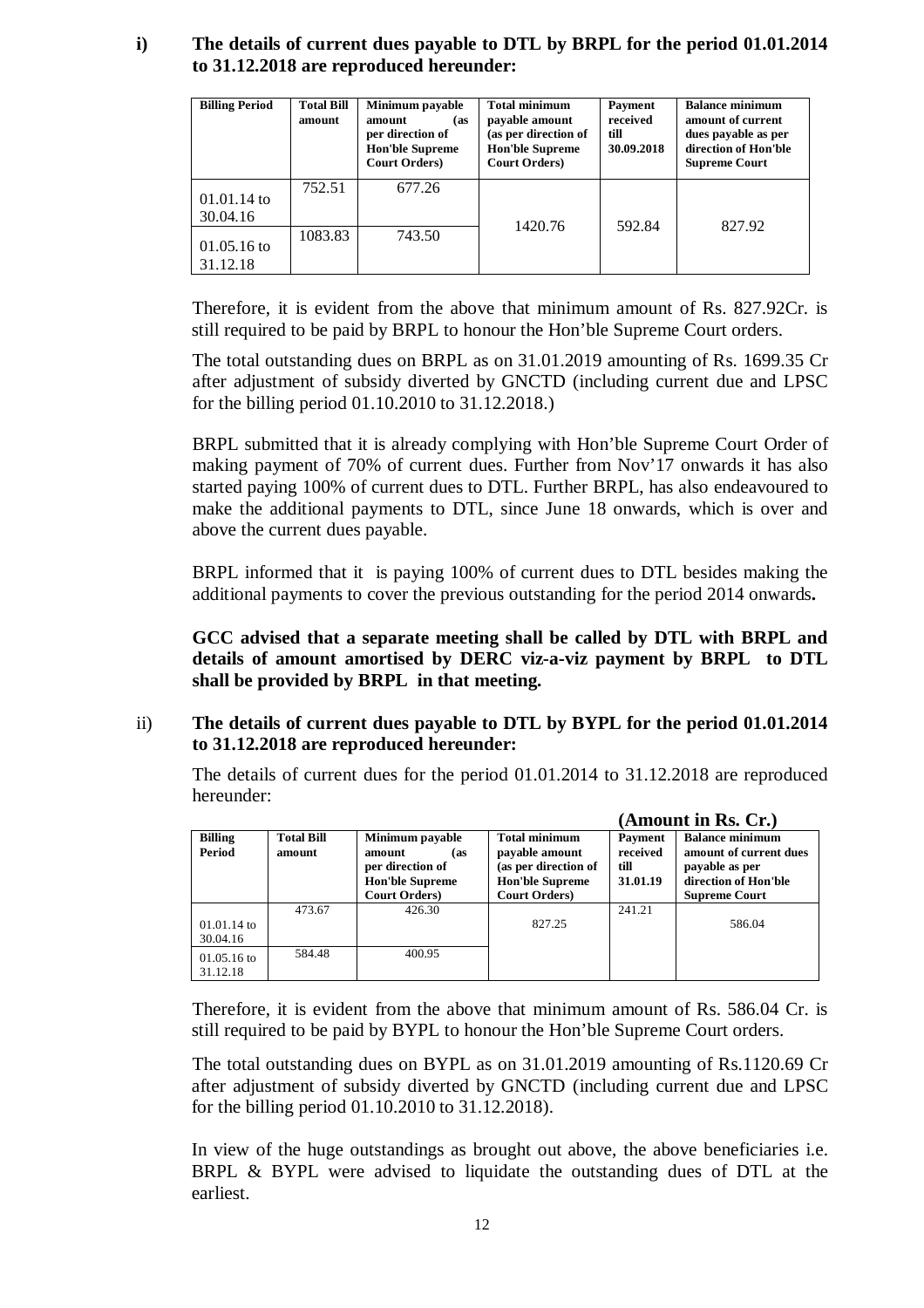BYPL informed that it is paying 100% of current dues to DTL. In the last meeting GCC noted that both BRPL and BYPL have been getting costs reflective tariffs along with liquidation of regulatory assets from the regulator since the last two years, accordingly, BRPL and BYPL is directed to submit details of payment made by them to the utilities from the liquidation amount of regulatory assets immediately.

# **GCC advised that a separate meeting shall be called by DTL with BYPL and details of amount amortised by DERC viz-a-viz payment by BYPL to DTL shall be provided by BYPL in that meeting.**

iii) Non furnishing of LCs by BRPL &BYPL BRPL and BYPL have not furnished LCs to DTL. Letters were issued to both the Distribution Licensees for providing LCs for FY 2019-20 for amount of Rs. 39,55,06,870/- and **Rs.** 22,19,75,709/- respectively w.e.f. 1st April, 2019 but no LCs have been provided by both the Discoms so far.

Cash flow mismatch in past had adversely affected payment obligations, debt servicing capability of the Company and accumulation of outstanding dues to power suppliers. These constraints have restricted our capability to establish desired LC's in favour of power suppliers. Presently BRPL is not in position to establish LC in favour of any of its power supplier.

GCC advised the above beneficiaries i.e. BRPL & BYPL to make all efforts for opening of LC in favour of DTL at the earliest.

BRPL and BYPL informed that they are finding difficult to obtain any guarantees required for opening the LC's from any banks.

**GCC advised that a separate meeting shall be called by DTL with BRPL& BYPL and details of amount amortised by DERC viz-a-viz payment by BRPL & BYPL to DTL shall be provided by BRPL and BYPL in that meeting.** 

# **2.3.2 INTRASTATE UI ACCOUNT**

The position of payment of Intrastate UI/ DSM accounts for last three years (as on  $31<sup>st</sup>$  March) is updated as under:-

|               |                          |                     | STATEMENT OF UI AS ON 31.03.2016     |                                         |                                   |
|---------------|--------------------------|---------------------|--------------------------------------|-----------------------------------------|-----------------------------------|
| S. No.        | <b>Financial</b><br>Year | <b>Constituents</b> | <b>Payable Amount</b><br>(Principal) | <b>Receivable Amount</b><br>(Principal) | Net Payable (+)/<br>Receivable(-) |
|               | 31.03.2016               | <b>IPGCL</b>        | 1,44,52,343.00                       | 1,16,29,075.00                          | 28,23,268.00                      |
| $\mathcal{P}$ | 31.03.2016               | <b>PPCL</b>         | 25,89,170.00                         |                                         | 25,89,170.00                      |
| 3             | 31.03.2016               | BTPS (NTPC)         |                                      |                                         |                                   |
| 4             | 31.03.2016               | <b>BYPL</b>         | 5,68,43,845.00                       | 96,08,57,017.00                         | $-90,40,13,172.00$                |
| 5             | 31.03.2016               | <b>BRPL</b>         | 1,12,75,12,497.00                    | 1,79,44,04,903.00                       | $-66,68,92,406.00$                |
| 6             | 31.03.2016               | TPDDL (NDPL)        | 31,082.00                            |                                         | 31,082.00                         |
| 7             | 31.03.2016               | <b>NDMC</b>         | 2,98,00,465.00                       |                                         | 2,98,00,465.00                    |
| 8             | 31.03.2016               | <b>MES</b>          | 3,38,84,058.00                       | 10,62,21,181.00                         | $-7,23,37,123.00$                 |
|               |                          | <b>TOTAL</b>        | 1,26,51,13,460.00                    | 2,87,31,12,176.00                       | $-1,60,79,98,716.00$              |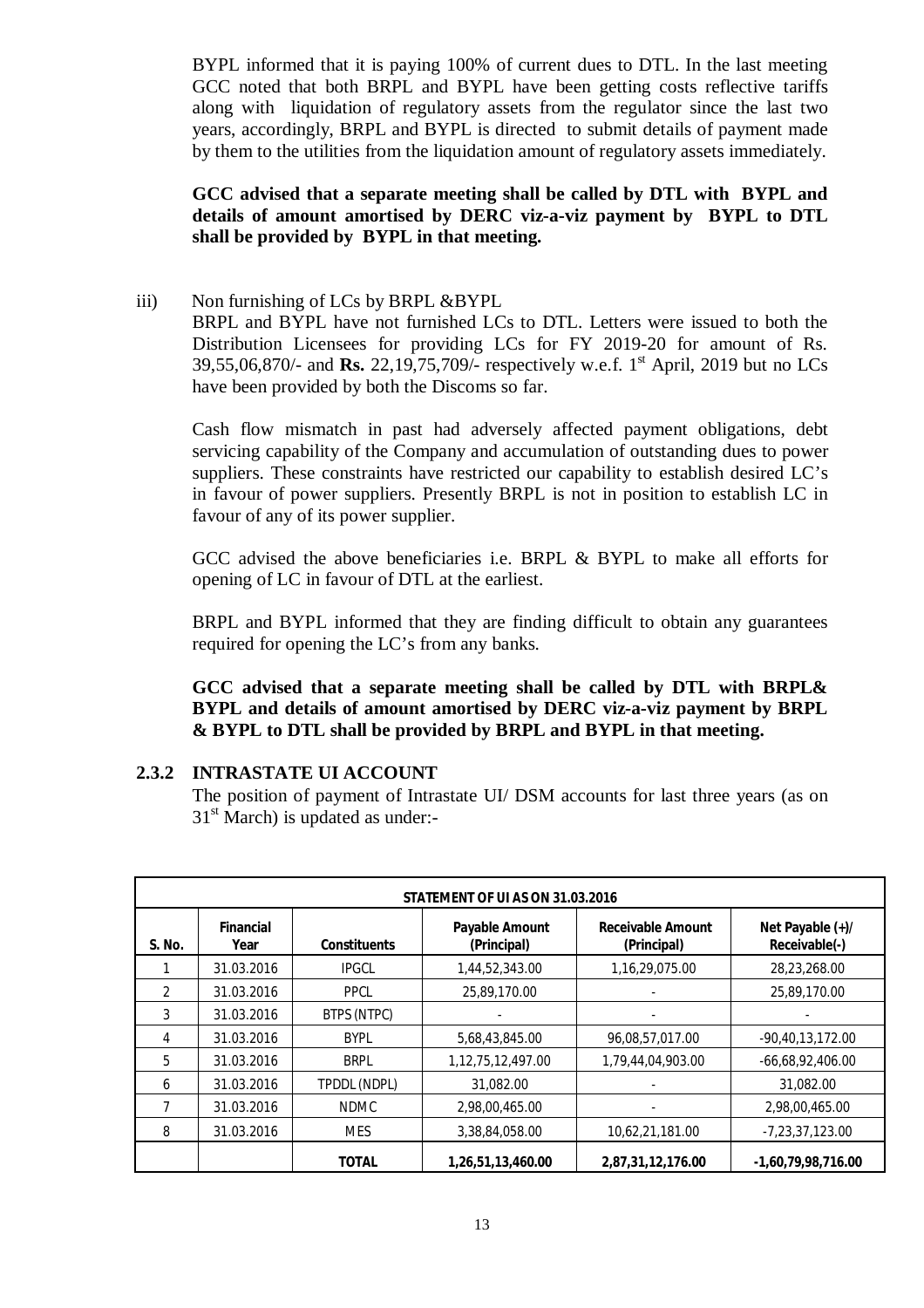|                | STATEMENT OF UI AS ON 31.03.2017 |                             |                     |                                      |                                                                                 |                                         |                      |                                    |
|----------------|----------------------------------|-----------------------------|---------------------|--------------------------------------|---------------------------------------------------------------------------------|-----------------------------------------|----------------------|------------------------------------|
| S. No.         | <b>Financial</b><br>Year         |                             | <b>Constituents</b> |                                      | <b>Payable Amount</b><br><b>Receivable Amount</b><br>(Principal)<br>(Principal) |                                         |                      | Net Payable (+)/<br>Receivable (-) |
| 1              | 31.03.2017                       | <b>IPGCL</b>                |                     | 1,44,52,343.00                       |                                                                                 | 1,16,29,075.00                          |                      | 28,23,268.00                       |
| $\overline{2}$ | 31.03.2017                       | <b>PPCL</b>                 |                     | 25,89,170.00                         |                                                                                 |                                         |                      | 25,89,170.00                       |
| 3              | 31.03.2017                       | BTPS (NTPC)                 |                     |                                      |                                                                                 |                                         |                      |                                    |
| 4              | 31.03.2017                       | <b>BYPL</b>                 |                     | 6,18,16,587.00                       |                                                                                 | 1,09,42,90,851.00                       |                      | $-1,03,24,74,264.00$               |
| 5              | 31.03.2017                       | <b>BRPL</b>                 |                     | 1,13,70,18,003.00                    |                                                                                 | 1,79,44,04,903.00                       |                      | $-65,73,86,900.00$                 |
| 6              | 31.03.2017                       | TPDDL (NDPL)                |                     | 31,082.00                            |                                                                                 |                                         |                      | 31,082.00                          |
| 7              | 31.03.2017                       | <b>NDMC</b>                 |                     | 2,98,00,465.00                       |                                                                                 |                                         |                      | 2,98,00,465.00                     |
| 8              | 31.03.2017                       | <b>MES</b>                  |                     | 4,84,31,731.00                       |                                                                                 | 14,63,00,388.00                         |                      | $-9,78,68,657.00$                  |
| 9              | 31.03.2017                       | <b>MSW BAWANA</b>           |                     |                                      |                                                                                 |                                         |                      |                                    |
|                |                                  | <b>TOTAL</b>                |                     | 1,29,41,39,381.00                    |                                                                                 | 3,04,66,25,217.00                       |                      | $-1,75,24,85,836.00$               |
|                | STATEMENT OF UI AS ON 31.03.2018 |                             |                     |                                      |                                                                                 |                                         |                      |                                    |
| S. No.         | <b>Financial</b><br>Year         | <b>Constituents</b>         |                     | <b>Payable Amount</b><br>(Principal) |                                                                                 | <b>Receivable Amount</b><br>(Principal) |                      | Net Payable(+)/ Receivable(-)      |
| $\mathbf{1}$   | 31.03.2018                       | <b>IPGCL</b>                |                     | 1,50,89,103.00                       | 1,16,29,075.00                                                                  |                                         |                      | 34,60,028.00                       |
| $\overline{2}$ | 31.03.2018                       | <b>PPCL</b>                 |                     | 30,58,995.00                         | $\omega$                                                                        |                                         |                      | 30,58,995.00                       |
| 3              | 31.03.2018                       | BTPS (NTPC)                 |                     |                                      |                                                                                 |                                         |                      |                                    |
| 4              | 31.03.2018                       | <b>BYPL</b>                 |                     | 6,53,79,542.00                       | 1,29,52,53,108.00                                                               |                                         | $-1,22,98,73,566.00$ |                                    |
| 5              | 31.03.2018                       | <b>BRPL</b>                 |                     | 1,17,11,55,858.00                    | 1,79,44,04,903.00                                                               |                                         |                      | $-62,32,49,045.00$                 |
| 6              | 31.03.2018                       | TPDDL (NDPL)                |                     | 7,05,562.00                          | 2,12,79,811.00                                                                  |                                         |                      | $-2,05,74,249.00$                  |
| $\overline{7}$ | 31.03.2018                       | <b>NDMC</b>                 |                     | 5,37,03,019.00                       | 14,63,07,123.00                                                                 |                                         |                      | $-9,26,04,104.00$                  |
| 8              | 31.03.2018                       | <b>MES</b>                  |                     | 6,32,07,939.00                       | 18,23,31,575.00                                                                 |                                         |                      | $-11,91,23,636.00$                 |
| 9              | 31.03.2018                       | <b>MSW</b><br><b>BAWANA</b> | ÷,                  |                                      | $\sim$                                                                          |                                         |                      |                                    |
|                |                                  | <b>TOTAL</b>                |                     | 1,37,23,00,018.00                    |                                                                                 | 3,45,12,05,595.00                       |                      | -2,07,89,05,577.00                 |

Notes:-

The above figures are showing outstanding principal amount only.

Interest @ 0.04% per day is yet to be figured out on the above outstanding amount payable, after confirmation from various constituents.

The above figures are yet to be reconciled and confirmed from the constituents.

SLDC discharges the payment liabilities to the utilities including that of NRPC (which is the priority payment as per the provisions of DSM Regulations) from the Pool.

It was informed that during the year 2016-17, SLDC has paid Rs.60.76 Crores to NRLDC to avoid legal issues arising out of non payment of dues and the dues of other utilities were also settled.

However, the interest portions with regard to Intrastate Utilities are to be settled. It was explained that upto 2013-14, the accounts have already been settled.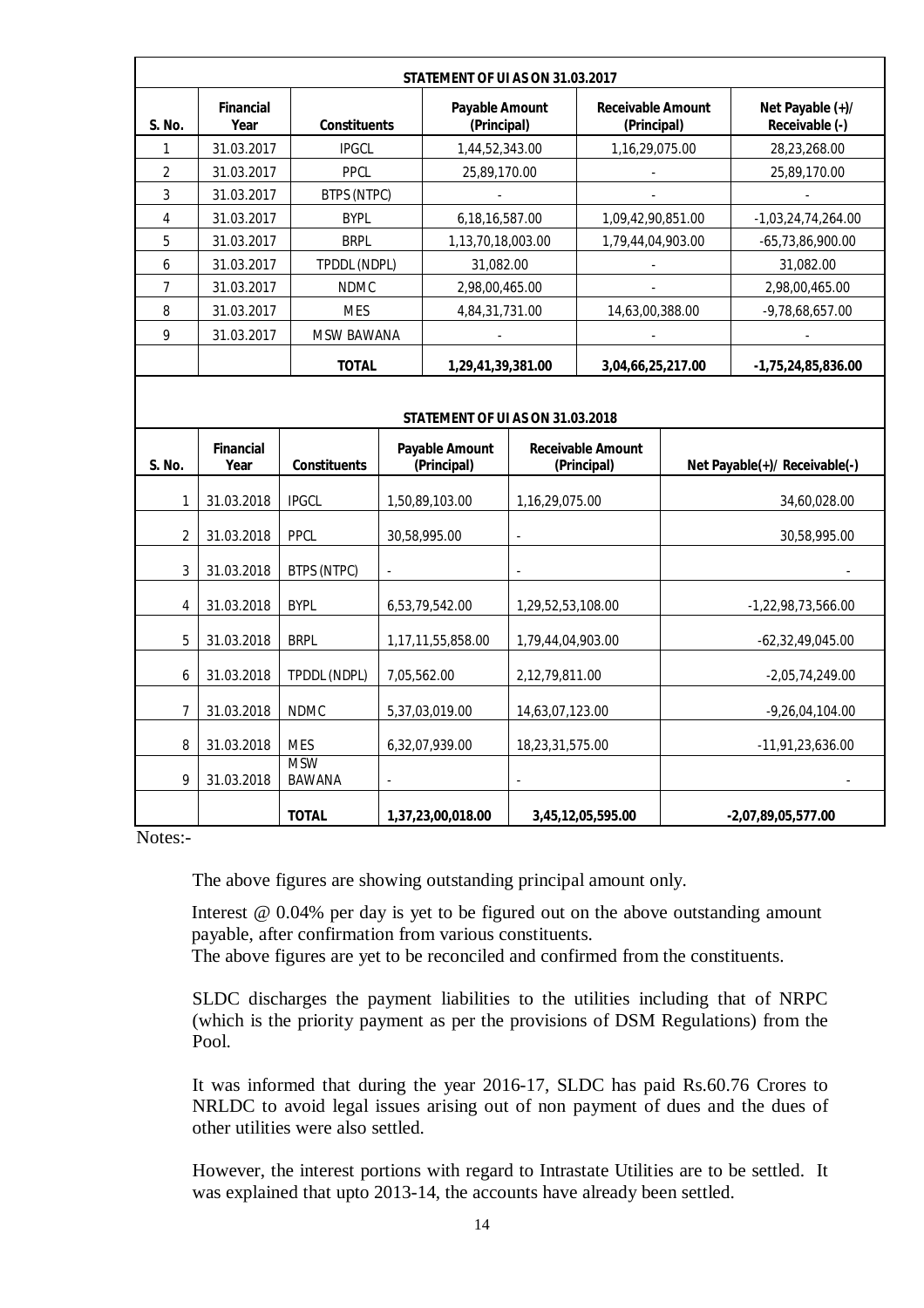In the previous meetings, GCC advised SLDC to immediately do the needful for recovery of dues from the defaulting utilities. As per the decision taken in the GCC, SLDC has started the proceedings for filing the petition before DERC for recovery of the dues from the defaulting utilities.

GCC had advised SLDC to reconcile the accounts at the earliest.

SLDC Finance Department informed that they have finalised the accounts at their level and are now sending letters to each utility to reconcile the accounts.

In the last GCC no representative from SLDC Finance was available however, SLDC representative informed that the reconciliation of account has been carried out with IPGCL, TPDDL and NDMC. GCC advised SLDC finance and the rest of the DISCOMS to coordinate and reconcile at the earliest

|                |                          |                     | <b>STATEMENT OF UI AS ON 31.03.2018</b> |                                                       |                         |
|----------------|--------------------------|---------------------|-----------------------------------------|-------------------------------------------------------|-------------------------|
| S. No.         | <b>Financial</b><br>Year | <b>Constituents</b> | Payable by Delhi SLDC<br>(Principal)    | <b>Receivable by Delhi</b><br><b>SLDC (Principal)</b> | Net Payable/ Receivable |
|                | 31.03.2016               | <b>IPGCL</b>        | 34,60,028.00                            |                                                       | $-34,60,028.00$         |
| $\mathfrak{D}$ | 31.03.2016               | <b>PPCL</b>         | 6,72,246.00                             |                                                       | $-6,72,246.00$          |
| 3              | 31.03.2016               | BTPS (NTPC)         |                                         |                                                       |                         |
| 4              | 31.03.2016               | <b>BYPL</b>         | 10,29,59,623.00                         | 1,22,58,09,164.00                                     | 1,12,28,49,541.00       |
| 5              | 31.03.2016               | <b>BRPL</b>         | 1,21,00,83,639.00                       | 1,75,08,21,732.00                                     | 54,07,38,093.00         |
| 6              | 31.03.2016               | TPDDL (NDPL)        | 40,13,214.00                            | 2,12,79,811.00                                        | 1,72,66,597.00          |
| 7              | 31.03.2016               | <b>NDMC</b>         | 5,37,03,019.00                          | 14,63,07,123.00                                       | 9,26,04,104.00          |
| 8              | 31.03.2016               | <b>MES</b>          | 6,98,22,303.00                          | 7,86,12,332.00                                        | 87,90,029.00            |
|                |                          |                     |                                         |                                                       |                         |
|                |                          |                     |                                         |                                                       | 1,77,81,16,090.00       |
|                |                          | <b>TOTAL</b>        | 1,44,47,14,072.00                       | 3,22,28,30,162.00                                     |                         |

SLDC Finance informed latest status as under:-

SLDC Finance further, informed that :-

- 1. Confirmation of TPDDL is pending due to issues raised by the TPDDL for revision of Week No. 33, 34 & 35 FY-2017-18.
- 2. In spite of various reminder from SLDC, NDMC is not reconciling the same.
- 3. Reconciliation of UI/DSM for the Financial Year 2018-19 is under finalization.

#### **GCC advised all utility to reconcile the accounts at the earliest.**

# 2.3.3 **Outstanding dues of IPGCL / PPCL.**

# i) **Non-payment of Energy Bills by BRPL and BYPL since October, 2010.**

Since the re-assignment of the PPA signed with DTL, energy is being supplied and billed by IPGCL and PPCL to all the Distribution Companies as per the Energy Account issued by the State Load Dispatch Centre, Delhi (SLDC) and the payments for the bills raised were being realized within the stipulated period in the past, as per the PPA/ Regulations issued by the DERC.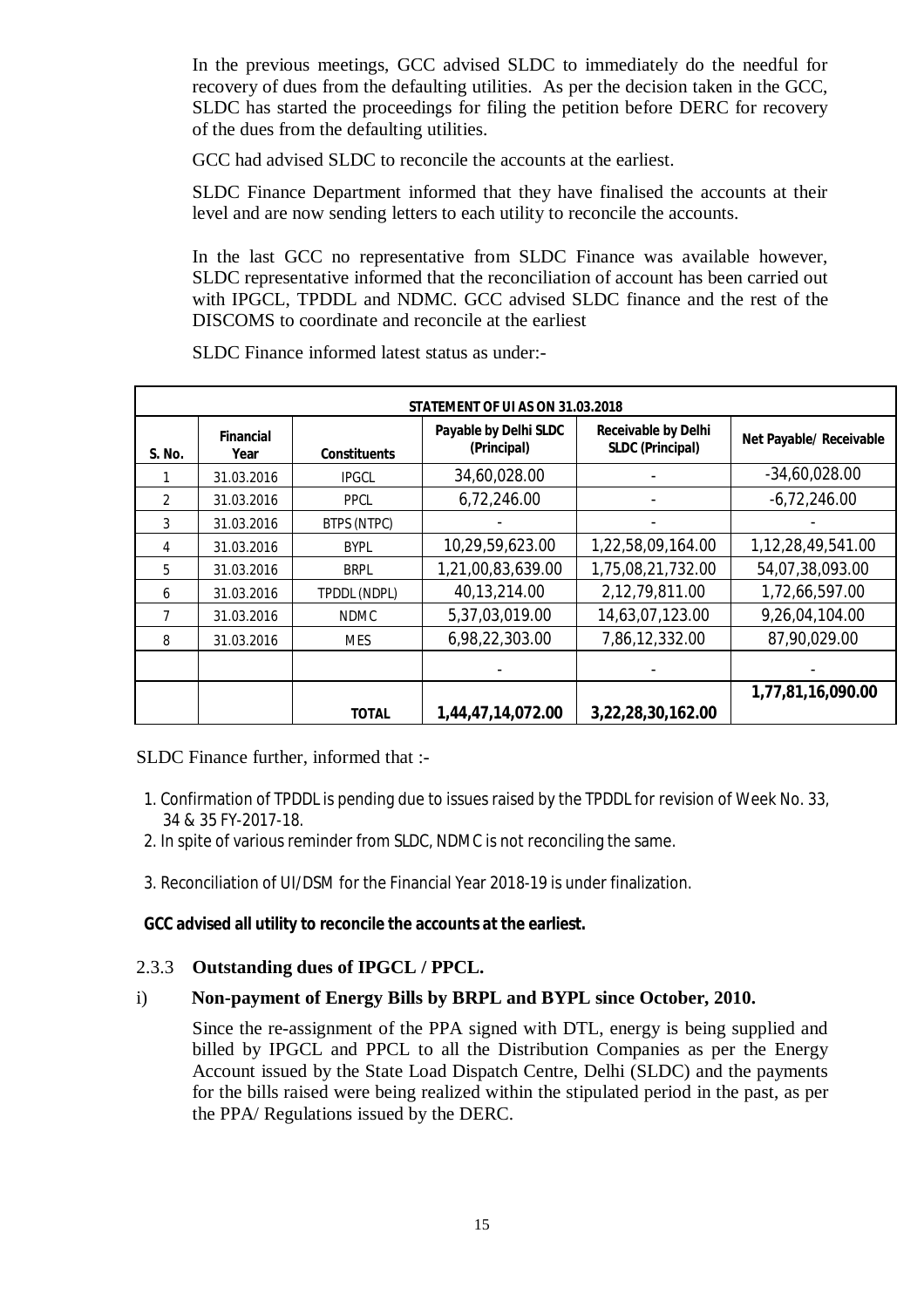However, full payments are not being released by BRPL and BYPL from the month of October, 2010. The details of outstanding are as under:

 $(\Lambda_{\text{mount}} P_{\text{S}} \text{ in } \text{Crora})$ 

| Company      | <b>BRPL</b> | <b>BYPL</b> | <b>Total</b> |
|--------------|-------------|-------------|--------------|
| <b>IPGCL</b> | 2081.09     | 1279.52     | 3360.61      |
| <b>PPCL</b>  | 4158.87     | 3057.80     | 7216.67      |
| <b>Total</b> | 6239.96     | 4337.32     | 10577.28     |

Further, in total disregard to Hon'ble Supreme Court of India order dated 12-05- 2016; BYPL and BYPL are not paying even 70 % of Current outstanding. The balance current unpaid dues as on date are as under: (Amount Rs. in Crores)

|                | 70% of Current Dues payable by BSES Discoms as per SCI order dt. 12.05.16   |                                               |                                   |                                                                      |                                               |                                   |                                              |
|----------------|-----------------------------------------------------------------------------|-----------------------------------------------|-----------------------------------|----------------------------------------------------------------------|-----------------------------------------------|-----------------------------------|----------------------------------------------|
|                |                                                                             |                                               |                                   |                                                                      |                                               |                                   | Rs. in cr.                                   |
|                |                                                                             | <b>BRPL</b>                                   |                                   |                                                                      | <b>BYPL</b>                                   |                                   | <b>Total</b>                                 |
| <b>Utility</b> | $70\%$ of<br><b>Billed &amp;</b><br>due<br><b>Amount</b><br>wef<br>01.01.14 | <b>Payment</b><br>received<br>wef<br>01.01.14 | <b>Net</b><br>Payable<br>01.01.14 | $70\%$ of<br><b>Billed &amp;</b><br>due<br>Amount<br>wef<br>01.01.14 | <b>Payment</b><br>received<br>wef<br>01.01.14 | <b>Net</b><br>Payable<br>01.01.14 | <b>Total</b><br>Payable<br>w.e.f<br>01.01.14 |
| <b>IPGCL</b>   | 966.90                                                                      | 522.10                                        | 444.80                            | 330.01                                                               | 113.82                                        | 216.19                            | 660.99                                       |
| <b>PPCL</b>    | 3214.0                                                                      | 1565.7<br>4                                   | 1648.2                            | 1830.04                                                              | 573.61                                        | 1256.4<br>3                       | 2904.71                                      |
| <b>Total</b>   | 4180.9<br>2                                                                 | 2087.8<br>4                                   | 2093.0                            | 2160.05                                                              | 687.43                                        | 1472.6<br>2                       | 3565.70                                      |

Further, the State Commission, in its Tariff order dated 31.08.2017 & 28.03.2018 under chapter 6 Clause 6.1 in case of BRPL & BYPL has also directed as under; **"A6: Directives**

**6.1** The commission directs the petitioner to make timely payment of bills to all the generating companies and transmission utilities. No late payment surcharge shall be allowed as pass through in the ARR on account of delayed payments....."

However, from April'17 to Oct'19 an amount of Rs. 2704.89 Cr. is due for payment for the energy bills raised as per DERC order dated 31.07.2019, 28.03.2018 & 31.08.2017.

The members of Grid Coordination Committee are requested to deliberate the issue and impress upon BYPL and BRPL to make the payment of dues without any further delay.

In the last GCC meeting IPGCL representative informed that both BRPL and BYPL are paying only part payment of the current dues. GCC advised both the DISCOMS to comply with the Supreme Court order and also submit the liquidation plan for outstanding dues at the earliest.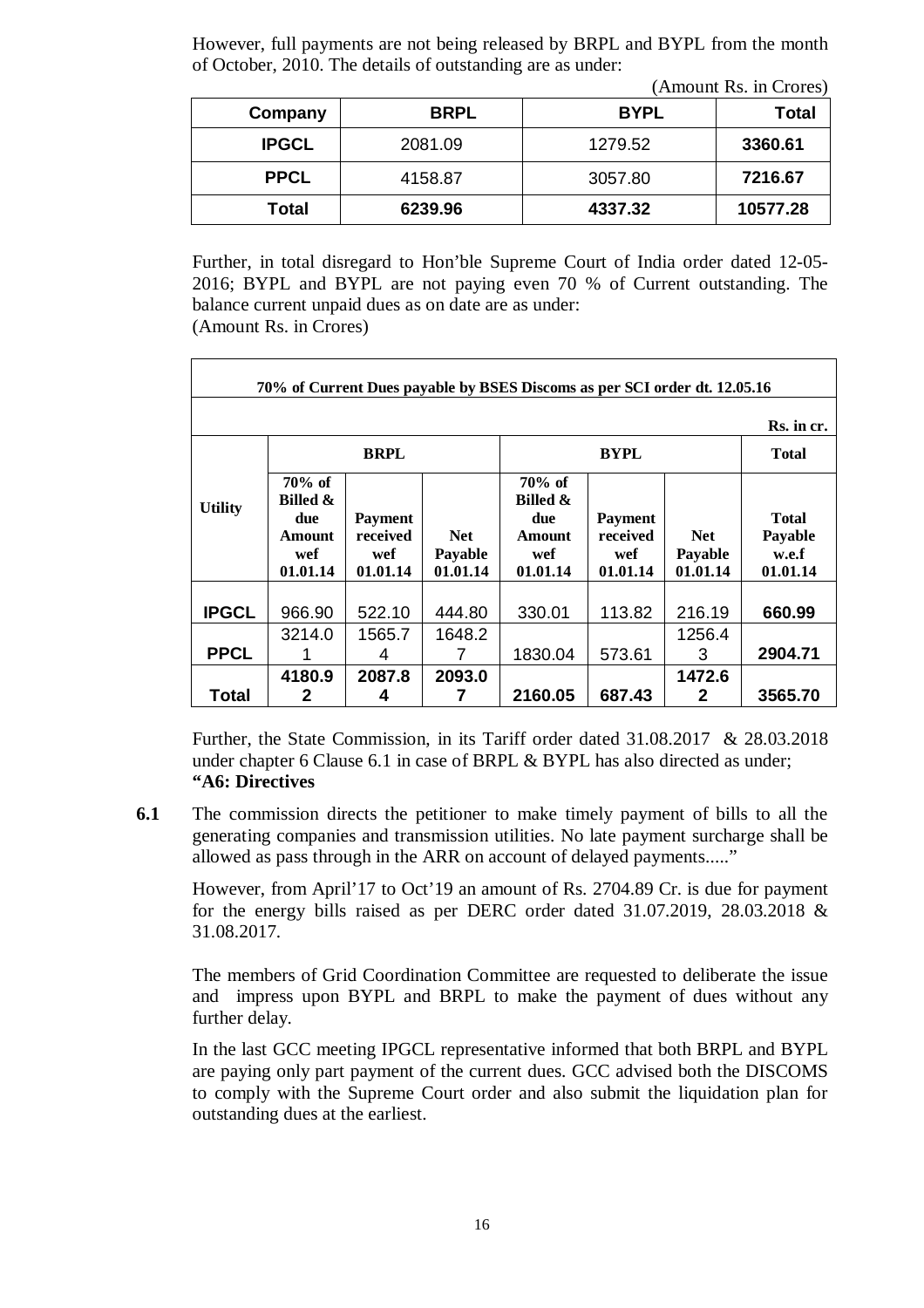BRPL representative informed the following :-

BRPL submitted that it is already complying with Hon'ble Supreme Court Order of making payment of 70% of current dues. Further from Nov'17/Dec '17 onwards it has also started paying 100% of current dues to IPGCL/PPCL. Further BRPL, has also endeavoured to make the additional payments to IPGCL/PPCL, since June 18 onwards, which is over and above the current dues payable.

In view of the huge outstandings as brought out above, the above beneficiaries i.e. BRPL & BYPL were advised to liquidate the outstanding dues of PPCL/IPGCL at the earliest.

IPGCL representative informed that both BRPL and BYPL are paying only part payment of the current dues. In the last meeting GCC advised both the DISCOMS to comply with the Supreme Court order and also submit the liquidation plan for outstanding dues at the earliest.

#### **ii) Opening of LC by BRPL and BYPL for Bulk Power Supply to IPGCL and PPCL Power Stations.**

Various correspondences have been made by IPGCL and PPCL in respect of opening of LC for securing Bulk Power Supply. However, BRPL and BYPL in spite of number of reminders have not established LC in respect of IPGCL and PPCL since April, 2011.

In the last GCC meeting BRPL and BYPL informed that they are finding it difficult to obtain any guarantees required for opening the LC's from any banks.

BRPL representative informed the following :-

Cash flow mismatch in past had adversely affected payment obligations, debt servicing capability of the Company and accumulation of outstanding dues to power suppliers. These constraints have restricted our capability to establish desired LC's in favour of power suppliers. Presently BRPL is not in position to establish LC in favour of any of its power supplier.

GCC advised the above beneficiaries i.e. BRPL & BYPL to make all efforts for opening of LC in favour of PPCL/IPGCL at the earliest.

BRPL and BYPL informed that they are finding it difficult to obtain any guarantees required for opening the LC's from any banks.

# **iii) Non-payment of dues and LPSC charges by TPDDL.**

TPDDL started default in payment of energy bills since October, 2015. The status of various communication, DERC order and follow up by IPGCL & PPCL since first default till date are as under:

| Company      | <b>IPGCL</b> | PPT                           | <b>Total</b> |
|--------------|--------------|-------------------------------|--------------|
| <b>TPDDL</b> | 38.24        | $\mathfrak{D}$<br>1 J 4 1 J 1 | 170.75       |

GCC advised the TPDDL to reconcile the accounts and clear all dues of PPCL/IPGCL at the earliest.

TPDDL informed that a petition has been filed and is pending in DERC on the above issue.

# **GCC noted the same.**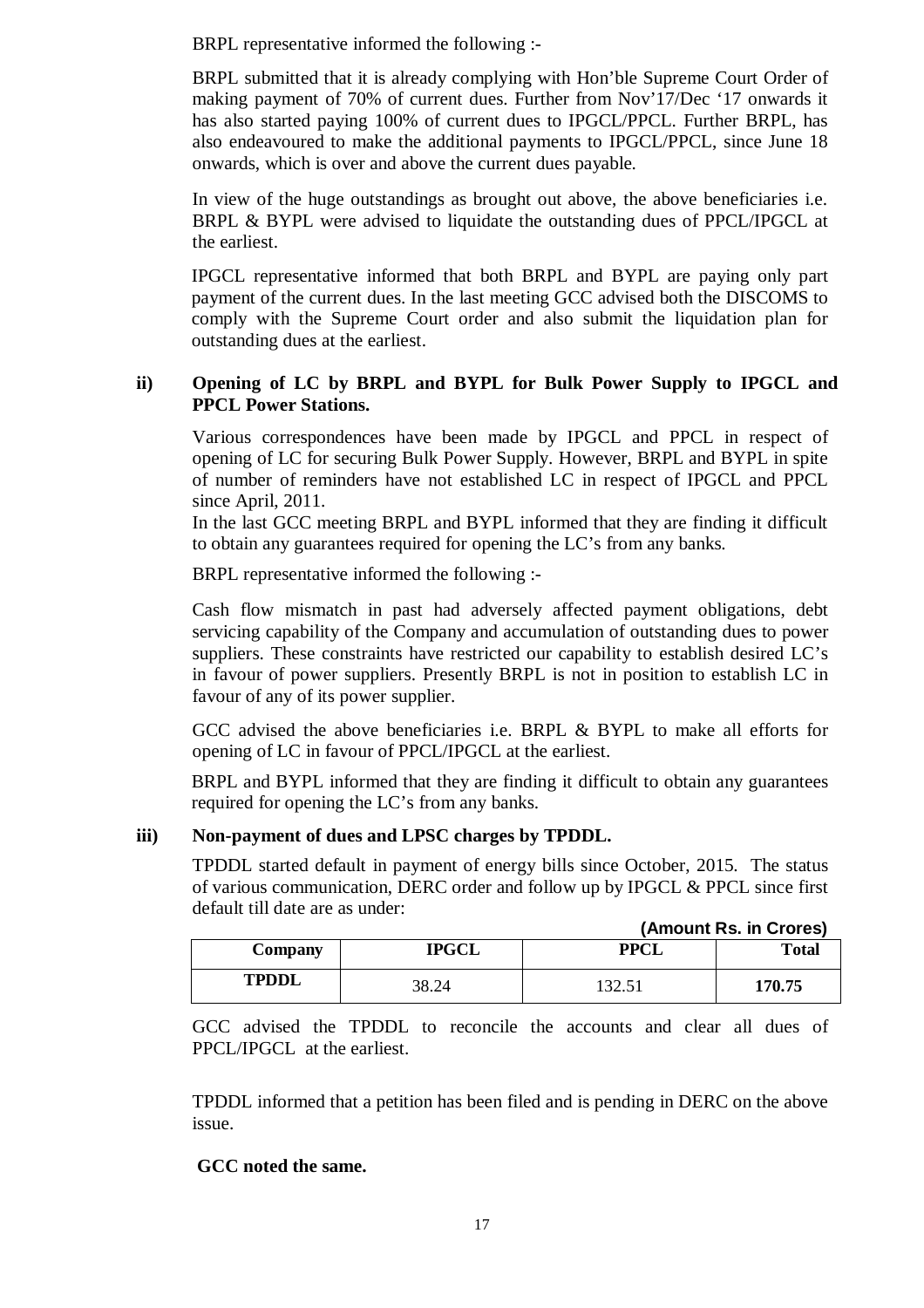# **iv) Non-payment of Energy Bills of Sept'2017 to March'2018 of IPGCL (GTPS) by NDMC.**

IPGCL raised energy bills in respect of energy supplied from 01.09.2017 to 31.03.18 from GTPS power station as per allocation letter dt. 01.09.2017 of Delhi SLDC. The power from GTPS was scheduled by Delhi SLDC to NDMC since 01.09.2017 to 31th March 2018. However, NDMC has not made payment for energy bills for power supply from GTPS from September' 2017 to March'2018. Further with effect from 01.04.2018, the allocations for said amount of Power have been withdrawn from NDMC. An amount Rs 87.69 Cr. Including late payment surcharge up to 30.09.2019is due for payment for energy bills raised from 01.09.2017 to 31.03.2018.

In the 20th GCC meeting of the State NDMC agreed to release the payment of all stakeholder for the power supply, Transmission and scheduling from GTPS during the period, however, till date payment has not been released by NDMC.

Further, the matter was also discussed in 21st GCC meeting and the GCC noted that the matter is still pending and advised NDMC to comply with the directions of DERC as per its letter dated 09.02.2018 it was also noted that NDMC has included

the pending payment in its ARR also. It has also not contended the matter to DERC or in APTEL. NDMC was informed that in case of continued in-action on the part of NDMC regarding this issue suitable action as per regulations shall be initiated.

It is also to mention here that the Department of Power, GNCTD vide its letter no. F.11()/2019/power/2549 dated 23.09.2019 has also requested NDMC to resolve the issue earliest however no communication have been received from NDMC.

The members of Grid coordination Committee of Delhi State are requested to deliberate the issue and impress upon NDMC to pay energy bills raised by IPGCL without any further delay.

NDMC stated that no payment are liable to pay. IPGCL informed that ` as the energy has been scheduled by SLDC as per direction of DERC, as such bill has been raised and NDMC has to pay.

**GCC noted that the matter is still pending and advised NDMC to comply with the directions of DERC as per its letter dated 09.02.2018. It was also noted that NDMC has included the pending payment in its ARR also. It has also not contended the matter to DERC or in APTEL.** 

v) Non-payment of outstanding amount of IPGCL / PPCL by DTL

Following bills raised on DTL are outstanding:-

 **a)** A bill of Rs. 52.10 Cr. Including surcharge on account of impact of true up order for the period FY 2007-08 to FY 2011-12 (carrying cost Implementation of Hon'ble ATE Judgment in Appeal No.81 of 2017 Rs.17.35 crores).

 **b)** Rs. 37.95 Cr. for late payment of revised Bill of FY 2006-07 for IPGCL. As on 28.02.2019 DTL is to release a balance of Rs.16, 97, 49,833/- on account of principal bill dated 18.01.2010 and unpaid surcharge on it Rs.19, 18, 79,791/- further surcharge as per DERC Regulations will be attracted on balance principal.

 **c)** Rs. 2.94 crore for late payment of revised Bill of FY 2006-07 PPCL.

The matter was discussed in the 21st GCC meeting and GCC advised DTL to include this amount in current ARR of DTL and DTL representative confirmed that it will include this amount in its revised petition to DERC.

Even DERC in its tariff order of DTL issued on 31.07.2019 has directed in clause 2.85 page number 35 as under:

"The Commission has already decided the matter in the relevant Tariff Order of IPGCL. The Petitioner is directed to verify the claim of IPGCL and make the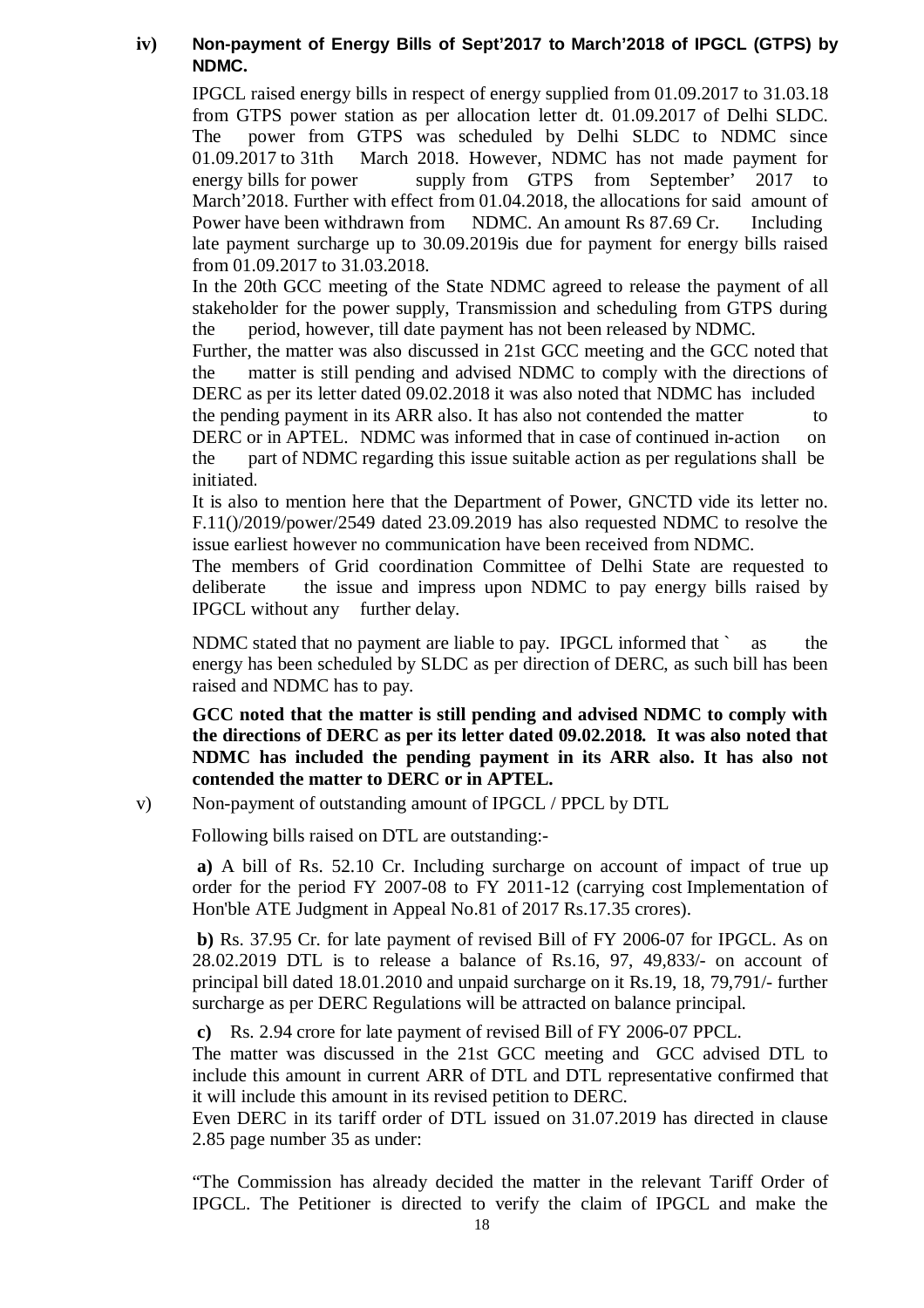appropriate payment. The Petitioner may claim the amount in subsequent Tariff Order."

In spite of above direction by State Commission, DTL has not paid the outstanding dues of IPGCL.

The members of Grid coordination Committee of Delhi State are requested to deliberate the issue and impress upon DTL to pay above amounts without any further delay.

DTL informed that matter has been taken up with DERC.

#### **GCC noted.**

2.3.4 BYPL and TPDDL had submitted a table agenda regarding refund of NRLDC charges for the period FY 2009-2014 as per Hon'ble CERC directions. Wherein both had informed that earlier the fees and charges of NRLDC were billed and collected by NRLDC from Delhi Discoms through Delhi SLDC (Nodal Agency). The billed amount was being paid by DISCOMS to DTL and the same was being disbursed by DTL to NRLDC (after deducting the TDS).

In compliance to CERC order dated 31.03.2015 and ROP dated 07.07.2015 and CERC final order dated 18.03.2016 for truing up of principal and interest refund amount for the period Apr-09 to Mar-14, NRLDC has refunded the differential amount of Delhi Discoms, to DTL on May-2015 (95%) and July-2016 (balance)

Delhi Discoms have not received the refund of differential amount till date.

In the last meeting , no representative from SLDC Finance was available however, SLDC representative informed that initially reconciliation has to be carried out with NRLDC/DTL then only this can be refunded to the beneficiaries. GCC advised SLDC finance to reconcile at the earliest.

In the last meeting GCC advised Delhi SLDC to reconcile the complete statement and refund the amount due to the beneficiaries/utility at the earliest.

In this regard SLDC Finance informed as under:-

SLDC Finance has initiated the process of reconciliation of NRLDC charges with Discoms and NRLDC. However, it has been observed that TDS were deducted by Discoms on NRLDC charges and the credit of the TDS had been given to the DTL. Thereafter, balance amount of NRLDC Charges received from Discoms were disbursed to the NRLDC after deduction of TDS. It seems that there were double deductions of the TDS on NRLDC charges.

In order to reconcile the NRLDC charges account with Discoms and NRLDC, following is solicited from DTL Taxation department: -

Year wise data regarding TDS amount booked and claimed as credit of TDS by DTL against the tax liability.

Thereafter, amount of TDS claimed as credit of TDS by DTL may be refunded by DTL to SLDC.

In this regard, SLDC Finance has already put up a proposal for refund of the TDS (TDS on NRLDC charges) claimed as credit of TDS against tax liabilities of DTL by DTL to SLDC.

Matter was deliberated in the meeting and it was unanimously agreed that NRLDC charges may be refunded to the Discoms to the extent of amount available in NRLDC pool account based on the truing up of NRLDC charges FY 2009-2014 as reconciliation of TDS requires considerable time involving DTL finance team and Discom Finance team.

In this regard, discoms requested SLDC to provide the discom wise percentage to be utilized to disburse the amount refunded by NRLDC on account of NRLDC charges.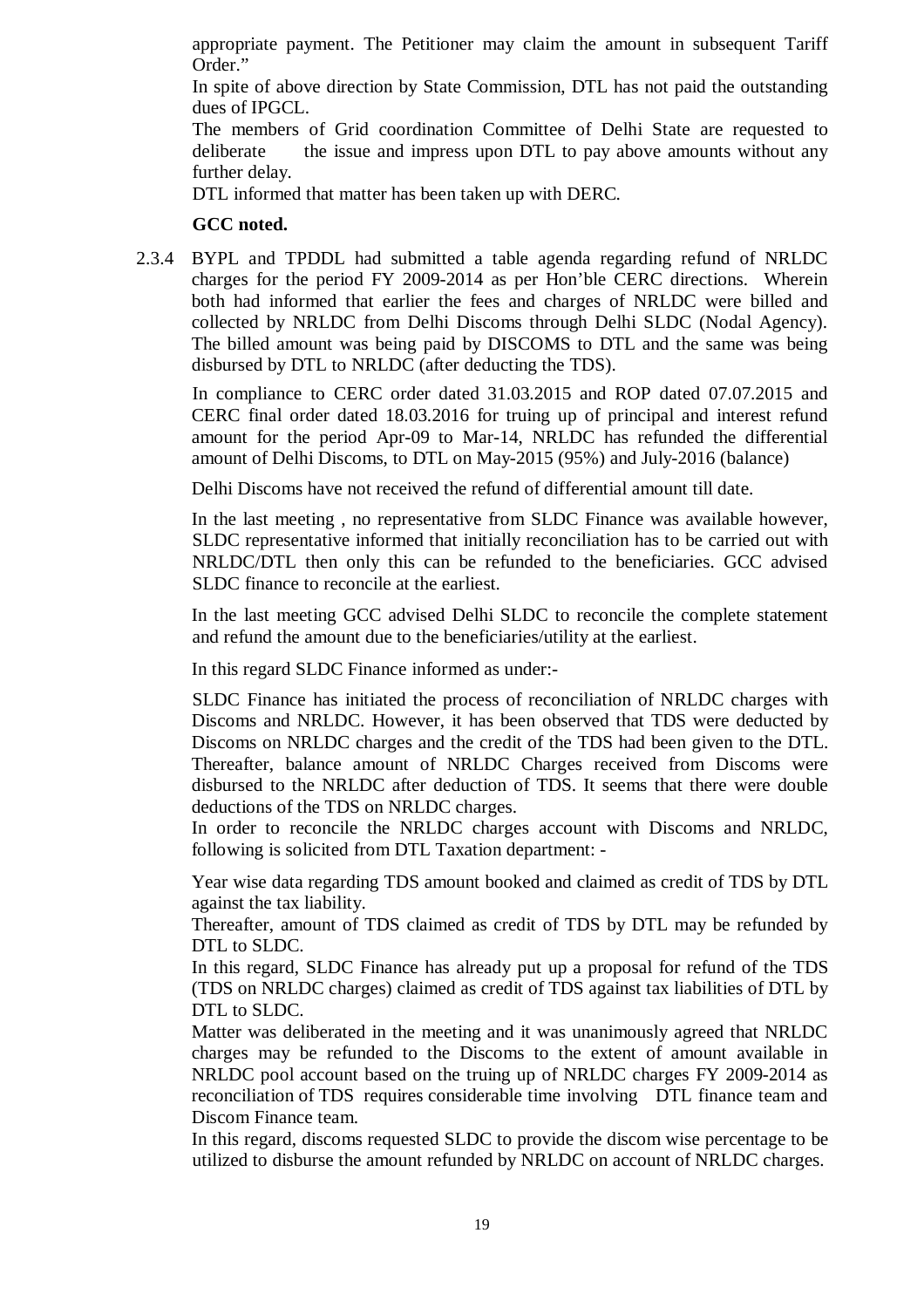**GCC advised SLDC to share the percentage with DISCOMs to be utilized to disburse the amount lying with SLDC on account of NRLDC charges. The said amount will be disbursed amongst the Discoms in agreed ratio. SLDC Finance shall reconcile double tax deduction with DTL Finance separately.**

#### 2.4 **STATUS OF IMPLEMENTATION OF RECOMMENDATIONS OF EXPERT COMMITTEE ON GRID DISTURBANCES OCCURRED ON 30.07.2012 AND 31.07.2012 IN THE GRID.**

| <b>Clause</b> | Recommenda<br>tions           | Status as on date                     |                                                                                                                                                                |                                                                                                                                                                  |           |  |  |  |
|---------------|-------------------------------|---------------------------------------|----------------------------------------------------------------------------------------------------------------------------------------------------------------|------------------------------------------------------------------------------------------------------------------------------------------------------------------|-----------|--|--|--|
|               |                               |                                       |                                                                                                                                                                |                                                                                                                                                                  |           |  |  |  |
| 9.1.1         | Periodical<br>3 <sup>RD</sup> |                                       |                                                                                                                                                                | The Protection Audit was completed before CWG-2010. The deficiencies pointed out<br>and the latest status on the issue of removal of deficiencies is as under :- |           |  |  |  |
|               | Party                         | s<br><b>Description</b>               | Sub-                                                                                                                                                           |                                                                                                                                                                  |           |  |  |  |
|               | Protection                    | ${\bf N}$<br>of Issue                 | <b>Stn</b>                                                                                                                                                     | <b>Action taken/proposed</b>                                                                                                                                     |           |  |  |  |
|               | Audit                         | $\mathbf{1}$<br>DR and Event          | Bamn                                                                                                                                                           | The EL at 400kV S/Stns is in place. EL for 220kV                                                                                                                 |           |  |  |  |
|               | <b>Time</b><br>$\equiv$       | Logger to be                          | auli                                                                                                                                                           | under procurement and installation expected to be                                                                                                                |           |  |  |  |
|               | frame                         | provided or to                        |                                                                                                                                                                | completed by December 2016.<br>DR already                                                                                                                        |           |  |  |  |
|               | within<br>one                 | be kept in                            |                                                                                                                                                                | available with 400kV system. DR for 220kV                                                                                                                        |           |  |  |  |
|               | year                          | order                                 |                                                                                                                                                                | system is the inbuilt feature of Numerical Relays                                                                                                                |           |  |  |  |
|               |                               |                                       |                                                                                                                                                                | which have already been installed.                                                                                                                               |           |  |  |  |
|               |                               |                                       |                                                                                                                                                                | (Basic Protection Audit carried out on 400kV S/Stn Bamnauli before CWG)                                                                                          |           |  |  |  |
|               |                               |                                       |                                                                                                                                                                | NRPC advised DTL to go for fresh third party protection audit of entire DTL system. In                                                                           |           |  |  |  |
|               |                               |                                       |                                                                                                                                                                | 95 <sup>th</sup> OCC meeting held on 21.01.2014 at NRPC, DTL submitted the list of 25 numbers of                                                                 |           |  |  |  |
|               |                               |                                       | 220kV Grids S/Stns identified for third party audit. Out of these, TPA of 400kV                                                                                |                                                                                                                                                                  |           |  |  |  |
|               |                               |                                       | Mundka, 220kV Shalimar Bagh, 220kV Rohini-I and 220kV Mehrauli S/Stn were<br>completed by 25.05.2014. The main observation was regarding replacement of static |                                                                                                                                                                  |           |  |  |  |
|               |                               | relays by Numerical relays.           |                                                                                                                                                                |                                                                                                                                                                  |           |  |  |  |
|               |                               |                                       |                                                                                                                                                                | DTL's protection Department representative informed that Line Numerical differential                                                                             |           |  |  |  |
|               |                               |                                       |                                                                                                                                                                | relays are installed in DTL 220kV lines. PO for 26 No. bus bar protection schemes                                                                                |           |  |  |  |
|               |                               |                                       |                                                                                                                                                                | awarded. All panels along with control cables received in corresponding sides. Erection                                                                          |           |  |  |  |
|               |                               |                                       |                                                                                                                                                                | work under process. Tender for replacement of old Static relays with numerical relay has                                                                         |           |  |  |  |
|               |                               |                                       |                                                                                                                                                                | been dropped and estimate has been revised and under approval of Competent Authority.                                                                            |           |  |  |  |
|               |                               |                                       |                                                                                                                                                                | DR and EL for the DTL sub Stations is the inbuilt function of the Numerical relays and                                                                           |           |  |  |  |
|               |                               |                                       |                                                                                                                                                                | will be integrated in the SAS while upgradation of conventional sub stations to                                                                                  |           |  |  |  |
|               |                               |                                       |                                                                                                                                                                | automation which will be done after commissioning of all BCU's and Numerical relays.                                                                             |           |  |  |  |
|               |                               |                                       |                                                                                                                                                                | NRPC has constituted a committee for conducting regular audit, DTL has given its                                                                                 |           |  |  |  |
|               |                               |                                       |                                                                                                                                                                | nomination to NRPC for the audit group. NRPC is going to conduct a training                                                                                      |           |  |  |  |
|               |                               |                                       |                                                                                                                                                                | programme for the all the Nominees of various states, after which the audits shall                                                                               |           |  |  |  |
|               |                               | carried out regularly in whole of NR. |                                                                                                                                                                |                                                                                                                                                                  |           |  |  |  |
|               |                               |                                       |                                                                                                                                                                | In the last GCC, DTL protection dept informed that line differential relays have been                                                                            |           |  |  |  |
|               |                               |                                       |                                                                                                                                                                | installed on all 220/400 kV lines. Out of 26 nos. bus bar protection panel awarded, 19                                                                           |           |  |  |  |
|               |                               |                                       |                                                                                                                                                                | nos. have been installed. Further, audit by NRPC shall shortly be commenced.                                                                                     |           |  |  |  |
|               |                               |                                       |                                                                                                                                                                | Protection deptt informed that line differential relays have been                                                                                                |           |  |  |  |
|               |                               |                                       |                                                                                                                                                                | installed on all 220/400 kV lines. Out of 26 nos. bus bar protection                                                                                             |           |  |  |  |
|               |                               |                                       |                                                                                                                                                                | panel awarded, 19 nos. have been installed.<br>Further, audit by                                                                                                 |           |  |  |  |
|               |                               | NRPC shall shortly be commenced.      |                                                                                                                                                                |                                                                                                                                                                  |           |  |  |  |
|               |                               |                                       |                                                                                                                                                                |                                                                                                                                                                  |           |  |  |  |
|               |                               |                                       |                                                                                                                                                                | GCC advised DTL to expedite the replacement work.                                                                                                                |           |  |  |  |
|               |                               |                                       |                                                                                                                                                                |                                                                                                                                                                  |           |  |  |  |
| 9.1.4         | Complete                      |                                       |                                                                                                                                                                | As far as IPGCL and PPCL systems are concerned, they informed that DR is                                                                                         |           |  |  |  |
|               | independent                   |                                       |                                                                                                                                                                | available at CCGT Bawana and Pragati. EL is not required at generating                                                                                           |           |  |  |  |
|               | audit of time                 |                                       |                                                                                                                                                                | stations as generators have inbuilt features of EL. PPCL / IPGCL informed the                                                                                    |           |  |  |  |
|               | synchronizat                  | following:                            |                                                                                                                                                                |                                                                                                                                                                  |           |  |  |  |
|               | ion of DRs,                   | Name of                               |                                                                                                                                                                | Time synchronization                                                                                                                                             |           |  |  |  |
|               | EL and PMs                    | Utility<br>DR                         |                                                                                                                                                                | EL                                                                                                                                                               | PMU       |  |  |  |
|               | should<br>be                  | DTL<br>Implemented                    |                                                                                                                                                                | Implemented                                                                                                                                                      | Installed |  |  |  |
|               | carried out                   | RPH                                   | Not required on 33kV                                                                                                                                           | Two Nos of 33 kV bays i.e. Bay No. 1 and 2                                                                                                                       | Bamnauli  |  |  |  |
|               | - Time frame                  | feeders                               |                                                                                                                                                                | are already having Numerical relays installed.<br>The switchyard maintenance is now being                                                                        |           |  |  |  |
|               | - within one                  |                                       |                                                                                                                                                                | taken care of by DTL.                                                                                                                                            |           |  |  |  |
|               | month                         |                                       |                                                                                                                                                                | DR and EL for these Numerical relay shall be                                                                                                                     |           |  |  |  |
|               |                               |                                       |                                                                                                                                                                | utilized for any disturbances in these feeders.                                                                                                                  |           |  |  |  |
|               |                               |                                       |                                                                                                                                                                | In the last meeting, DTL representative                                                                                                                          |           |  |  |  |
|               |                               |                                       |                                                                                                                                                                | informed that the relays shall be replaced after                                                                                                                 |           |  |  |  |
|               |                               |                                       |                                                                                                                                                                | award and supply of equipments proposed in                                                                                                                       |           |  |  |  |
|               |                               |                                       |                                                                                                                                                                | the PSDF tender.                                                                                                                                                 |           |  |  |  |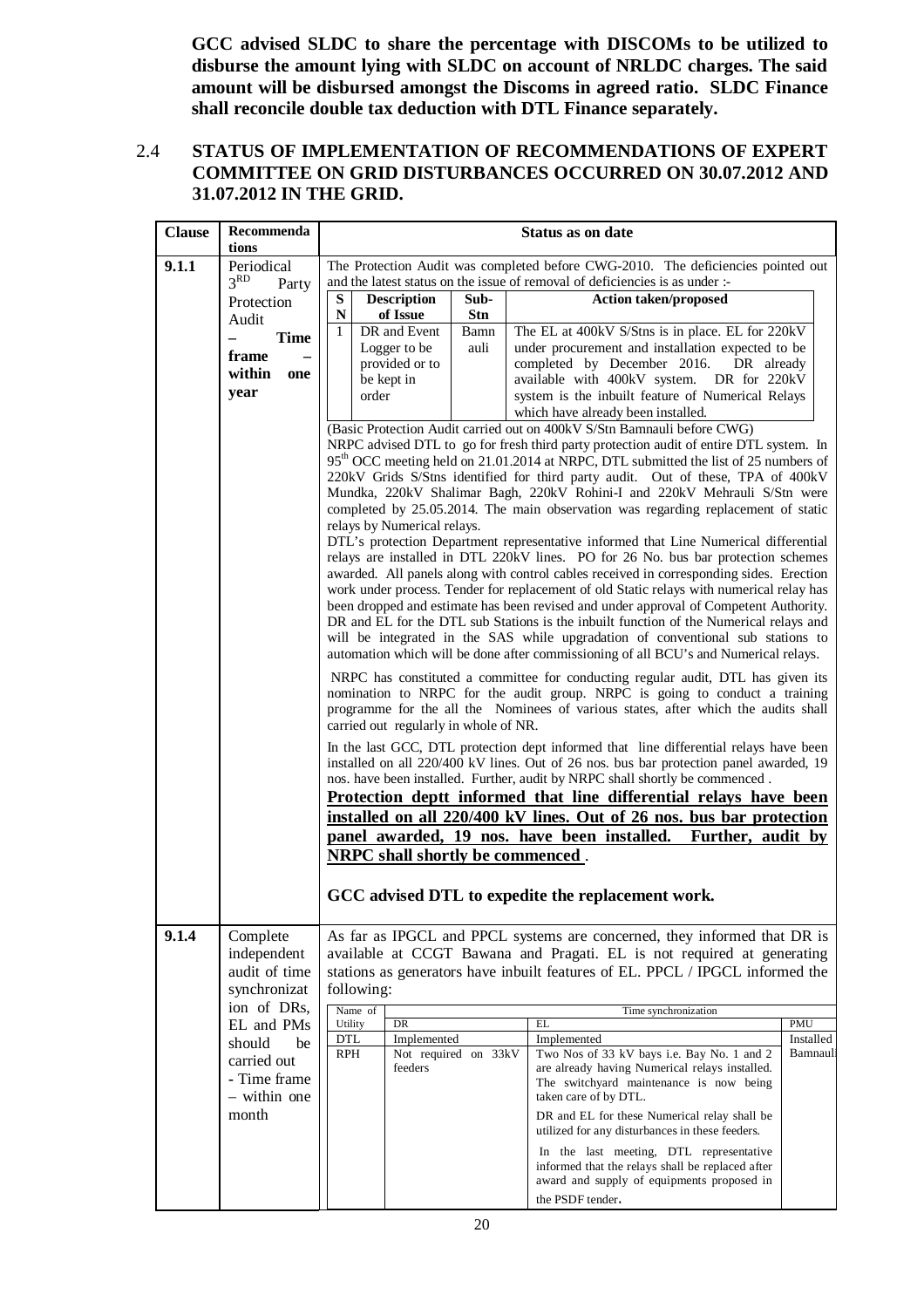|       |              | <b>PPCL</b>             |                                                                                    | DRs are installed at all<br>the three units of PPS-I. |                |                     | It was informed that the latest numerical relays                                                 |               |                   |  |
|-------|--------------|-------------------------|------------------------------------------------------------------------------------|-------------------------------------------------------|----------------|---------------------|--------------------------------------------------------------------------------------------------|---------------|-------------------|--|
|       |              |                         | The DRs                                                                            | are<br>time                                           |                |                     | are installed on GT-1 $\&$ 2 and the process of<br>installing Numerical relays on GRPs of STG is |               |                   |  |
|       |              |                         | synchronized.                                                                      |                                                       |                |                     | being done in phased manner.                                                                     |               |                   |  |
|       |              |                         |                                                                                    |                                                       |                |                     | In last meeting PPCL informed that it is                                                         |               |                   |  |
|       |              |                         |                                                                                    |                                                       |                |                     | expected to be completed during next                                                             |               |                   |  |
|       |              |                         |                                                                                    |                                                       |                |                     | opportunity overhauling of STG. Complete                                                         |               |                   |  |
|       |              |                         |                                                                                    |                                                       |                |                     | independent audit of time synchronization shall                                                  |               |                   |  |
|       |              |                         |                                                                                    |                                                       |                |                     | be carried out within one month of installation                                                  |               |                   |  |
|       |              |                         |                                                                                    |                                                       |                |                     | completion. The relays case was initiated for                                                    |               |                   |  |
|       |              |                         |                                                                                    |                                                       |                |                     | relays retrofit in recent shutdown, however the                                                  |               |                   |  |
|       |              |                         |                                                                                    |                                                       |                |                     | case dropped due to abnormally high quoted                                                       |               |                   |  |
|       |              |                         |                                                                                    |                                                       |                | rates by OEM.       |                                                                                                  |               |                   |  |
|       |              |                         |                                                                                    |                                                       |                |                     | IPGCL/PPCL informed that it is                                                                   |               |                   |  |
|       |              |                         |                                                                                    |                                                       |                |                     | expected to be completed by March                                                                |               |                   |  |
|       |              |                         |                                                                                    |                                                       |                |                     | 2022. SLDC suggested for early                                                                   |               |                   |  |
|       |              |                         |                                                                                    |                                                       |                | completion of work. |                                                                                                  |               |                   |  |
|       |              | <b>GT</b>               |                                                                                    | The process of installing                             |                |                     | It was informed that one of the STGs relay                                                       |               |                   |  |
|       |              |                         |                                                                                    | of DRs on the units of                                |                |                     | retrofitting is planned during next overhauling.                                                 |               |                   |  |
|       |              |                         |                                                                                    | GTPS is being taken up                                |                |                     | Numerical relays have been installed in almost                                                   |               |                   |  |
|       |              |                         |                                                                                    | on priority in phased                                 |                |                     | all 66kV feeders / bays and rest are being                                                       |               |                   |  |
|       |              |                         |                                                                                    | manner. Further, 06 nos                               |                |                     | envisaged. The same is expected to be                                                            |               |                   |  |
|       |              |                         |                                                                                    | units out of nine are<br>having numerical relays      |                |                     | completed in 5-6 months.<br>independent audit of time synchronization shall                      |               | Complete          |  |
|       |              |                         |                                                                                    | installed and the process                             |                |                     | be carried out within one month of installation                                                  |               |                   |  |
|       |              |                         |                                                                                    | of installing of latest                               |                |                     | completion. It was also informed that the work                                                   |               |                   |  |
|       |              |                         |                                                                                    | numerical relays on the                               |                |                     | will be completed in three months.                                                               |               |                   |  |
|       |              |                         |                                                                                    | rest of the units is under                            |                |                     | In the last meeting IPGCL informed that                                                          |               |                   |  |
|       |              |                         | progress                                                                           | phased<br>in                                          |                |                     | 270MW GTPS, One of the STG relay                                                                 |               |                   |  |
|       |              |                         | manner.                                                                            |                                                       |                |                     | retrofitting is being carried out in the present                                                 |               |                   |  |
|       |              |                         |                                                                                    | The representative of GT                              |                |                     | overhauling of STG in progress. IPGCL                                                            |               |                   |  |
|       |              |                         |                                                                                    | informed that the work<br>will be completed in        |                |                     | representative informed that since the PPAs are                                                  |               |                   |  |
|       |              |                         | three months                                                                       |                                                       |                |                     | expiring on 2021 accordingly, no major<br>CAPEX work is being under taken.                       |               |                   |  |
|       |              |                         |                                                                                    |                                                       |                |                     |                                                                                                  |               |                   |  |
|       |              |                         | GCC advised all to expedite the replacement / modification work                    |                                                       |                |                     |                                                                                                  |               |                   |  |
| 9.2.1 | Tightening   |                         | CERC has already issued the amended Grid Code implemented from                     |                                                       |                |                     |                                                                                                  |               |                   |  |
|       | of           |                         |                                                                                    |                                                       |                |                     |                                                                                                  |               |                   |  |
|       |              |                         | 17.02.2014 in which the allowable frequency band is 49.90Hz to 50.05Hz. The        |                                                       |                |                     |                                                                                                  |               |                   |  |
|       | Frequency    |                         | Deviation Settlement Mechanism has also been introduced according to the           |                                                       |                |                     |                                                                                                  |               |                   |  |
|       | band and be  |                         | tightening to the frequency band. The main thrust of the amended Grid Code is      |                                                       |                |                     |                                                                                                  |               |                   |  |
|       |              |                         |                                                                                    |                                                       |                |                     |                                                                                                  |               |                   |  |
|       | brought very |                         | the utilities should always strict to its scheduled drawal. Further, the following |                                                       |                |                     |                                                                                                  |               |                   |  |
|       | close<br>to  |                         | are the main issues:-                                                              |                                                       |                |                     |                                                                                                  |               |                   |  |
|       | 50Hz.        | a)                      | No over drawal by Delhi if frequency is below 49.90Hz.                             |                                                       |                |                     |                                                                                                  |               |                   |  |
|       |              | b)                      | No under drawal by Delhi if the frequency is more than 50.05Hz.                    |                                                       |                |                     |                                                                                                  |               |                   |  |
|       |              |                         | c) Every (12) time blocks the polarity of drawal should change.                    |                                                       |                |                     |                                                                                                  |               |                   |  |
|       |              |                         | In the regular OCC meetings of NRPC, the adherence of the above provisions is      |                                                       |                |                     |                                                                                                  |               |                   |  |
|       |              |                         |                                                                                    |                                                       |                |                     |                                                                                                  |               |                   |  |
|       |              |                         | monitored. As far as Delhi is concerned, the main violation is occurring in        |                                                       |                |                     |                                                                                                  |               |                   |  |
|       |              |                         | respect of non change of polarity in 12 time blocks.                               |                                                       |                |                     |                                                                                                  |               |                   |  |
|       |              |                         | The details of the violations of Delhi for last two years are as under:-           |                                                       |                |                     |                                                                                                  |               |                   |  |
|       |              | <b>Duration</b>         |                                                                                    |                                                       |                | June-               | July-                                                                                            | Aug-          |                   |  |
|       |              |                         |                                                                                    | Apr-17                                                | May-<br>17     | 17                  | 17                                                                                               | 17            | <b>Sep-17</b>     |  |
|       |              |                         | Violation of drawal                                                                | OD-89                                                 | OD-75          | OD-                 | OD-                                                                                              | OD-97         | OD-86             |  |
|       |              |                         | limit 150MW if freq                                                                | UD-                                                   | UD-            | 193                 | 171                                                                                              | UD-           | <b>UD-292</b>     |  |
|       |              | $\geq$ 49.7Hz and above |                                                                                    | 304                                                   | 352            | UD-                 | UD-                                                                                              | 306           |                   |  |
|       |              |                         |                                                                                    |                                                       |                | 315                 | 189                                                                                              |               |                   |  |
|       |              | Violation               | of<br>non                                                                          | 125                                                   | 108            | 105                 | 90                                                                                               | 108           | 107               |  |
|       |              | drawal                  | polarity change of                                                                 |                                                       |                |                     |                                                                                                  |               |                   |  |
|       |              | <b>Duration</b>         |                                                                                    |                                                       |                | <b>Dec-17</b>       | Jan-18                                                                                           | <b>Feb-18</b> | March-            |  |
|       |              |                         |                                                                                    | <b>Oct.17</b>                                         | Nov-17         |                     |                                                                                                  |               | 18                |  |
|       |              |                         | Violation of drawal                                                                | OD-36                                                 | OD-69          | OD-                 | OD-79                                                                                            | OD-22         | OD-32             |  |
|       |              |                         | limit 150MW if freq                                                                | UD-122                                                | UD-68          | 179                 | UD-84                                                                                            | $UD-53$       | UD-81             |  |
|       |              |                         | $\geq$ 49.7Hz and above                                                            |                                                       |                | UD-61               |                                                                                                  |               |                   |  |
|       |              | Violation of            | non                                                                                | 122                                                   | 98             | 122                 | 110                                                                                              | 92            | 112               |  |
|       |              |                         | polarity change of                                                                 |                                                       |                |                     |                                                                                                  |               |                   |  |
|       |              | drawal                  |                                                                                    |                                                       |                |                     |                                                                                                  |               |                   |  |
|       |              | <b>Duration</b>         |                                                                                    | Apr-18                                                | <b>May-18</b>  | June                | July-                                                                                            | Aug-          | <b>Sep-18</b>     |  |
|       |              |                         |                                                                                    |                                                       |                | $-18$               | 18                                                                                               | 18            |                   |  |
|       |              |                         | Violation of drawal<br>limit 150MW if freq                                         | OD-63<br>UD-                                          | OD-20<br>UD-90 | OD-<br>1299         | OD-<br>108                                                                                       | OD-86<br>UD-  | OD-51<br>$UD-223$ |  |
|       |              |                         | >49.7Hz and above                                                                  | 175                                                   |                | UD-                 | UD-                                                                                              | 126           |                   |  |
|       |              |                         |                                                                                    |                                                       |                | 231                 | 337                                                                                              |               |                   |  |
|       |              | Violation               | of<br>non<br>polarity change of                                                    | 122                                                   | 121            | 134                 | 116                                                                                              | 99            | 110               |  |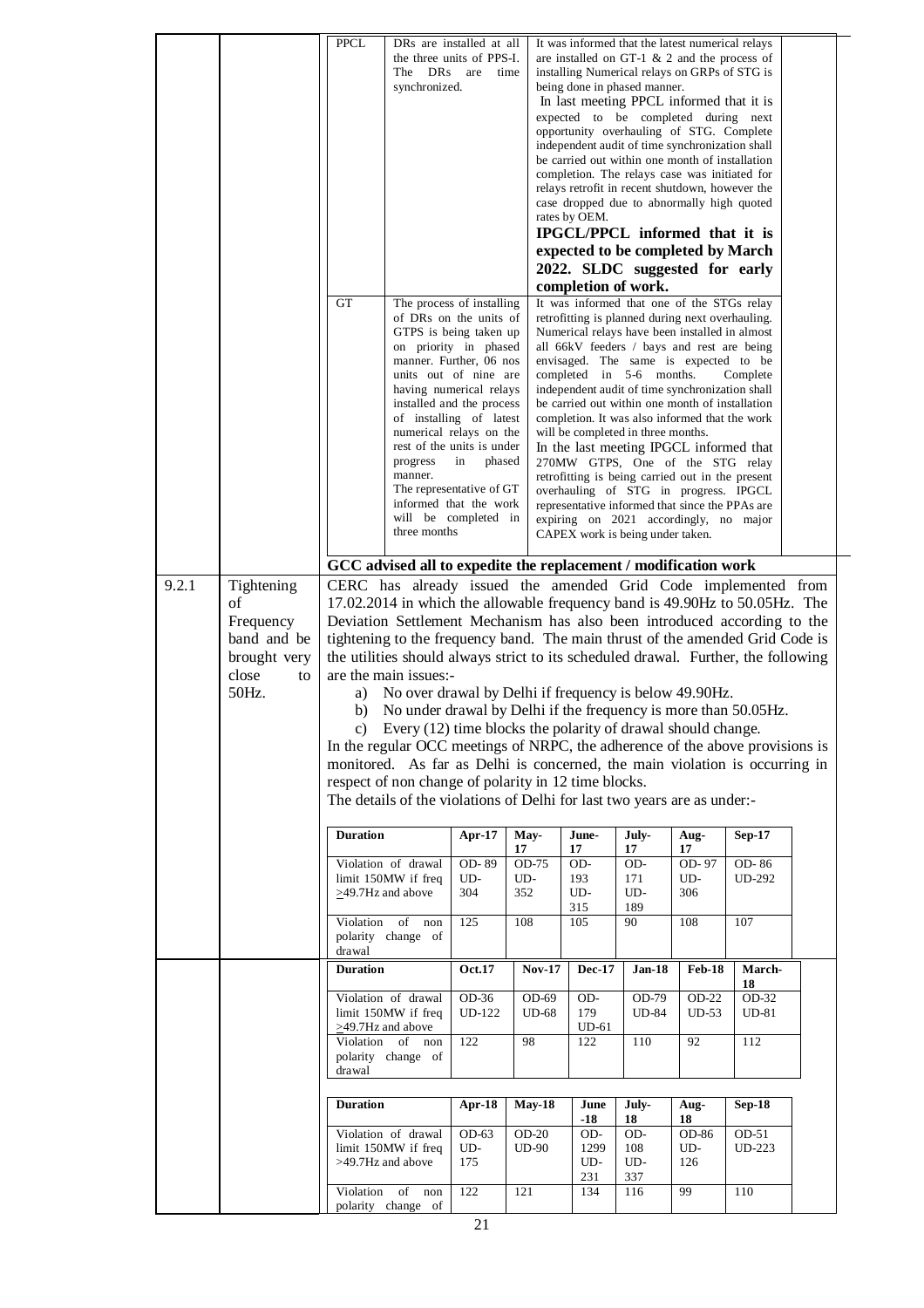|     |                                                                                                                                                                                                                                                                  | drawal                                                                                                                                                                                                                                                                                                                                                                                                                                                                                                                                                                                                                                                                                                                                                                                                                                                                                                                                                                                                                                                                                                                                                                                                                                                                                                                                                                                                                                                                                                                                                                                                                                                                                 |                                        |                                   |                                   |                                      |                                   |                                        |  |
|-----|------------------------------------------------------------------------------------------------------------------------------------------------------------------------------------------------------------------------------------------------------------------|----------------------------------------------------------------------------------------------------------------------------------------------------------------------------------------------------------------------------------------------------------------------------------------------------------------------------------------------------------------------------------------------------------------------------------------------------------------------------------------------------------------------------------------------------------------------------------------------------------------------------------------------------------------------------------------------------------------------------------------------------------------------------------------------------------------------------------------------------------------------------------------------------------------------------------------------------------------------------------------------------------------------------------------------------------------------------------------------------------------------------------------------------------------------------------------------------------------------------------------------------------------------------------------------------------------------------------------------------------------------------------------------------------------------------------------------------------------------------------------------------------------------------------------------------------------------------------------------------------------------------------------------------------------------------------------|----------------------------------------|-----------------------------------|-----------------------------------|--------------------------------------|-----------------------------------|----------------------------------------|--|
|     |                                                                                                                                                                                                                                                                  |                                                                                                                                                                                                                                                                                                                                                                                                                                                                                                                                                                                                                                                                                                                                                                                                                                                                                                                                                                                                                                                                                                                                                                                                                                                                                                                                                                                                                                                                                                                                                                                                                                                                                        |                                        |                                   |                                   |                                      |                                   |                                        |  |
|     |                                                                                                                                                                                                                                                                  | Duration<br>Violation of drawal<br>limit 150MW if freq<br>>49.7Hz and above                                                                                                                                                                                                                                                                                                                                                                                                                                                                                                                                                                                                                                                                                                                                                                                                                                                                                                                                                                                                                                                                                                                                                                                                                                                                                                                                                                                                                                                                                                                                                                                                            | <b>Oct-18</b><br>OD-31<br><b>UD-82</b> | <b>Nov-18</b><br>OD-490<br>UD-232 | <b>Dec-18</b><br>OD-57<br>$UD-17$ | <b>Jan-19</b><br>OD-66<br>UD-<br>109 | <b>Feb-19</b><br>$OD-3$<br>$UD-6$ | <b>Mar 19</b><br>OD-67<br><b>UD-98</b> |  |
|     |                                                                                                                                                                                                                                                                  | Violation<br>of<br>non<br>polarity change of<br>drawal                                                                                                                                                                                                                                                                                                                                                                                                                                                                                                                                                                                                                                                                                                                                                                                                                                                                                                                                                                                                                                                                                                                                                                                                                                                                                                                                                                                                                                                                                                                                                                                                                                 | 107                                    | 106                               | 87                                | 249                                  | 199                               | 206                                    |  |
|     |                                                                                                                                                                                                                                                                  | Duration                                                                                                                                                                                                                                                                                                                                                                                                                                                                                                                                                                                                                                                                                                                                                                                                                                                                                                                                                                                                                                                                                                                                                                                                                                                                                                                                                                                                                                                                                                                                                                                                                                                                               | Apr-19                                 | May-<br>19                        | <b>Jun-19</b>                     | <b>Jul-19</b>                        | <b>Aug-19</b>                     |                                        |  |
|     |                                                                                                                                                                                                                                                                  | Violation of drawal<br>limit 150MW if freq<br>>49.7Hz and above                                                                                                                                                                                                                                                                                                                                                                                                                                                                                                                                                                                                                                                                                                                                                                                                                                                                                                                                                                                                                                                                                                                                                                                                                                                                                                                                                                                                                                                                                                                                                                                                                        | $OD-50$<br>UD-152                      | OD-112<br>UD-119                  | $OD-174$<br>UD-176                | OD-155<br><b>UD-229</b>              | $OD-142$<br><b>UD-126</b>         |                                        |  |
|     |                                                                                                                                                                                                                                                                  | Violation<br>of<br>non<br>polarity change of<br>drawal                                                                                                                                                                                                                                                                                                                                                                                                                                                                                                                                                                                                                                                                                                                                                                                                                                                                                                                                                                                                                                                                                                                                                                                                                                                                                                                                                                                                                                                                                                                                                                                                                                 | 199                                    | 185                               | 47                                | 50                                   | 45                                |                                        |  |
|     |                                                                                                                                                                                                                                                                  | The violation of polarity change is regularly highlighted in various NRPC meetings<br>accordingly in the last GCC it was proposed that schedule from one unit of CCGT<br>Bawana( or any other suitable generator) shall be forcefully booked /reduced by SLDC<br>in case of continuous violations of OD / UD of Delhi at least for one to two blocks to<br>enable polarity change.<br>GCC advised SLDC to hold a separate meeting with all concerned, to formulate certain<br>guidelines on the issue.                                                                                                                                                                                                                                                                                                                                                                                                                                                                                                                                                                                                                                                                                                                                                                                                                                                                                                                                                                                                                                                                                                                                                                                 |                                        |                                   |                                   |                                      |                                   |                                        |  |
| 9.4 | All<br>out<br>efforts<br>should<br>be<br>made<br>to<br>implement<br>the<br>provisions of<br><b>IEGC</b><br>with<br>regard<br>to<br>Governor<br>Action<br>POSOCO to<br>take up the<br>matter with<br>Central<br>Commission<br><b>Time</b><br>frame $-3$<br>months | CERC in its order dated 31.12.2012 reiterated the need for compliance by<br>generators and directed as to why they may not be held responsible for non-<br>implementation of RGMO / FGMO mode of operation. A task force has been<br>constituted by CEA under Member (Thermal), CEA to develop a procedure for<br>testing of primary response of Generating units.<br>CERC has revised the Clause regarding FGMO / RGMO as under:-<br>CERC (IEGC) 5th amendment of IEGC dated 12.04.2017 provides that all Coal/lignite<br>based thermal generating units of 200 MW and above, Open Cycle Gas<br>Turbine/Combined Cycle generating stations having gas turbines of capacity more than<br>50 MW each and all hydro units of 25 MW and above should provide RGMO/FGMO<br>response. Further, it has been provided at Regulation 5.2(h) that 'RLDCs/SLDCs should<br>not schedule the generating station or unit(s) thereof beyond $ex$ -bus generation<br>corresponding to 100% of the installed capacity of the generating station or unit(s)<br>thereof and that the generating station shall not resort to Valve Wide Open operation of<br>units" so that primary response is ensured. CERC in its letter dated 05.06.2017 has<br>directed to obtain the status of availability of RGMO/FGMO response from the<br>generators (ISGS as well as intra-state generators) in the region.<br>In the last meeting IPGCL/PPCL representative informed that order has been placed to<br>M/s BHEL and is expected to be completed by July 19.<br>IPGCL / PPCL representative informed that work is expected to be<br>completed for Pragati-I by November 2019 and CCGT Bawana by<br>December 19. |                                        |                                   |                                   |                                      |                                   |                                        |  |
| 9.7 | order<br>In.<br>to<br>avoid frequent<br>$\overline{1}$<br>outages<br>opening<br>of<br>lines<br>under<br>over voltages<br>also<br>and<br>providing<br>voltage<br>support under<br>steady<br>state                                                                 | NRPC has approved the capacitor requirement study for the year 2019-20 at 11/33kV<br>level from CPRI to obtain the true requirement of capacitor. In this regard all NR utilities<br>were requested to give peak summer data (Load/Voltage) and details as per format<br>approved in NRPC.<br>CPRI had also requested to initially fill the attached data format for any one 220 kV or<br>132 kV substation and send it back CPRI (manoharsingh@cpri.in) to check its suitability<br>for utilization in carrying out the study. Once CPRI gives a go ahead for the submitted<br>data, the data for the complete state network shall be collected and made available to<br>CPRI.<br>The revised formats had already been circulated to the respective utilities with necessary                                                                                                                                                                                                                                                                                                                                                                                                                                                                                                                                                                                                                                                                                                                                                                                                                                                                                                          |                                        |                                   |                                   |                                      |                                   |                                        |  |
|     | and dynamic<br>conditions,<br>installation of<br>adequate<br>reactive<br>power<br>compensators<br>should<br>be                                                                                                                                                   | guidelines for filling the data in desired formats.<br>SLDC Delhi has received the date from all utilities except NDMC which inspite of<br>repeated reminders and discussion in Delhi OCC meetings has not yet submitted,<br>accordingly, Delhi OCC has advised SLDC to send at least the balance data to<br>NRPC/CPRI, since NRPC has intimated that the utilities not submitting the data shall<br>have to carry out study at their own cost.<br>Accordingly, the same has been sent to NRPC by SLDC.                                                                                                                                                                                                                                                                                                                                                                                                                                                                                                                                                                                                                                                                                                                                                                                                                                                                                                                                                                                                                                                                                                                                                                                |                                        |                                   |                                   |                                      |                                   |                                        |  |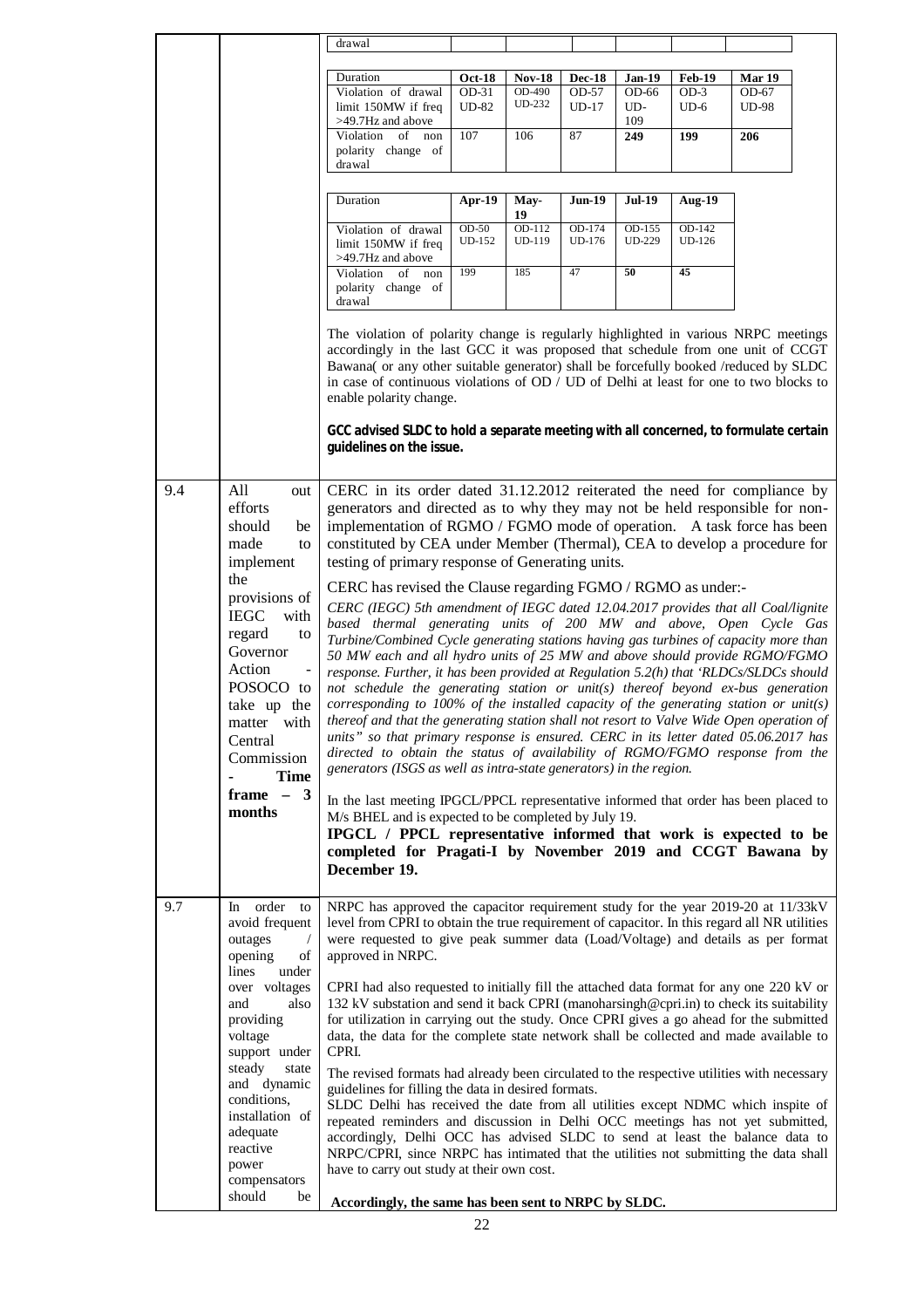| planned.<br>Action |                         |                                                                                         |                |                        |                                              |                 | As far as reactor installation is concerned, the 39 <sup>th</sup> meeting of Standing Committee of<br>CEA held on 29&30 May 2017, it was suggested that reactors at following locations in |
|--------------------|-------------------------|-----------------------------------------------------------------------------------------|----------------|------------------------|----------------------------------------------|-----------------|--------------------------------------------------------------------------------------------------------------------------------------------------------------------------------------------|
| CTU/STUs           |                         | Delhi be installed to control high voltage issues.                                      |                |                        |                                              |                 |                                                                                                                                                                                            |
| and CEA            | Sr.                     | <b>Name</b><br>of                                                                       | <b>Reactor</b> | Sr.                    | of<br><b>Name</b>                            | <b>Reacto</b>   |                                                                                                                                                                                            |
|                    | - Time frame<br>No      | the Grid                                                                                | $\bf{s}$       | No.                    | the Grid                                     | rs              |                                                                                                                                                                                            |
| 6 months           |                         |                                                                                         | propose        |                        |                                              | propos          |                                                                                                                                                                                            |
|                    |                         |                                                                                         | in<br>d        |                        |                                              | ed<br>in        |                                                                                                                                                                                            |
|                    |                         |                                                                                         | <b>MVAR</b>    |                        |                                              | <b>MVAR</b>     |                                                                                                                                                                                            |
|                    | А                       | 220kV                                                                                   |                | 12                     | Electric<br>Lane                             | 2X25            |                                                                                                                                                                                            |
|                    | 1                       | Narela                                                                                  | 25             | 13                     | Mandola                                      | 25              |                                                                                                                                                                                            |
|                    | $\overline{2}$          | R.K. Puram-<br>I                                                                        | 25             | 14                     | AIIMS                                        | 2X25            |                                                                                                                                                                                            |
|                    | 3                       | Patparganj-<br>П                                                                        | 2X25           | 15                     | Sarita Vihar                                 | 25              |                                                                                                                                                                                            |
|                    | $\overline{4}$          | Maharani<br>Bagh (PG)                                                                   | 2X25           | 16                     | Bawana                                       | $\overline{25}$ |                                                                                                                                                                                            |
|                    | 5                       | Bamnauli                                                                                | 25             | 17                     | Preet Vihar                                  | 25              |                                                                                                                                                                                            |
|                    | 6                       | Subzi                                                                                   | 2X25           | 18                     | Mundka                                       | 25              |                                                                                                                                                                                            |
|                    |                         | Mandi                                                                                   |                |                        |                                              |                 |                                                                                                                                                                                            |
|                    | 7                       | Gopalpur                                                                                | 2X25           | 19                     | Masjid<br>Moth                               | 25              |                                                                                                                                                                                            |
|                    | $\,$ 8 $\,$             | Indraprastha                                                                            | 2X25           | $\, {\bf B}$           | 400kV                                        |                 |                                                                                                                                                                                            |
|                    | 9                       | Geeta                                                                                   | 2X25           | $\mathbf{1}$           | Maharani                                     | 125             |                                                                                                                                                                                            |
|                    |                         | Colony                                                                                  |                |                        | Bagh (PG)                                    |                 |                                                                                                                                                                                            |
|                    | 10                      | Harsh Vihar                                                                             | 2X25           | $\sqrt{2}$             | Mundka                                       | 125             |                                                                                                                                                                                            |
|                    | 11                      | Wazirabad                                                                               | 2X25           | 3                      | Mandola<br>(PG)                              | 125             |                                                                                                                                                                                            |
|                    |                         |                                                                                         |                |                        |                                              |                 | Based on the feasibility study conducted by DTL, the 40 <sup>th</sup> Standing Committee Meeting                                                                                           |
|                    |                         |                                                                                         |                |                        |                                              |                 | held on 13.07.2018. DTL/PGCIL were advised to install reactors at the following                                                                                                            |
|                    | locations.              |                                                                                         |                |                        |                                              |                 |                                                                                                                                                                                            |
|                    | S.                      | of<br><b>Name</b>                                                                       | <b>Volta</b>   | <b>Reactor</b>         | <b>Remarks</b>                               |                 |                                                                                                                                                                                            |
|                    | No                      | the Grid                                                                                | ge             | S                      |                                              |                 |                                                                                                                                                                                            |
|                    |                         |                                                                                         | level          | propose                |                                              |                 |                                                                                                                                                                                            |
|                    |                         |                                                                                         |                | in<br>d<br><b>MVAR</b> |                                              |                 |                                                                                                                                                                                            |
|                    | 1                       | Mundka                                                                                  | 400kV          | 125                    | Reactors                                     | were            |                                                                                                                                                                                            |
|                    | $\overline{\mathbf{c}}$ | Bamnauli                                                                                | 220kV          | 2X25                   | approved in the Board                        |                 |                                                                                                                                                                                            |
|                    | 3<br>$\overline{4}$     | Indraprastha                                                                            | 220kV          | 2X25                   | which<br>further processed for               | would<br>be     |                                                                                                                                                                                            |
|                    |                         | Harsh Vihar                                                                             | 220kV          | 2X50                   | PSDF funding.                                |                 |                                                                                                                                                                                            |
|                    | 5                       | Electric                                                                                | 220kV          | 1X50                   | Proposal have been                           |                 |                                                                                                                                                                                            |
|                    |                         | Lane                                                                                    |                |                        | prepared and it would                        |                 |                                                                                                                                                                                            |
|                    | 6<br>7                  | Mundka<br>Peera Garhi                                                                   | 220kV<br>220kV | 25<br>1X50             | be approved in the<br>board at the earliest. |                 |                                                                                                                                                                                            |
|                    | 8                       | Maharani                                                                                | 400kV          | 125                    | To be installed by                           |                 |                                                                                                                                                                                            |
|                    |                         | Bagh (PG)                                                                               |                |                        | Power Grid.                                  |                 |                                                                                                                                                                                            |
|                    | 9                       | Mandola(P<br>G)                                                                         | 400kV          | 125                    |                                              |                 |                                                                                                                                                                                            |
|                    |                         | Total                                                                                   | 700            |                        |                                              |                 |                                                                                                                                                                                            |
|                    |                         |                                                                                         |                |                        |                                              |                 | It is expected that the reactors at the above locations would be installed by the year 2020-                                                                                               |
|                    | 21.                     |                                                                                         |                |                        |                                              |                 |                                                                                                                                                                                            |
|                    |                         | suggested by Standing Committee of CEA.                                                 |                |                        |                                              |                 | In the last meeting, GCC advised DTL and PGCIL to expedite the reactors installation as                                                                                                    |
|                    |                         |                                                                                         |                |                        |                                              |                 | In the NRPC meetings, it has been informed that the orders shall be placed by Dec 18.                                                                                                      |
|                    |                         |                                                                                         |                |                        |                                              |                 | DTL planning rep informed that approvals for all schemes from Sl. 1 to 7 (to be carried<br>out by DTL) is in approval stage, however for sl. 5, they informed the constraint of land       |
|                    |                         |                                                                                         |                |                        |                                              |                 | at Electric lane, where there is only space for one additional transformer (for n-1                                                                                                        |
|                    |                         |                                                                                         |                |                        |                                              |                 | criteria) or one Reactor. In this regard, NDMC representative informed that there is huge                                                                                                  |
|                    |                         |                                                                                         |                |                        |                                              |                 | voltage problem at Electric lane s/stn and confirmed that present two 100MVA                                                                                                               |
|                    |                         |                                                                                         |                |                        |                                              |                 | transformers for meeting maximum 100MVA load with n-1 criteria shall be sufficient                                                                                                         |
|                    |                         | at Electric lane for the next few years.                                                |                |                        |                                              |                 |                                                                                                                                                                                            |
|                    |                         | installation of reactors at all the seven locations (including Electric lane) as above. |                |                        |                                              |                 | In view of NDMC's confirmation GCC advised DTL to expedite the scheme of                                                                                                                   |
|                    |                         |                                                                                         |                |                        |                                              |                 | In the last GCC meeting DTL planning department intimated the present status of                                                                                                            |
|                    |                         |                                                                                         |                |                        |                                              |                 | schemes for reactor installation. Further, it was informed that the schemes are to be                                                                                                      |
|                    |                         | before initiation of any tendering process.                                             |                |                        |                                              |                 | financed through PSDF. So schemes shall be sent to monitoring committee of PSDF                                                                                                            |
|                    |                         | tendering stage.                                                                        |                |                        |                                              |                 | DTL planning department intimated that except electric lane all are under                                                                                                                  |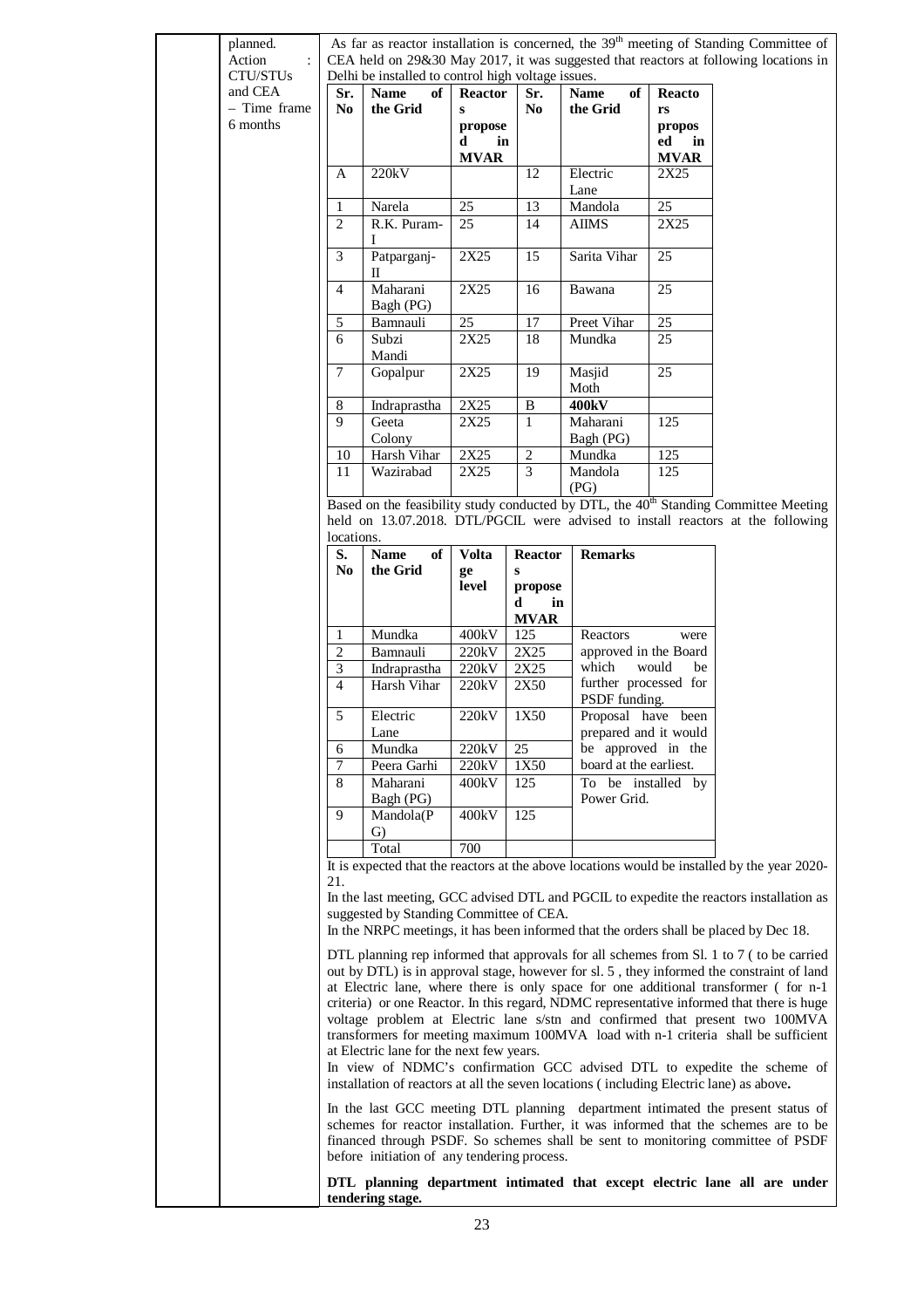| 9.12   | Efforts should<br>be made to<br>design<br>islanding<br>scheme based<br>on frequency<br>sensing relays<br>so that in case<br>οf<br>imminent<br>Grid failure,<br>electrical<br>island can be<br>formed.<br>These<br>electrical<br>islands<br>not<br>only help in<br>maintaining<br>essential<br>services<br>but<br>would<br>also<br>help in faster<br>restoration of<br>Grid.<br>Action<br>$\ddot{\cdot}$<br>CEA, RPCs,<br>CTU, STUs,<br>SLDCs and<br>generators<br><b>Time Frame:</b><br>six months | As per CPRI Study, it was concluded that due to variation of generation in the Delhi<br>Island envisaged earlier, the chances of survival of single island including the generation<br>of Dadri generating complex, Jhajjar, Bawana, BTPS and Pragati generating stations<br>would be more.<br>DTL representative informed that Revised Islanding scheme as per the NRPC /TCC<br>recommendations is under implementation. The estimate has been prepared and is under<br>vetting stage.<br>In the last meeting, GCC advised DTL to implement the revised islanding scheme at the<br>earliest as it is meant for meeting the exigencies and to maintain power supply of critical<br>installations at the time of Grid failure.<br>As per the revised scheme all the small islands shall be merged to a single island. DTL<br>have to make the necessary changes in the relay settings for the creation of single island<br>however the operational changes in the SAS are to be done through OEM. The work of<br>implementation of revised islanding scheme for commissioning of operational changes in<br>the SAS and Commissioning of new Islanding and Load shedding Panels through OEM<br>is under process and is expected to be completed within 6 months.<br>Meanwhile Minor Modification was required in the Islanding scheme due to introduction<br>of 400kV Tuglakabad Sub Station. In the Islanding scheme there was isolation of 400kV<br>Ballabgarh from 400kV Bamnauli. However after introduction of 400kV Tuglakabad<br>isolation of grid connectivity from Bamnauli had to be disabled and isolation of 400kV<br>Ballabgarh had to be shifted to 400kV Tuglakabad.<br>The issue was deliberated in the 153 OCC meeting and thereafter as agreed in the<br>meeting Main-1 and Main-2 Relays of 400kV Ballabgarh Feeders at 400kV Tuglakabad<br>Sub Station are being utilised for isolation at Flat frequency of 47.9 Hz with some<br>operational time delay of 50ms as done in existing scheme.<br>Settings have been implemented on the Main-1 and Main-2 relays at 400kV Tuglakabad<br>Sub Station and the scheme is functional. However the provisional arrangement will be<br>removed after the commissioning of islanding panels by DTL as per the revised<br>configuration.<br>BYPL rep raised the issue of survival and subsequent synchronizing of local islanding at<br>GT/ Pragati.<br>In the last GCC meeting DTLs protection department intimated that the order for<br>Islanding is expected to be placed by may 19 and work completed within 4 months<br>thereafter. Regarding local islanding at Pragati station, Chairperson GCC advised DTL<br>to arrange a meeting at PPCL in the first week of May 19 to resolve the issue and<br>finalize the BOQ/any other technical requirement. |
|--------|----------------------------------------------------------------------------------------------------------------------------------------------------------------------------------------------------------------------------------------------------------------------------------------------------------------------------------------------------------------------------------------------------------------------------------------------------------------------------------------------------|-----------------------------------------------------------------------------------------------------------------------------------------------------------------------------------------------------------------------------------------------------------------------------------------------------------------------------------------------------------------------------------------------------------------------------------------------------------------------------------------------------------------------------------------------------------------------------------------------------------------------------------------------------------------------------------------------------------------------------------------------------------------------------------------------------------------------------------------------------------------------------------------------------------------------------------------------------------------------------------------------------------------------------------------------------------------------------------------------------------------------------------------------------------------------------------------------------------------------------------------------------------------------------------------------------------------------------------------------------------------------------------------------------------------------------------------------------------------------------------------------------------------------------------------------------------------------------------------------------------------------------------------------------------------------------------------------------------------------------------------------------------------------------------------------------------------------------------------------------------------------------------------------------------------------------------------------------------------------------------------------------------------------------------------------------------------------------------------------------------------------------------------------------------------------------------------------------------------------------------------------------------------------------------------------------------------------------------------------------------------------------------------------------------------------------------------------------------------------------------------------------------------------------------------------------------------------------------------------------------------------------------------------------------------------------------------------------------------------------------------------------------------------------------------------------------------------|
|        |                                                                                                                                                                                                                                                                                                                                                                                                                                                                                                    | GCC advised DTL to carry out a joint visit with Discoms and IPGCL/ PPCL to analyse<br>the requirements for sustaining local island at GT station and to complete the pending<br>work of Islanding at the earliest.                                                                                                                                                                                                                                                                                                                                                                                                                                                                                                                                                                                                                                                                                                                                                                                                                                                                                                                                                                                                                                                                                                                                                                                                                                                                                                                                                                                                                                                                                                                                                                                                                                                                                                                                                                                                                                                                                                                                                                                                                                                                                                                                                                                                                                                                                                                                                                                                                                                                                                                                                                                                    |
|        |                                                                                                                                                                                                                                                                                                                                                                                                                                                                                                    | GCC advised DTL Protection Department to call a separate meeting with all<br>stakeholder.                                                                                                                                                                                                                                                                                                                                                                                                                                                                                                                                                                                                                                                                                                                                                                                                                                                                                                                                                                                                                                                                                                                                                                                                                                                                                                                                                                                                                                                                                                                                                                                                                                                                                                                                                                                                                                                                                                                                                                                                                                                                                                                                                                                                                                                                                                                                                                                                                                                                                                                                                                                                                                                                                                                             |
| 9.13.1 | System<br>Operation<br>needs to<br>be<br>entrusted<br>to<br>independent<br>system<br>operator.<br>In<br>addition,<br>SLDCs should<br>be reinforced<br>for ring fences<br>for ensuring<br>function<br>autonomy.<br><b>Action</b><br>:<br>Govt.<br>of<br>India,<br>time<br>frame: one<br>year                                                                                                                                                                                                        | Delhi SLDC is operated under the control of DTL. There is the provision for SLDC to<br>file separate ARR in DERC. The report of the committee constituted for ring fencing of<br>SLDC Delhi was forwarded to GNCTD and followed up subsequently in 2018.<br>Response of GNCTD is awaited.                                                                                                                                                                                                                                                                                                                                                                                                                                                                                                                                                                                                                                                                                                                                                                                                                                                                                                                                                                                                                                                                                                                                                                                                                                                                                                                                                                                                                                                                                                                                                                                                                                                                                                                                                                                                                                                                                                                                                                                                                                                                                                                                                                                                                                                                                                                                                                                                                                                                                                                             |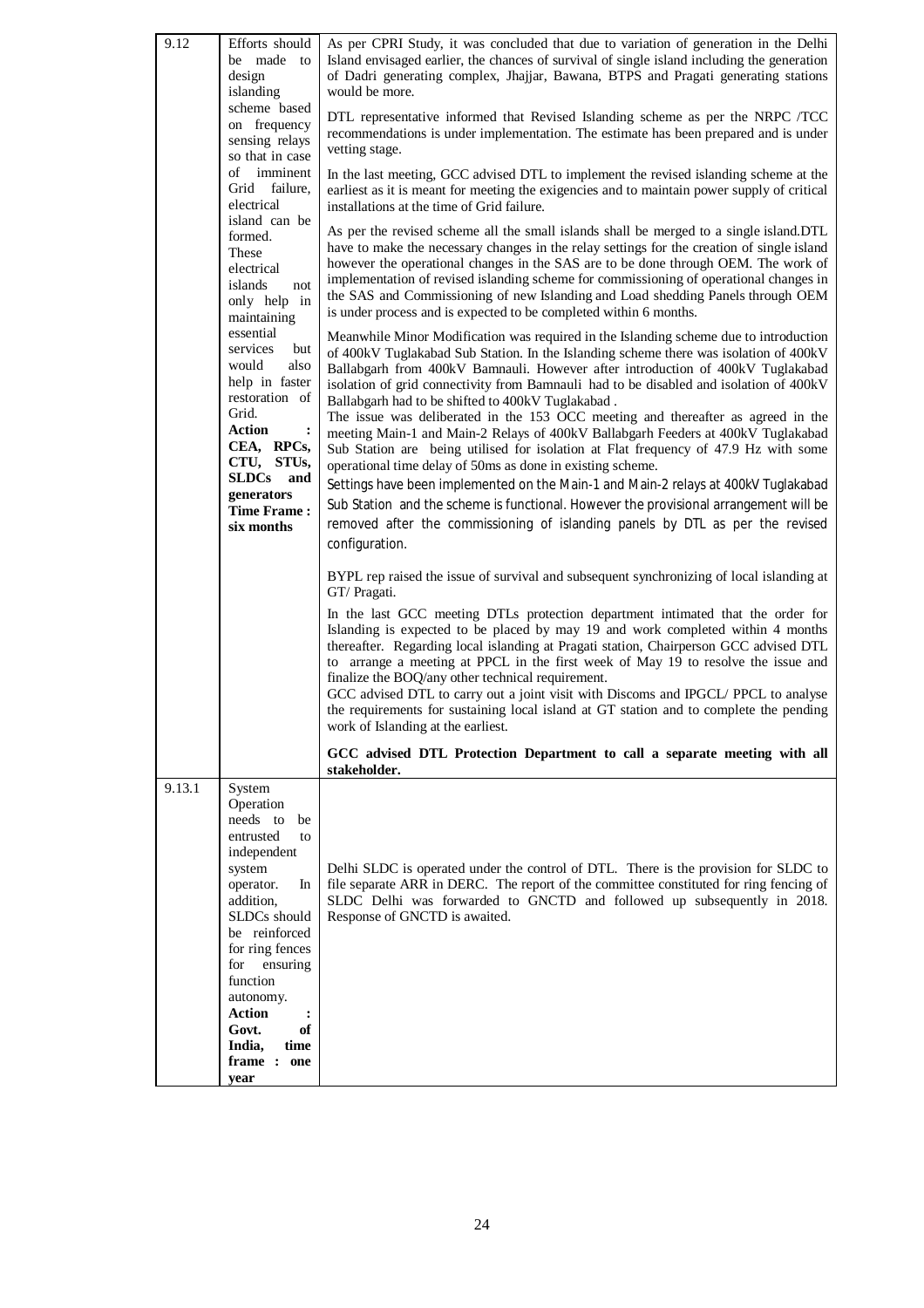# **3 OPERATIONAL ISSUES**

# **3.1 POWER SUPPLY POSITION**

The anticipated power supply position of Winter 2019-20 is as under:-

All figures in MW

# **DELHI AS A WHOLE**

| <b>MONTH</b>                           | <b>1st Fortnight</b> |         |           |       |       | 2nd fortnight |         |           |       |           |
|----------------------------------------|----------------------|---------|-----------|-------|-------|---------------|---------|-----------|-------|-----------|
| <b>OCT 2019</b>                        |                      |         |           |       |       |               |         |           |       |           |
|                                        | $00 - 05$            | $05-12$ | $12 - 18$ | 18-22 | 22-24 | $00-05$       | $05-12$ | $12 - 18$ | 18-22 | $22 - 24$ |
| <b>DEMAND</b>                          | 4500                 | 4800    | 4900      | 4700  | 4600  | 3100          | 4100    | 4150      | 4250  | 3400      |
| <b>AVAILABILITY</b>                    | 5211                 | 5291    | 5246      | 5502  | 5202  | 5123          | 5248    | 5203      | 5536  | 5114      |
| $SURPLUS (+) /$<br><b>SHORTAGE (-)</b> | 711                  | 491     | 346       | 802   | 602   | 2023          | 1148    | 1053      | 1286  | 1714      |
| <b>NOV 2019</b>                        |                      |         |           |       |       |               |         |           |       |           |
| <b>DEMAND</b>                          | 2450                 | 3750    | 3725      | 3800  | 2900  | 2075          | 3650    | 3400      | 3400  | 2450      |
| <b>AVAILABILITY</b>                    | 4134                 | 4644    | 4377      | 4771  | 4135  | 4020          | 4498    | 4250      | 4625  | 4021      |
| SURPLUS $(+)$ /<br><b>SHORTAGE (-)</b> | 1684                 | 894     | 652       | 971   | 1235  | 1945          | 848     | 850       | 1225  | 1571      |
| <b>DEC 2019</b>                        |                      |         |           |       |       |               |         |           |       |           |
| <b>DEMAND</b>                          | 1925                 | 3925    | 3575      | 3410  | 2525  | 2150          | 4500    | 4200      | 3650  | 2750      |
| <b>AVAILABILITY</b>                    | 4304                 | 4615    | 4435      | 4715  | 4304  | 4559          | 4852    | 4671      | 4941  | 4559      |
| SURPLUS $(+)$ /<br>SHORTAGE (-)        | 2379                 | 690     | 860       | 1305  | 1779  | 2409          | 352     | 471       | 1291  | 1809      |
| <b>JAN 2020</b>                        |                      |         |           |       |       |               |         |           |       |           |
| <b>DEMAND</b>                          | 2150                 | 4575    | 4200      | 3700  | 2950  | 2150          | 4400    | 4100      | 3725  | 3000      |
| <b>AVAILABILITY</b>                    | 4630                 | 4884    | 4699      | 5001  | 4630  | 4608          | 4852    | 4659      | 4992  | 4608      |
| SURPLUS $(+)$ /<br>SHORTAGE (-)        | 2480                 | 309     | 499       | 1301  | 1680  | 2458          | 452     | 559       | 1267  | 1608      |
| <b>FEB 2020</b>                        |                      |         |           |       |       |               |         |           |       |           |
| <b>DEMAND</b>                          | 2050                 | 4400    | 4125      | 3625  | 2800  | 1950          | 4025    | 3750      | 3350  | 2550      |
| <b>AVAILABILITY</b>                    | 4505                 | 4811    | 4606      | 4928  | 4505  | 4576          | 4937    | 4718      | 5055  | 4576      |
| SURPLUS $(+)$ /<br><b>SHORTAGE (-)</b> | 2455                 | 411     | 481       | 1303  | 1705  | 2626          | 912     | 968       | 1705  | 2026      |
| <b>MAR 2020</b>                        |                      |         |           |       |       |               |         |           |       |           |
| <b>DEMAND</b>                          | 1950                 | 4100    | 3700      | 3750  | 2600  | 2900          | 3825    | 3900      | 3750  | 3250      |
| <b>AVAILABILITY</b>                    | 4775                 | 4890    | 4845      | 5142  | 4748  | 4969          | 5079    | 5034      | 5307  | 4960      |
| SURPLUS $(+)$ /<br><b>SHORTAGE (-)</b> | 2825                 | 790     | 1145      | 1392  | 2148  | 2069          | 1254    | 1134      | 1557  | 1710      |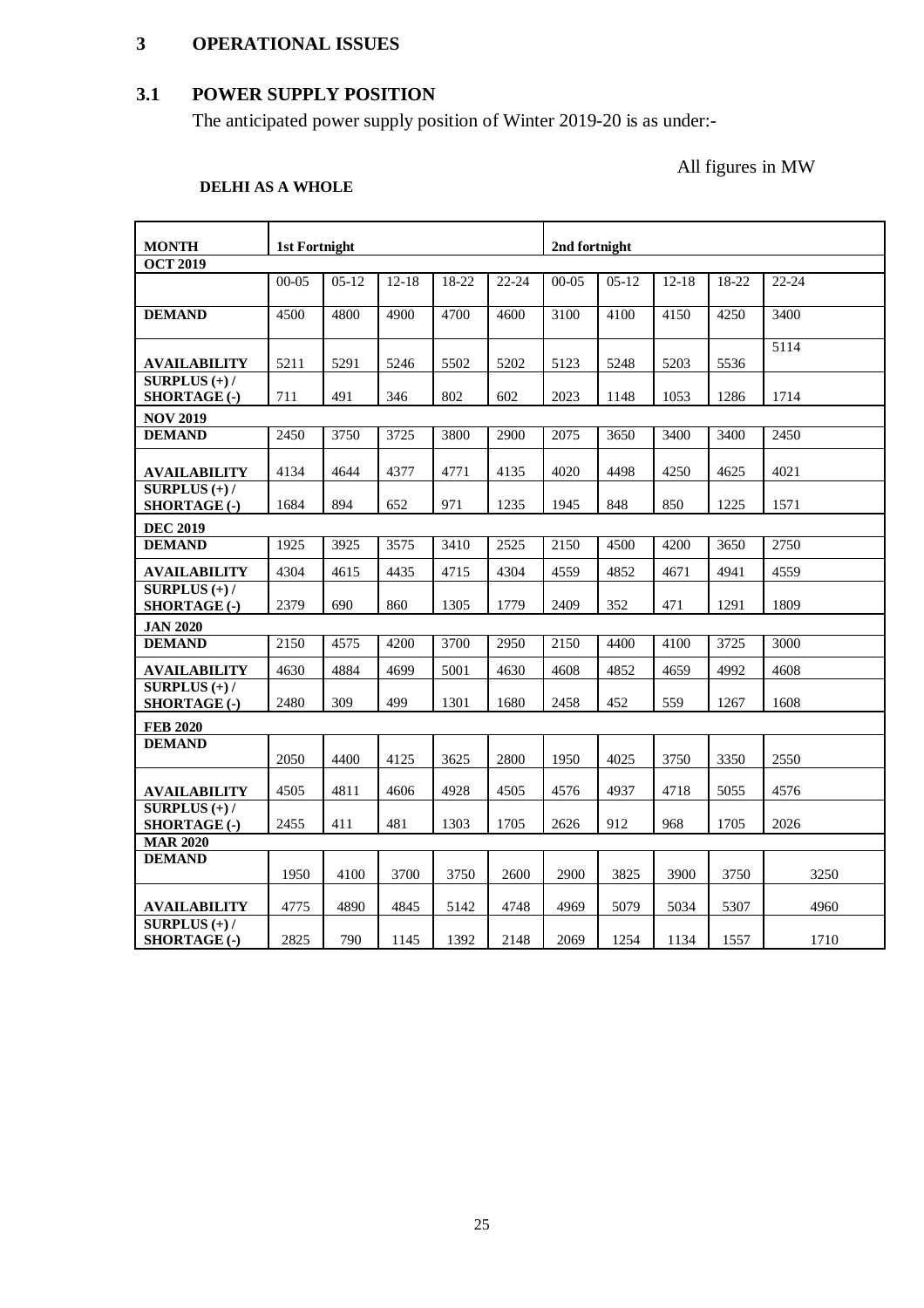| <b>MONTH</b>                                                 | <b>1st Fortnight</b> |         |           |       |       | 2nd fortnight |         |           |       |           |
|--------------------------------------------------------------|----------------------|---------|-----------|-------|-------|---------------|---------|-----------|-------|-----------|
| <b>OCT 2019</b>                                              |                      |         |           |       |       |               |         |           |       |           |
|                                                              | $00-05$              | $05-12$ | $12 - 18$ | 18-22 | 22-24 | $00 - 05$     | $05-12$ | $12 - 18$ | 18-22 | $22 - 24$ |
| <b>DEMAND</b>                                                | 1905                 | 1966    | 2011      | 1955  | 1945  | 1304          | 1692    | 1714      | 1763  | 1427      |
| <b>AVAILABILITY</b>                                          | 2074                 | 2064    | 2049      | 2221  | 2071  | 1974          | 2011    | 1996      | 2247  | 1971      |
| SURPLUS $(+)$ /<br>SHORTAGE (-)                              | 168                  | 98      | 38        | 266   | 126   | 670           | 319     | 281       | 484   | 544       |
| <b>NOV 2019</b>                                              |                      |         |           |       |       |               |         |           |       |           |
| <b>DEMAND</b>                                                | 1024                 | 1548    | 1538      | 1580  | 1213  | 860           | 1517    | 1408      | 1413  | 1020      |
| <b>AVAILABILITY</b>                                          | 1530                 | 1787    | 1647      | 1913  | 1530  | 1480          | 1724    | 1591      | 1849  | 1480      |
| SURPLUS $(+)$ /<br>SHORTAGE (-)                              | 505                  | 239     | 109       | 333   | 317   | 620           | 206     | 183       | 436   | 459       |
| <b>DEC 2019</b>                                              |                      |         |           |       |       |               |         |           |       |           |
| <b>DEMAND</b>                                                | 794                  | 1632    | 1479      | 1413  | 1048  | 887           | 1864    | 1733      | 1510  | 1141      |
| <b>AVAILABILITY</b>                                          | 1548                 | 1688    | 1588      | 1808  | 1548  | 1769          | 1890    | 1790      | 1999  | 1769      |
| $\overline{\text{SURPLUS}}(+)$ /<br>SHORTAGE (-)             | 754                  | 56      | 110       | 395   | 499   | 882           | 26      | 57        | 489   | 628       |
| <b>JAN 2020</b>                                              |                      |         |           |       |       |               |         |           |       |           |
| <b>DEMAND</b>                                                | 887                  | 1896    | 1734      | 1527  | 1221  | 887           | 1822    | 1692      | 1544  | 1243      |
| <b>AVAILABILITY</b>                                          | 1823                 | 1908    | 1812      | 2014  | 1823  | 1814          | 1881    | 1782      | 2011  | 1814      |
| SURPLUS $(+)$ /<br><b>SHORTAGE (-)</b>                       | 936                  | 12      | $78\,$    | 487   | 602   | 926           | 59      | 90        | 467   | 570       |
| <b>FEB 2020</b>                                              |                      |         |           |       |       |               |         |           |       |           |
| <b>DEMAND</b>                                                | 844                  | 1826    | 1712      | 1505  | 1160  | 805           | 1676    | 1559      | 1391  | 1060      |
| <b>AVAILABILITY</b>                                          | 1743                 | 1856    | 1744      | 1993  | 1743  | 1755          | 1911    | 1794      | 2049  | 1755      |
| $\overline{\textbf{SURPLUS}}$ $(+)$ /<br><b>SHORTAGE (-)</b> | 899                  | 30      | 33        | 488   | 582   | 950           | 236     | 235       | 657   | 696       |
| <b>MAR 2020</b>                                              |                      |         |           |       |       |               |         |           |       |           |
| <b>DEMAND</b>                                                | 805                  | 1708    | 1536      | 1566  | 1082  | 1219          | 1572    | 1599      | 1550  | 1364      |
| <b>AVAILABILITY</b>                                          | 1850                 | 1876    | 1861      | 2077  | 1829  | 1952          | 1973    | 1958      | 2150  | 1949      |
| SURPLUS $(+)$ /<br><b>SHORTAGE (-)</b>                       | 1045                 | 167     | 324       | 511   | 747   | 733           | 400     | 359       | 600   | 585       |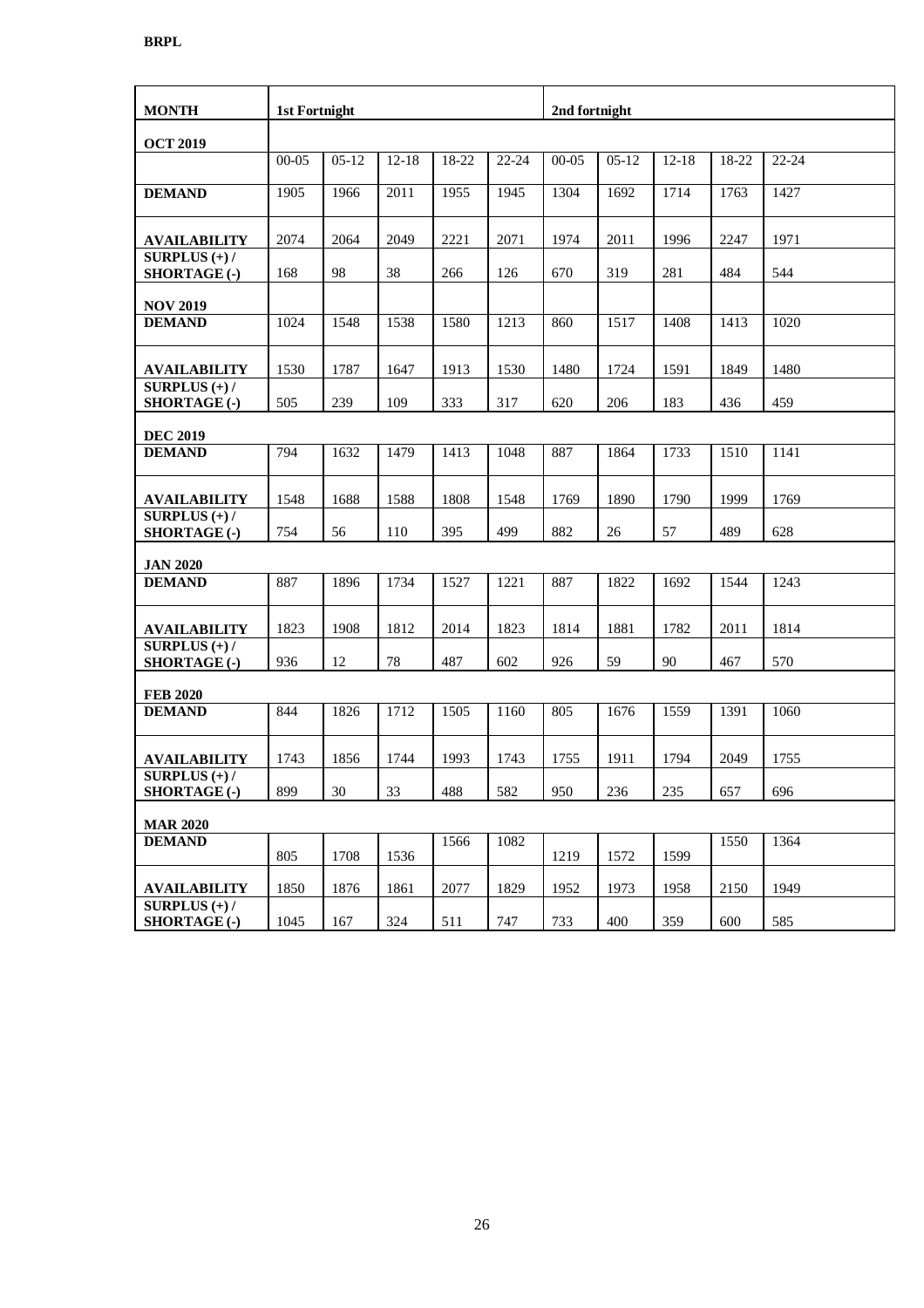#### **BYPL**

| <b>MONTH</b>                                             |           | <b>1st Fortnight</b> |           |       |                  |           | 2nd fortnight |           |       |       |
|----------------------------------------------------------|-----------|----------------------|-----------|-------|------------------|-----------|---------------|-----------|-------|-------|
| <b>OCT 2019</b>                                          |           |                      |           |       |                  |           |               |           |       |       |
|                                                          | $00 - 05$ | $05-12$              | $12 - 18$ | 18-22 | 22-24            | $00 - 05$ | $05-12$       | $12 - 18$ | 18-22 | 22-24 |
| <b>DEMAND</b>                                            | 1102      | 1137                 | 1163      | 1131  | 1125             | 754       | 978           | 991       | 1020  | 826   |
| <b>AVAILABILITY</b>                                      | 1236      | 1277                 | 1262      | 1299  | 1233             | 1235      | 1276          | 1261      | 1296  | 1232  |
| SURPLUS $(+)$ /<br>SHORTAGE (-)                          | 134       | 140                  | 99        | 168   | 108              | 481       | 297           | 269       | 277   | 406   |
| <b>NOV 2019</b>                                          |           |                      |           |       |                  |           |               |           |       |       |
| <b>DEMAND</b>                                            | 592       | 895                  | 889       | 914   | $\overline{702}$ | 497       | 878           | 814       | 817   | 590   |
| <b>AVAILABILITY</b>                                      | 1010      | 1125                 | 1067      | 1115  | 1010             | 949       | 1056          | 1003      | 1046  | 949   |
| $\overline{\text{SURPLUS}(+)}/$<br><b>SHORTAGE (-)</b>   | 417       | 230                  | 178       | 201   | 308              | 452       | 179           | 188       | 229   | 359   |
| <b>DEC 2019</b>                                          |           |                      |           |       |                  |           |               |           |       |       |
| <b>DEMAND</b>                                            | 459       | 944                  | 855       | 817   | 606              | 513       | 1078          | 1002      | 874   | 660   |
| <b>AVAILABILITY</b>                                      | 990       | 1066                 | 1031      | 1056  | 990              | 1030      | 1106          | 1071      | 1096  | 1030  |
| SURPLUS $(+)$ /<br>SHORTAGE (-)                          | 531       | 122                  | 176       | 239   | 384              | 517       | 28            | 69        | 222   | 370   |
| <b>JAN 2020</b>                                          |           |                      |           |       |                  |           |               |           |       |       |
| <b>DEMAND</b>                                            | 513       | 1097                 | 1003      | 883   | 706              | 513       | 1054          | 978       | 893   | 719   |
| <b>AVAILABILITY</b>                                      | 1036      | 1121                 | 1072      | 1116  | 1036             | 1023      | 1111          | 1060      | 1106  | 1023  |
| $\overline{\text{ SURPLUS}}$ (+)/<br><b>SHORTAGE (-)</b> | 523       | 24                   | 69        | 232   | 330              | 510       | 57            | 82        | 213   | 304   |
| <b>FEB 2020</b>                                          |           |                      |           |       |                  |           |               |           |       |       |
| <b>DEMAND</b>                                            | 488       | 1056                 | 990       | 870   | 671              | 466       | 969           | 901       | 805   | 613   |
| <b>AVAILABILITY</b>                                      | 1007      | 1092                 | 1052      | 1082  | 1007             | 1065      | 1156          | 1112      | 1146  | 1065  |
| SURPLUS $(+)$ /<br><b>SHORTAGE (-)</b>                   | 519       | 36                   | 62        | 212   | 336              | 600       | 187           | 211       | 341   | 452   |
| <b>MAR 2020</b>                                          |           |                      |           |       |                  |           |               |           |       |       |
| <b>DEMAND</b>                                            | 466       | 988                  | 888       | 906   | 626              | 705       | 909           | 925       | 896   | 789   |
| <b>AVAILABILITY</b>                                      | 1107      | 1148                 | 1133      | 1169  | 1104             | 1176      | 1217          | 1202      | 1239  | 1173  |
| SURPLUS $(+)$ /<br><b>SHORTAGE (-)</b>                   | 641       | 160                  | 245       | 264   | 478              | 471       | 308           | 278       | 342   | 384   |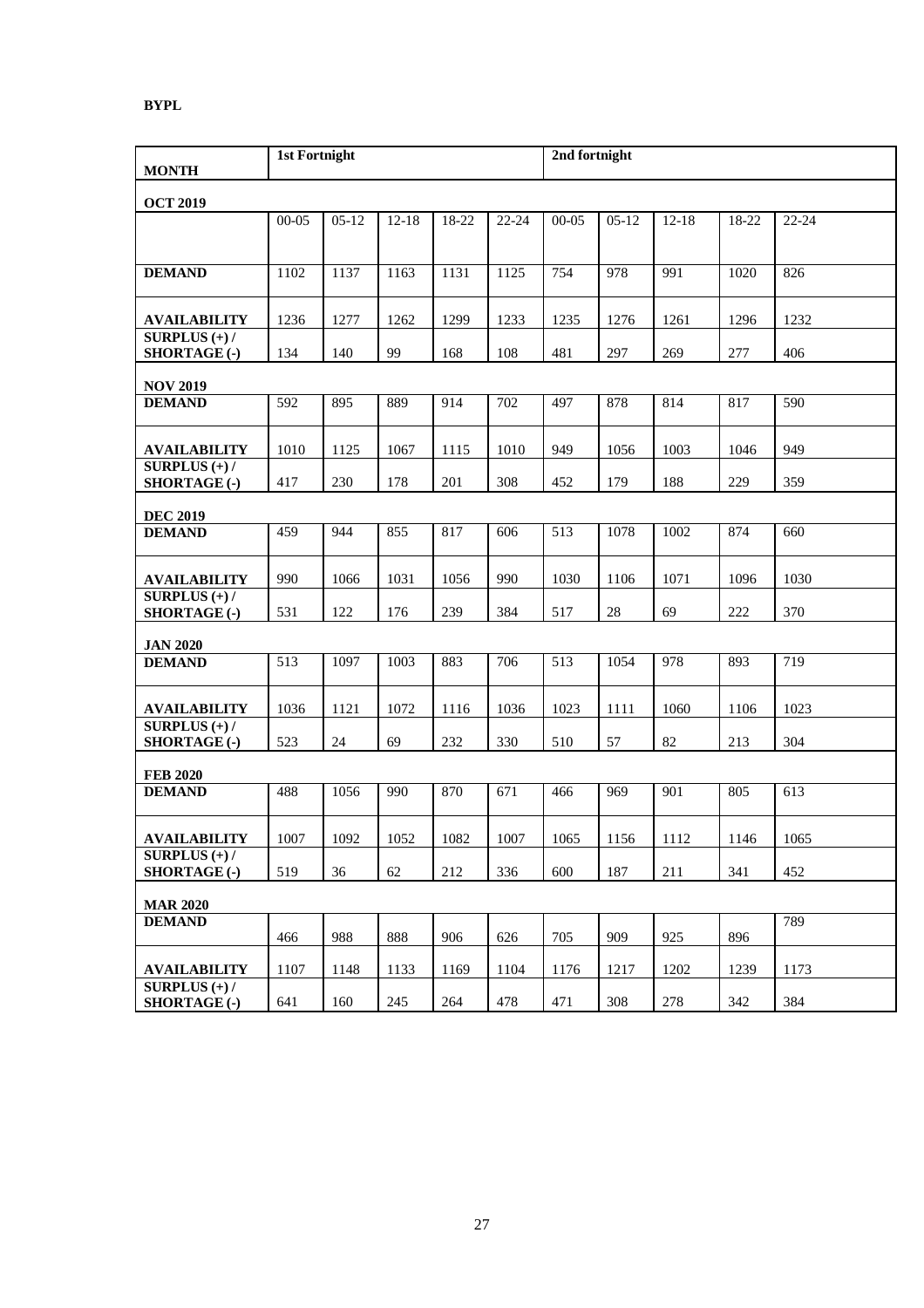#### **TPDDL**

| <b>MONTH</b>                                      | <b>1st Fortnight</b> |           |           |       |           | 2nd fortnight |         |           |       |           |
|---------------------------------------------------|----------------------|-----------|-----------|-------|-----------|---------------|---------|-----------|-------|-----------|
| <b>OCT 2019</b>                                   |                      |           |           |       |           |               |         |           |       |           |
|                                                   | $00 - 05$            | $05 - 12$ | $12 - 18$ | 18-22 | $22 - 24$ | $00 - 05$     | $05-12$ | $12 - 18$ | 18-22 | $22 - 24$ |
| <b>DEMAND</b>                                     | 1331                 | 1373      | 1405      | 1366  | 1359      | 911           | 1182    | 1197      | 1232  | 997       |
| AVAILABILITY                                      | 1656                 | 1705      | 1690      | 1736  | 1653      | 1668          | 1716    | 1701      | 1746  | 1665      |
| SURPLUS $(+)$ /<br><b>SHORTAGE (-)</b>            | 325                  | 331       | 285       | 370   | 294       | 757           | 534     | 504       | 515   | 668       |
| <b>NOV 2019</b>                                   |                      |           |           |       |           |               |         |           |       |           |
| <b>DEMAND</b>                                     | 715                  | 1081      | 1074      | 1104  | 847       | 601           | 1060    | 984       | 987   | 713       |
| <b>AVAILABILITY</b>                               | 1384                 | 1520      | 1452      | 1532  | 1384      | 1380          | 1507    | 1445      | 1519  | 1381      |
| SURPLUS $(+)$ /<br>SHORTAGE (-)                   | 668                  | 439       | 378       | 428   | 537       | 780           | 447     | 461       | 531   | 668       |
| <b>DEC 2019</b>                                   |                      |           |           |       |           |               |         |           |       |           |
| <b>DEMAND</b>                                     | 554                  | 1140      | 1033      | 987   | 732       | 619           | 1302    | 1211      | 1055  | 797       |
| <b>AVAILABILITY</b>                               | 1555                 | 1651      | 1604      | 1641  | 1555      | 1550          | 1645    | 1599      | 1635  | 1550      |
| SURPLUS $(+)$ /<br>SHORTAGE (-)                   | 1001                 | 511       | 571       | 654   | 823       | 930           | 343     | 388       | 580   | 753       |
| <b>JAN 2020</b>                                   |                      |           |           |       |           |               |         |           |       |           |
| <b>DEMAND</b>                                     | 619                  | 1324      | 1211      | 1067  | 853       | 620           | 1273    | 1182      | 1079  | 869       |
| <b>AVAILABILITY</b>                               | 1560                 | 1645      | 1604      | 1660  | 1560      | 1560          | 1649    | 1606      | 1664  | 1560      |
| $\overline{\text{ SURPLUS}}$ (+)/<br>SHORTAGE (-) | 941                  | 321       | 393       | 594   | 707       | 940           | 377     | 424       | 586   | 691       |
| <b>FEB 2020</b>                                   |                      |           |           |       |           |               |         |           |       |           |
| <b>DEMAND</b>                                     | 590                  | 1276      | 1196      | 1051  | 811       | 562           | 1170    | 1089      | 972   | 740       |
| <b>AVAILABILITY</b>                               | 1544                 | 1652      | 1598      | 1642  | 1544      | 1544          | 1659    | 1601      | 1649  | 1544      |
| SURPLUS $(+)$ /<br>SHORTAGE (-)                   | 955                  | 376       | 403       | 591   | 734       | 982           | 489     | 513       | 677   | 804       |
| <b>MAR 2020</b>                                   |                      |           |           |       |           |               |         |           |       |           |
| <b>DEMAND</b>                                     | 563                  | 1193      | 1073      | 1094  | 756       | 851           | 1098    | 1117      | 1083  | 953       |
| <b>AVAILABILITY</b>                               | 1607                 | 1655      | 1640      | 1685  | 1604      | 1630          | 1678    | 1663      | 1708  | 1627      |
| SURPLUS $(+)$ /<br><b>SHORTAGE (-)</b>            | 1044                 | 461       | 567       | 591   | 848       | 779           | 580     | 546       | 625   | 675       |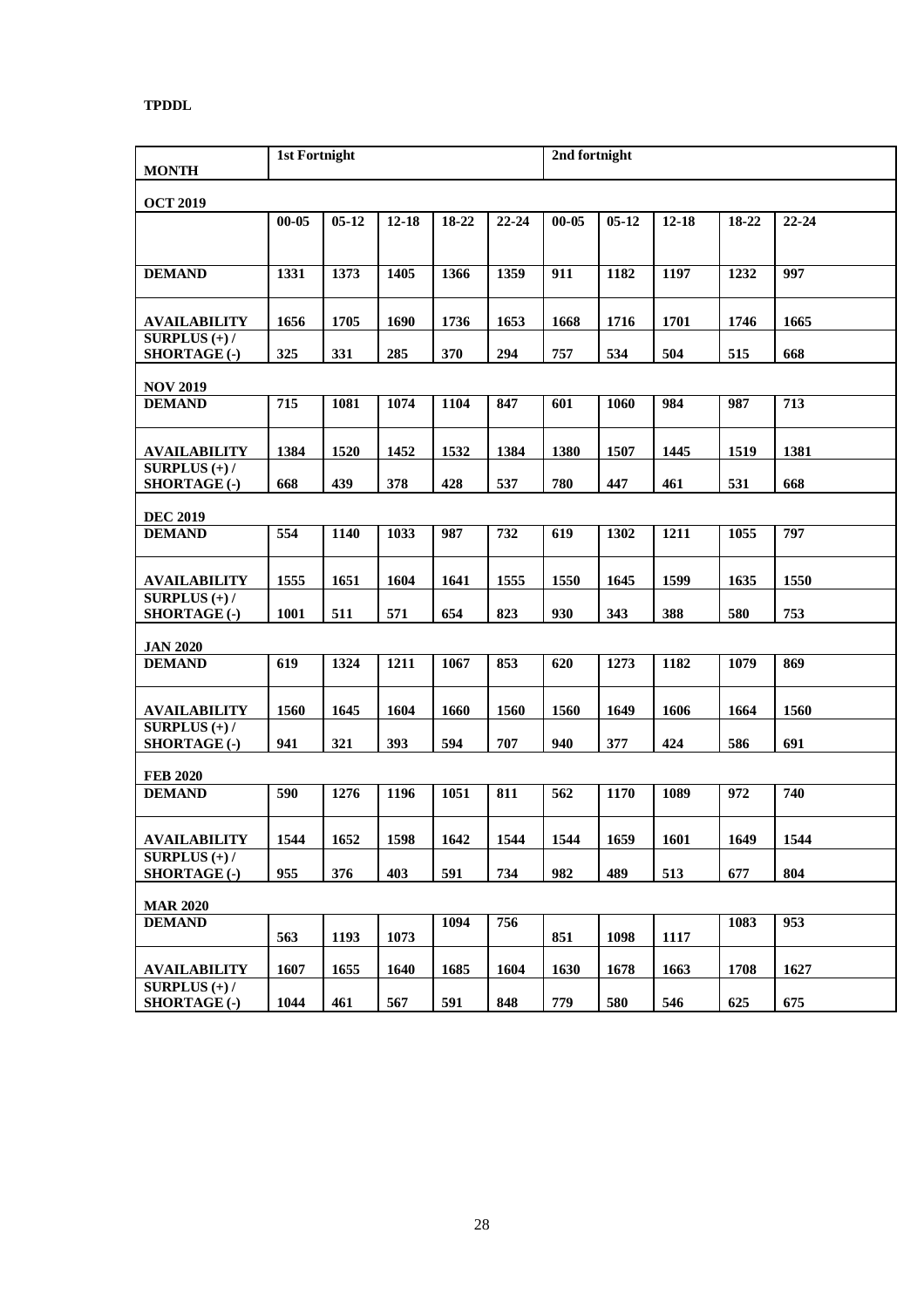#### **NDMC**

| <b>MONTH</b>                                     | <b>1st Fortnight</b> |           |           |              |           | 2nd fortnight |           |           |       |           |
|--------------------------------------------------|----------------------|-----------|-----------|--------------|-----------|---------------|-----------|-----------|-------|-----------|
| <b>OCT 2019</b>                                  |                      |           |           |              |           |               |           |           |       |           |
|                                                  | $00 - 05$            | $05 - 12$ | $12 - 18$ | 18-22        | $22 - 24$ | $00 - 05$     | $05 - 12$ | $12 - 18$ | 18-22 | $22 - 24$ |
| <b>DEMAND</b>                                    | 140                  | 290       | 290       | 220          | 150       | 110           | 220       | 220       | 210   | 130       |
| <b>AVAILABILITY</b>                              | 228                  | 228       | 228       | 228          | 228       | 228           | 228       | 228       | 228   | 228       |
| SURPLUS $(+)$ /<br>SHORTAGE (-)                  | 88                   | $-62$     | $-62$     | $\bf{8}$     | 78        | 118           | $\bf{8}$  | $\pmb{8}$ | 18    | 98        |
| <b>NOV 2019</b>                                  |                      |           |           |              |           |               |           |           |       |           |
| <b>DEMAND</b>                                    | 100                  | 200       | 200       | 180          | 120       | 100           | 170       | 170       | 160   | 110       |
| <b>AVAILABILITY</b>                              | 193                  | 193       | 193       | 193          | 193       | 193           | 193       | 193       | 193   | 193       |
| SURPLUS $(+)$ /<br>SHORTAGE (-)                  | 93                   | $-7$      | $-7$      | 13           | 73        | 93            | 23        | 23        | 33    | 83        |
| <b>DEC 2019</b>                                  |                      |           |           |              |           |               |           |           |       |           |
| <b>DEMAND</b>                                    | 100                  | 180       | 180       | 170          | 120       | 110           | 220       | 220       | 180   | 130       |
| <b>AVAILABILITY</b>                              | 193                  | 193       | 193       | 193          | 193       | 193           | 193       | 193       | 193   | 193       |
| $\overline{\text{SURPLUS}}(+)$ /<br>SHORTAGE (-) | 93                   | 13        | 13        | 23           | 73        | 83            | $-27$     | $-27$     | 13    | 63        |
| <b>JAN 2020</b>                                  |                      |           |           |              |           |               |           |           |       |           |
| <b>DEMAND</b>                                    | 110                  | 220       | 220       | 190          | 150       | 110           | 220       | 220       | 180   | 150       |
| <b>AVAILABILITY</b>                              | 193                  | 193       | 193       | 193          | 193       | 193           | 193       | 193       | 193   | 193       |
| SURPLUS $(+)$ /<br>SHORTAGE (-)                  | 83                   | $-27$     | $-27$     | $\mathbf{3}$ | 43        | 83            | $-27$     | $-27$     | 13    | 43        |
| <b>FEB 2020</b>                                  |                      |           |           |              |           |               |           |           |       |           |
| <b>DEMAND</b>                                    | 110                  | 210       | 200       | 170          | 140       | 100           | 180       | 180       | 160   | 120       |
| <b>AVAILABILITY</b>                              | 193                  | 193       | 193       | 193          | 193       | 193           | 193       | 193       | 193   | 193       |
| SURPLUS $(+)$ /<br>SHORTAGE (-)                  | 83                   | $-17$     | $-7$      | 23           | 53        | 93            | 13        | 13        | 33    | 73        |
| <b>MAR 2020</b>                                  |                      |           |           |              |           |               |           |           |       |           |
| <b>DEMAND</b>                                    | <b>100</b>           | 180       | 180       | 160          | 120       | 110           | 220       | 240       | 200   | 130       |
| <b>AVAILABILITY</b>                              | 193                  | 193       | 193       | 193          | 193       | 193           | 193       | 193       | 193   | 193       |
| SURPLUS $(+)$ /<br><b>SHORTAGE (-)</b>           | 93                   | 13        | 13        | 33           | 73        | 83            | $-27$     | $-47$     | $-7$  | 63        |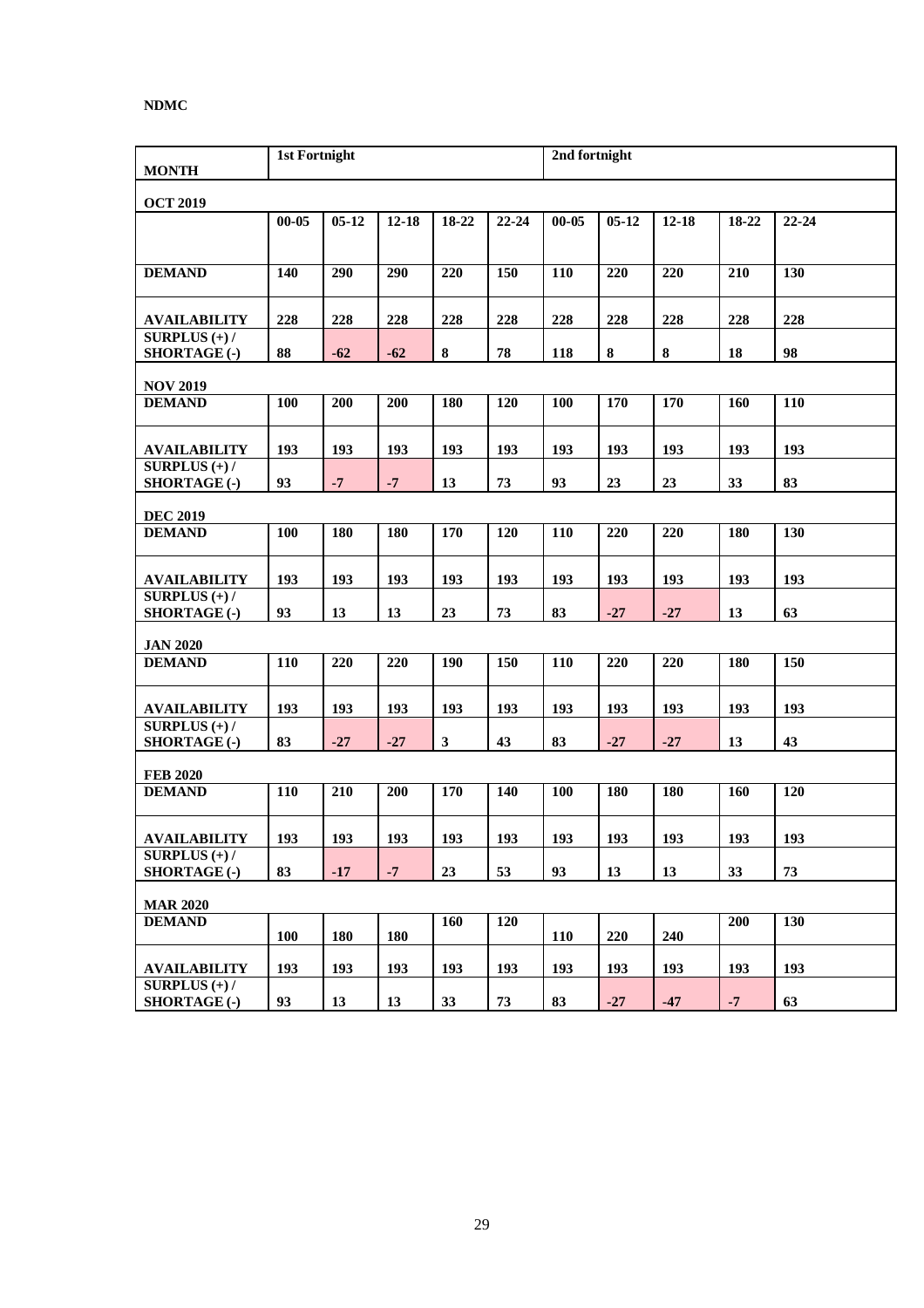| <b>MONTH</b>                           |                  | <b>1st Fortnight</b> |            |                 |              |              | 2nd fortnight |           |            |                 |
|----------------------------------------|------------------|----------------------|------------|-----------------|--------------|--------------|---------------|-----------|------------|-----------------|
| <b>OCT 2019</b>                        |                  |                      |            |                 |              |              |               |           |            |                 |
|                                        | $00 - 05$        | $05 - 12$            | $12 - 18$  | 18-22           | $22 - 24$    | $00 - 05$    | $05 - 12$     | $12 - 18$ | 18-22      | $22 - 24$       |
| <b>DEMAND</b>                          | 22               | 34                   | 32         | $\overline{29}$ | 22           | 20           | 28            | 27        | 25         | 20              |
| <b>AVAILABILITY</b>                    | 18               | 18                   | 18         | 18              | 18           | 18           | 18            | 18        | 18         | 18              |
| SURPLUS $(+)$ /<br><b>SHORTAGE (-)</b> | $-4$             | $-16$                | $-14$      | $-11$           | $-4$         | $-2$         | $-10$         | $-9$      | $-7$       | $-2$            |
| <b>NOV 2019</b>                        |                  |                      |            |                 |              |              |               |           |            |                 |
| <b>DEMAND</b>                          | 18               | 25                   | 24         | 22              | 18           | 17           | 25            | 24        | 22         | 17              |
| <b>AVAILABILITY</b>                    | 18               | 18                   | 18         | 18              | 18           | 18           | 18            | 18        | 18         | 18              |
| SURPLUS $(+)$ /<br>SHORTAGE (-)        | $\bf{0}$         | $-7$                 | $-6$       | $-4$            | $\bf{0}$     | $\mathbf{1}$ | $-7$          | $-6$      | $-4$       | $\mathbf{1}$    |
| <b>DEC 2019</b>                        |                  |                      |            |                 |              |              |               |           |            |                 |
| <b>DEMAND</b>                          | 18               | 30                   | 28         | 23              | 18           | 21           | 36            | 34        | 31         | 22              |
| <b>AVAILABILITY</b>                    | 18               | 18                   | 18         | 18              | 18           | 18           | 18            | 18        | 18         | 18              |
| SURPLUS $(+)$ /<br>SHORTAGE (-)        | $\bf{0}$         | $-12$                | $-10$      | $-5$            | $\bf{0}$     | $-3$         | $-18$         | $-16$     | $-13$      | $-4$            |
| <b>JAN 2020</b>                        |                  |                      |            |                 |              |              |               |           |            |                 |
| <b>DEMAND</b>                          | 21               | 38                   | 32         | 33              | 21           | 20           | 32            | 28        | 29         | 19              |
| <b>AVAILABILITY</b>                    | 18               | 18                   | 18         | 18              | 18           | 18           | 18            | 18        | 18         | 18              |
| SURPLUS $(+)$ /<br>SHORTAGE (-)        | $-3$             | $-20$                | $-14$      | $-15$           | $-3$         | $-2$         | $-14$         | $-10$     | $-11$      | $-1$            |
| <b>FEB 2020</b>                        |                  |                      |            |                 |              |              |               |           |            |                 |
| <b>DEMAND</b>                          | 18               | 32                   | 28         | 29              | 18           | 17           | 30            | 21        | 22         | 17              |
| <b>AVAILABILITY</b>                    | ${\bf 18}$       | ${\bf 18}$           | ${\bf 18}$ | ${\bf 18}$      | ${\bf 18}$   | 18           | 18            | 18        | ${\bf 18}$ | 18              |
| SURPLUS $(+)$ /<br><b>SHORTAGE (-)</b> | $\bf{0}$         | $-14$                | $-10$      | $-11$           | $\bf{0}$     | $\mathbf{1}$ | $-12$         | $-3$      | $-4$       | $\mathbf{1}$    |
| <b>MAR 2020</b>                        |                  |                      |            |                 |              |              |               |           |            |                 |
| <b>DEMAND</b>                          | 16               | 30                   | 22         | 24              | 16           | 15           | 25            | 20        | 21         | $\overline{15}$ |
| <b>AVAILABILITY</b>                    | 18               | 18                   | 18         | 18              | 18           | 18           | 18            | 18        | 18         | 18              |
| SURPLUS $(+)$ /<br><b>SHORTAGE (-)</b> | $\boldsymbol{2}$ | $-12$                | $-4$       | $-6$            | $\mathbf{2}$ | $\mathbf{3}$ | $-7$          | $-2$      | $-3$       | $\mathbf{3}$    |

**1. Availability from Un-allocated quota of Central Sector has been considered as NIL.**

**2. Availability from DVC has been considered as 375 MW only considering its past record.** 

**3. Availability from Hydro stations has been considered as 0% during Night hours (00.00hrs. to 05.00hrs and 22.00- 2400hrs), 75% during Morning and Evening Peak Hours and 30% during rest of the period for November to February.**

**Availability from Hydro stations has been considered as 30% during Morning Hours (00.00hrs. to 05.00hrs and 22.00-24.00), 50% during Day time (05.00hrs. -18.00hrs), 75% during Evening Peak Hours (18.00-22.00hrs) during Oct and March** 

**4. Allocation to Distribution Licensees from various sources has been revised in line with DERC order dated 27.03.2018.**

**5. Generation from Bawana CCGT has been considered as 400MW, GT-75Mw and Pragati 150MW during winter season.**

**GCC noted.**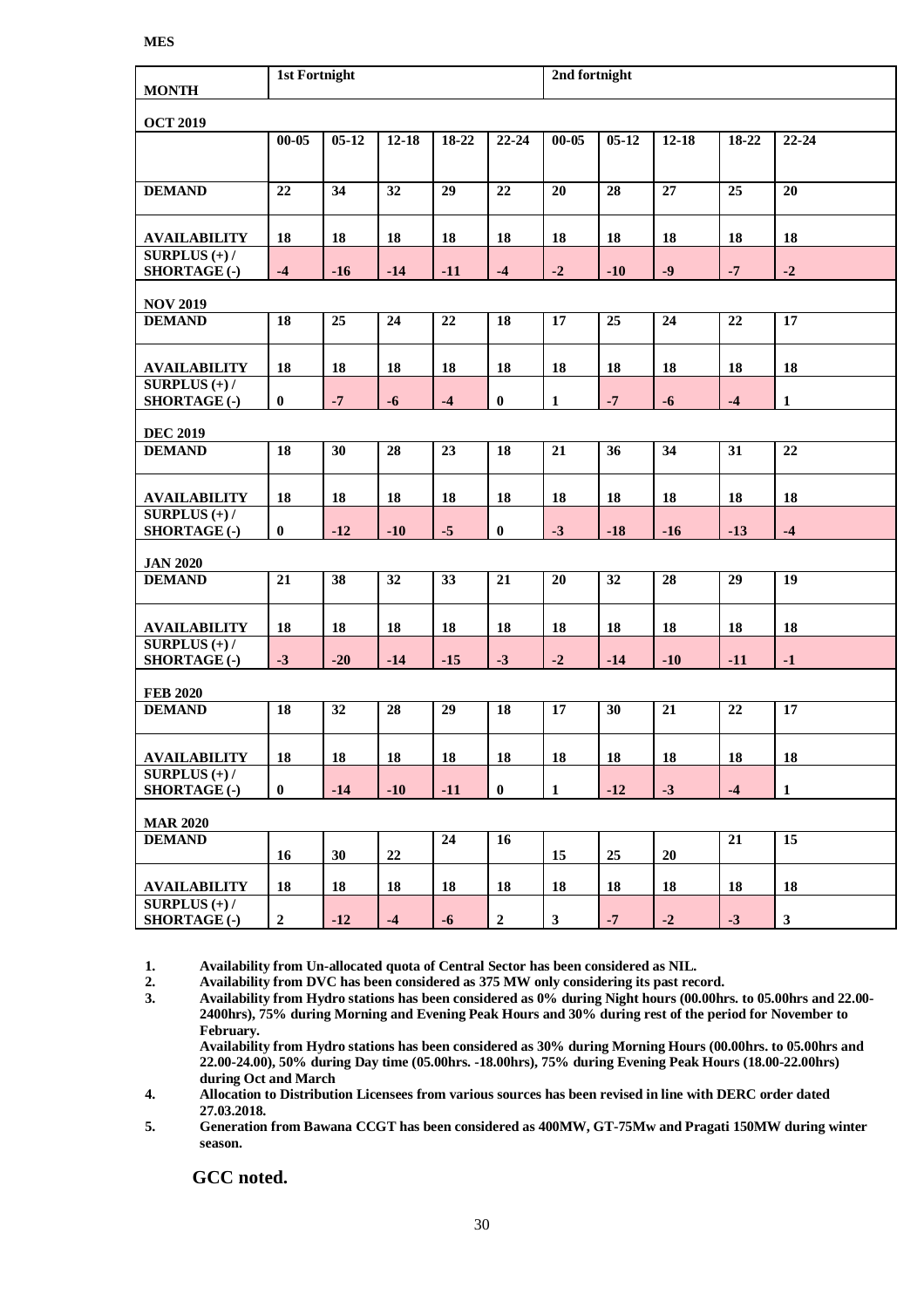#### **3.2 High Voltage Operation of the Grid during Winter nights.**

- i) This issue is regular agenda of Delhi OCC and being continuously discussed in OCC meeting from Oct-17 onwards. OCC has taken various steps to sort out the problem of high voltage conditions and injection of reactive drawal during winter nights. In the OCC meeting, the following steps were deliberated:
	- A . Switching off the capacitors at all the Substations of Delhi, but during winter season proper monitoring of the same is yet to be put in place.
	- B. Transformer taps optimization by DTL and DISCOM.
	- C. Monitoring of all 400/220kV ICTs and taking actions wherein VAR flows are observed from 220kV to 400kV side. In this respect reactive energy accounts could also be monitored.
	- D. Opening of lightly loaded transmission cables/ transmission lines keeping reliability in focus.
	- E. Absorption of reactive power by generating units.

#### **Opening of feeders at 220kV /66kV/33kV Level by SLDC .**

The following 220kV feeders had been identified and opened during the last winter from period 20.00hrs. to 08.00 hrs as per real time status:-

| Sr. No.         | Name of Stn.       | Name of Ckt.        | <b>Elements to be opened</b> |
|-----------------|--------------------|---------------------|------------------------------|
|                 | Maharani Bagh      | Trauma Centre       | Single Ckt. at both ends     |
| $\mathfrak{D}$  | Trauma Centre      | <b>Ridge Valley</b> | Single ckt. at both ends     |
| 3               | Mundka             | Peeragarhi          | Both Ckts. at both ends      |
| 4               | Peeragarhi         | Wazirpur            | Single ckt. at both ends     |
| 5               | Shalimarbagh       | Wazirpur            | single ckt. at both ends     |
| 6               | Pragati            | Park street         | Single ckt. at both ends     |
|                 | Maharani Bagh      | Masjid moth         | Single Ckt. at both ends     |
| 8               |                    | Electric Lane       | Both Ckt. at both ends       |
| 9               | Harsh Vihar        | <b>Preet Vihar</b>  | Both Ckt. at both ends       |
| 10 <sup>1</sup> | <b>Preet Vihar</b> | Patparganj          | Both Ckt. at both ends       |
| 11              | Patparganj         | Gazipur             | Single Ckt. at both ends     |

Following 66kV /33kV BYPL feeders were also opened during night hours 22.00hrs. to 06.00hrs, in last winter season.

| Sr. No.        | Name of Ckt.              | Name of Stn.        | <b>Elements to be opened</b> |  |  |  |  |
|----------------|---------------------------|---------------------|------------------------------|--|--|--|--|
|                |                           | <b>PARK STREET</b>  |                              |  |  |  |  |
| $\mathbf{1}$   | 33KV Faiz Road Ckt-2      |                     | Single Ckt. at both ends     |  |  |  |  |
| $\overline{2}$ | 33KVShankar Road Ckt-2    |                     | Single Ckt. at both ends     |  |  |  |  |
|                |                           | <b>PATPARGANJ</b>   |                              |  |  |  |  |
| 3              | 66KVPPG. G.H - 1 Ckt -2   |                     | Single Ckt. at both ends     |  |  |  |  |
| 4              | 66 KV Mayur Vihar-1 Ckt-2 |                     | Single Ckt. at both ends     |  |  |  |  |
| 5              | 66KV Khichripur Ckt-1     |                     | Single Ckt. at both ends     |  |  |  |  |
| 6              | 33KV Guru Angad Nagar-1   |                     | Single Ckt. at both ends     |  |  |  |  |
| 7              | 33KV Karkardom Ckt-1      |                     | Single Ckt. at both ends     |  |  |  |  |
| WAZIRABAD      |                           |                     |                              |  |  |  |  |
| 8              | 66KV Shastri Park Ckt-1   |                     | Single Ckt. at both ends     |  |  |  |  |
| 9              | 66KV Shastri Park Ckt-3   |                     | Single Ckt. at both ends     |  |  |  |  |
| 10             | 66KV Shastri Park Ckt-4   |                     | Single Ckt. at both ends     |  |  |  |  |
| 11             | 66KV Sonia Vihar Ckt-2    |                     | Single Ckt. at both ends     |  |  |  |  |
|                |                           | <b>GAZIPUR</b>      |                              |  |  |  |  |
| 12             | 66KV Kondli Ckt-2         |                     | Single Ckt. at both ends     |  |  |  |  |
| 13             | 66kV Vivek Vihar Ckt-2    |                     | Single Ckt. at both ends     |  |  |  |  |
|                |                           | <b>GEETA COLONY</b> |                              |  |  |  |  |
| 14             | 33KV Geeta Colony Ckt-2   |                     | Single Ckt. at both ends     |  |  |  |  |
| 15             | 33KV Kanti Nagar Ckt-2    |                     | Single Ckt. at both ends     |  |  |  |  |
| 16             | 33KV Shakarpur            |                     | Single Ckt. at both ends     |  |  |  |  |
| 17             | 33KVKailash Nagar Ckt-1   |                     | Single Ckt. at both ends     |  |  |  |  |
|                |                           | <b>PREET VIHAR</b>  |                              |  |  |  |  |
| 18             | Guru Angad Nagar          |                     | Single Ckt. at both ends     |  |  |  |  |
| 19             | CBD Shahadra              |                     | Single Ckt. at both ends     |  |  |  |  |

Following 66kV /33kV BRPL feeders were opened during night hours 22.00hrs. to 06.00hrs, in last winter season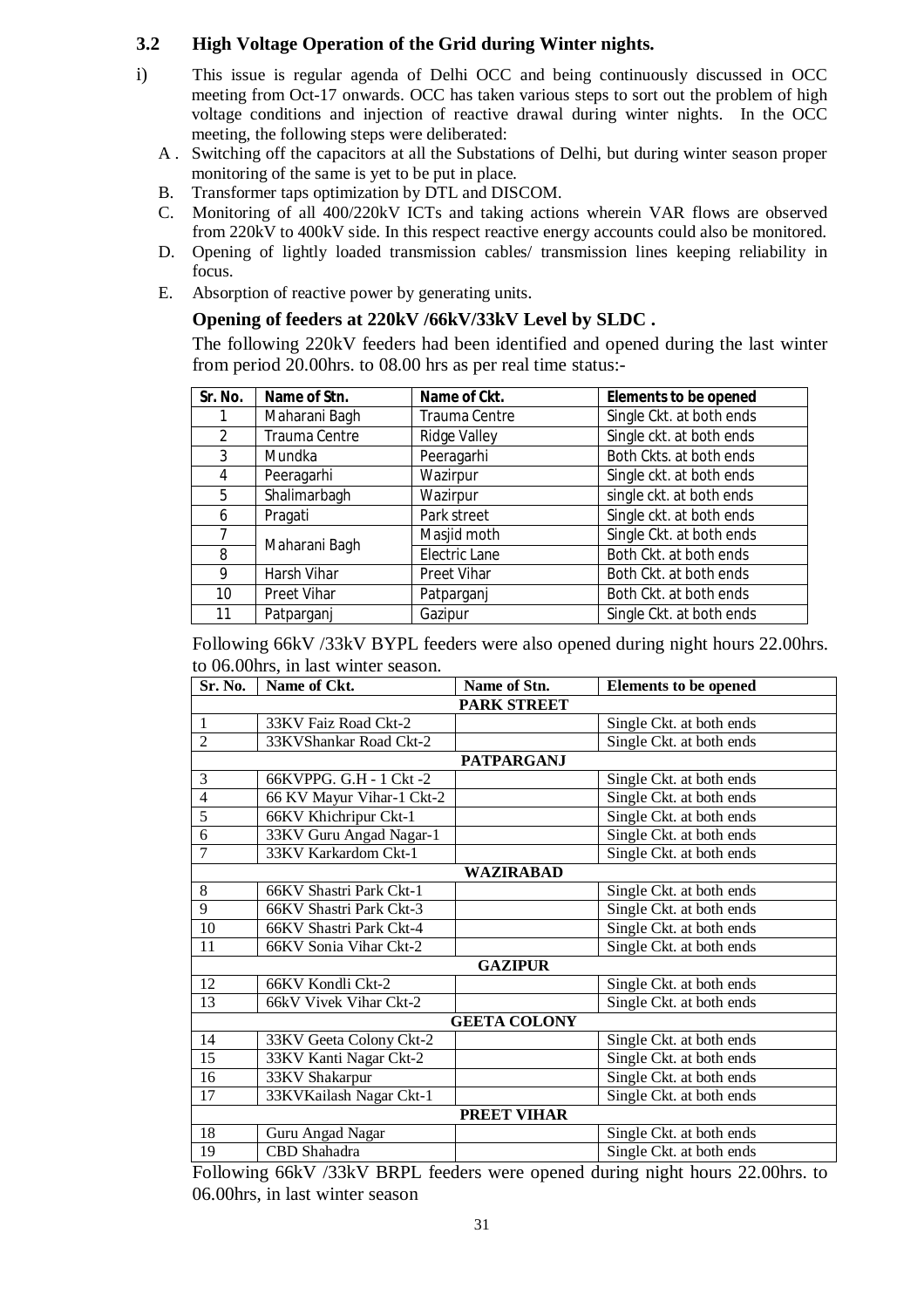| S No           | Feeder Name                      | Grid Name              | $Ckt$ no.- |
|----------------|----------------------------------|------------------------|------------|
| 1              | 220 OKHLA                        | Balaji                 | 2          |
| 2              | 220 OKHLA                        | <b>NHP</b>             | 2          |
| 3              | 220 IP BAY 37<br><b>KILOKARI</b> |                        |            |
| $\overline{4}$ | 220 IP BAY                       | <b>NHRU STM BAY 24</b> |            |
| 5              | PEERA<br>220<br><b>GARHI</b>     | <b>PASCHIM PURI</b>    |            |
| 6              | 220 PPK-2                        | <b>G-15 PPK</b>        |            |
| 7              | 220 PPK-2                        | G-4 DWK                |            |
| 8              | 220 PPK-2                        | G-5 Matiala            |            |
| 9              | 220 PPK-3                        | G-4 DWK                |            |
| 10             | 220 PPK-3                        | G-7 DWK                |            |
| 11             | 220 PPK-1                        | $G-6$                  |            |

# **BRPL, BYPL,TPDDL, DMRC and NDMC to take appropriate measures to reduce MVAR injection and submit the details to SLDC.**

ii) It is stated that Delhi has paid heavy amount to NRPC reactive pool account. Penalty amount has increased with the progress of winter despite taking all possible steps to reduce reactive power injection during high voltage period. The details of NRPC reactive account bill from 26 March 2018 to 31<sup>st</sup> March-2019 are as under:

| Weeks           | Weeks                             | Payable by Delhi (in | Receivable by Delhi (in |
|-----------------|-----------------------------------|----------------------|-------------------------|
| No.             |                                   | Lakhs)               | Lakhs                   |
| $\mathbf{1}$    | 26th March to 01st April, 2018    | 23.38106             |                         |
| $\overline{2}$  | 02nd to 08th April, 2018          | 4.00526              |                         |
| $\overline{3}$  | 09th to 15th April, 2018          |                      | 0.42442                 |
| $\overline{4}$  | 16th to 22nd April, 2018          | 4.9357               |                         |
| 5               | 23rd to 29th April, 2018          | 4.27266              |                         |
| $\overline{6}$  | 30th April to 06th May, 2018      | 0.5019               |                         |
| $\overline{7}$  | 07th to 13th May, 2018            | 8.1305               |                         |
| $\overline{8}$  | 14th to 20th May, 2018            | 2.35494              |                         |
| $\overline{9}$  | 21 st to 27th May, 2018           | 0.94808              |                         |
| 10              | 28th May to 03rd June, 2018       |                      | 0.7664                  |
| 11              | 04th to 10th June, 2018           |                      | 0.54549                 |
| $\overline{12}$ | 11th to 17th June, 2018           |                      | 0.62646                 |
| $\overline{13}$ | 18th to 24th June, 2018           |                      | 0.1326                  |
| $\overline{14}$ | 25th June to 01 st July, 2018     |                      | 0.95092                 |
| $\overline{15}$ | 02nd to 08th July, 2018           |                      | 1.36213                 |
| $\overline{16}$ | 091h to 15th July, 2018           |                      | 1.22088                 |
| 17              | 16th to 22nd July, 2018           |                      | 0.91089                 |
| 18              | 23,rd to 29th July, 2018.         |                      | 1.19315                 |
| 19              | 30th July to 05th August, 2018.   |                      | 2.10464                 |
| $\overline{20}$ | 06th August to 12th August, 2018, |                      | 0.69601                 |
| $\overline{21}$ | 13th to 19th August, 2018.        |                      | 0.07342                 |
| 22              | 20th to 26th August, 2018.        |                      | 0.51055                 |
|                 | 27th<br>August<br>02nd<br>to      |                      |                         |
| 23              | September, 2018                   | 0.47138              |                         |
| $\overline{24}$ | 03rd to 09th September, 2018.     | 1.65998              |                         |
| $\overline{25}$ | 10th to 16th September, 2018.     | 1.38278              |                         |
| 26              | 17th to 23th September, 2018.     |                      | 1.2998                  |
| $\overline{27}$ | 24'h to 30th September, 2018      |                      | 0.02028                 |
| 28              | 01 st to 7th October, 2018        |                      | 0.11568                 |
| $\overline{29}$ | 08th to 14th October, 2018.       |                      | 0.33282                 |
| $\overline{30}$ | 15th to 21 st October, 2018.      | 5.1093               |                         |
| 31              | 22nd to 28th October, 2018.       | 10.22182             |                         |
| $\overline{32}$ | 29th October to 04th November     | 7.60634              |                         |
| 33              | 05th November to 11 November      | 44.88414             |                         |
| 34              | 12th to 18th November, 2018       | 28.6405              |                         |
| 35              | 19th to 25th November, 2018.      | 27.69186             |                         |
| 36              | 26th<br>02nd<br>November<br>to    | 12.3564              |                         |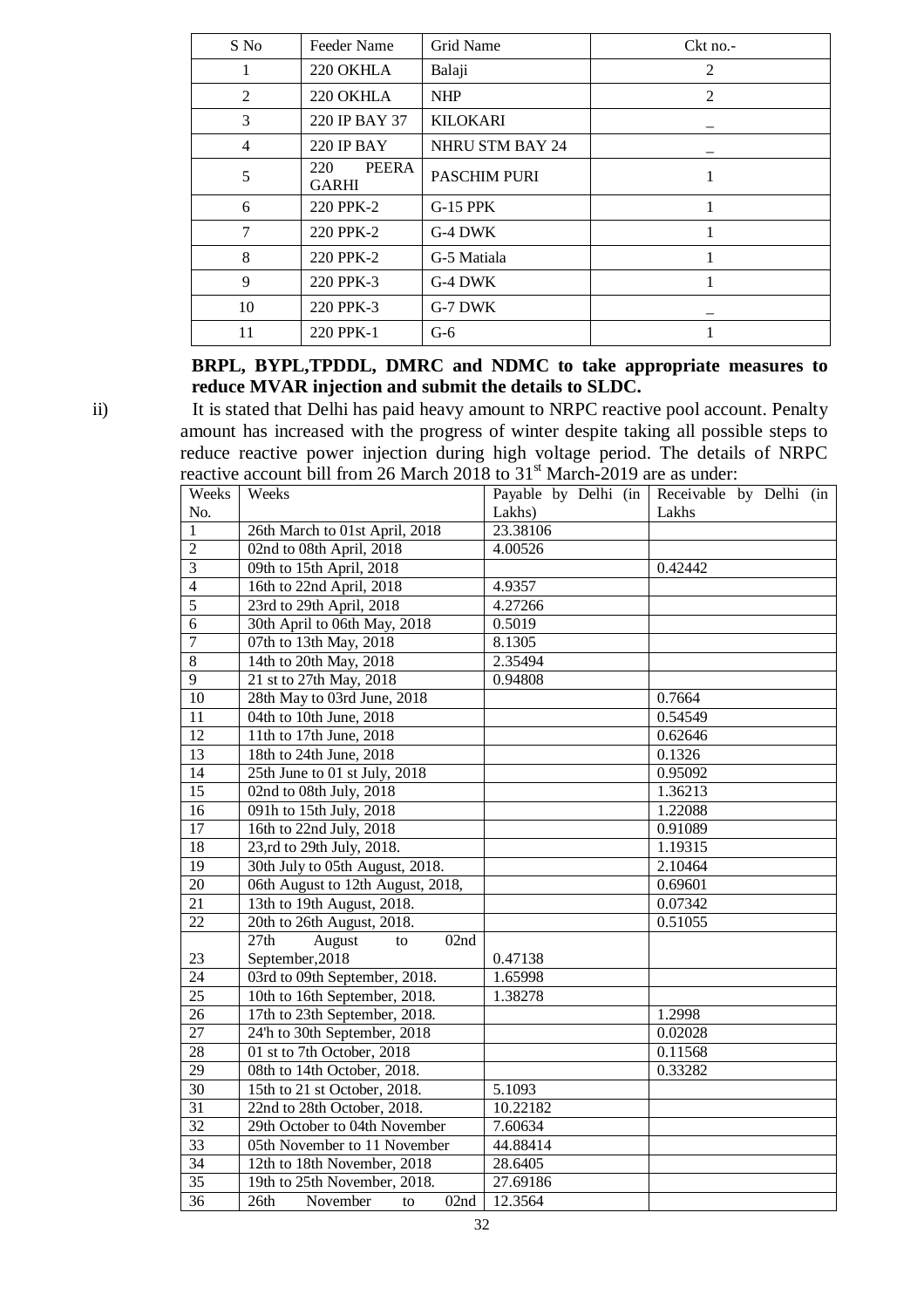|    | December, 2018                     |           |          |
|----|------------------------------------|-----------|----------|
| 37 | 03rd to 09th December, 2018        | 19.96652  |          |
| 38 | 10th to 16th December, 2018.       | 22.89784  |          |
| 39 | 17th to 23rd December, 2018        | 11.95656  |          |
| 40 | 24th to 30th December, 2018.       | 28.6545   |          |
|    | December<br>31<br>2018<br>st<br>to |           |          |
| 41 | 06thJanuary, 2019.                 | 27.32492  |          |
| 42 | 07th to 13th January, 2019.        | 21.40208  |          |
| 43 | 14th to 20th January, 2019.        | 27.52274  |          |
| 44 | 21 st to 2th January, 2019         | 34.74212  |          |
|    | 28th January to 03rd February,     |           |          |
| 45 | 2019.                              | 30.0699   |          |
| 46 | 04th to 10th February, 2019        | 31.0709   |          |
| 47 | 11th to 17th February, 2019.       | 34.82836  |          |
| 48 | 18th to 24th February, 2019        | 36.92654  |          |
| 49 | 25th February to 03rd March, 2019  | 43.63436  |          |
| 50 | 4th March to 10th March, 2019      | 41.86812  |          |
| 51 | 11th March to 17th March, 2019     | 42.97992  |          |
| 52 | 18th March to 24th March, 2019     | 42.63392  |          |
| 53 | 25th March to 31st March, 2019     | 24.69572  |          |
|    | Total                              | 609.11950 | 13.28654 |

In the previous meetings, all Stakeholders assured GCC that all efforts would be taken by them to minimize the injection of reactive power to the Grid especially during high voltage conditions. To control the high voltage issue, GCC had advised the following:-

i) Generators to absorb reactive power during high voltage regime as per their capability curve.

ii) DTL/Discoms for early commissioning of Reactors at various locations In spite of all out efforts by SLDC, injection of reactive power could not be averted and Rs.6.09 Crores have been levied on Delhi due to injection of reactive power to the Grid during high voltage conditions during FY 2018-19. It was explained that as a long term measure to control high Voltage, Standing Committee of CEA in its 39<sup>th</sup> Meeting held  $29-30<sup>th</sup>$  May 2017 has suggested Bus Reactors in Delhi at various locations in Delhi as under:

| S. No.         | <b>Bus Name</b>           | <b>Reactor proposed (in MVAR)</b> |
|----------------|---------------------------|-----------------------------------|
|                | 400kV Mundka              | 125                               |
| $\overline{2}$ | 220kV Narela              | 25                                |
| 3              | 220kV R.K.Puram           | 25                                |
| 4              | 220kV Patparganj          | 2x25                              |
| 5              | 220kV Maharani Bagh       | 2x25                              |
| 6              | 220kV Bamnauli            | 25                                |
| $\overline{7}$ | 220kV Subzi Mandi         | 2x25                              |
| 8              | 220kV Gopalpur            | 2 x 25                            |
| 9              | 220kV I.P.Stn.            | 2x25                              |
| 10             | 220kV Geeta Colony        | 2x25                              |
| 11             | 220kV Harsh Vihar         | 2x25                              |
| 12             | 220kV Wazirabad           | 2x25                              |
| 13             | 220kV Electric Lane       | 2 x 25                            |
| 14             | 220kV Mandola             | 25                                |
| 15             | 220kV AIIMS Trauma Centre | 2x25                              |
| 16             | 220kV Sarita Vihar        | 25                                |
| 17             | 220Kv Bawana              | 25                                |
| 18             | 220kV Preet Vihar         | 25                                |
| 19             | 220kV Mundka              | 25                                |
| 20             | 220kV Masjid Moth         | 25                                |
| 21             | Maharani Bagh (PGCIL)     | 125                               |
| 22             | Mandola (PGCIL)           | 125                               |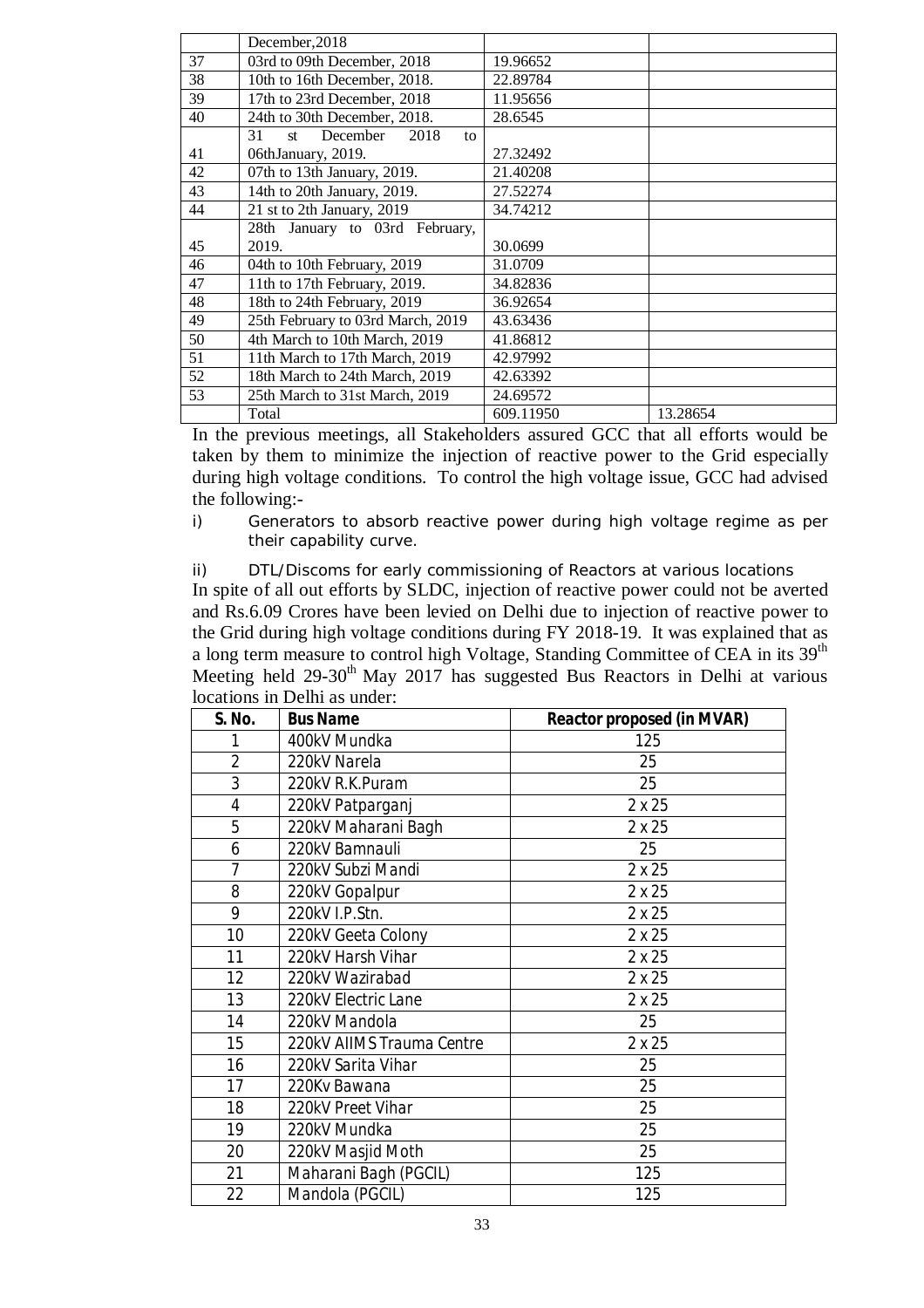Based on the feasibility study conducted by DTL, the  $40<sup>th</sup>$  Standing Committee Meeting held on 13.07.2018, DTL/PGCIL were advised to install reactors at the following locations.

| S.N      | Name of the Grid   | <b>Voltage</b> | <b>Reactors</b><br>proposed in | <b>Remarks</b>     |
|----------|--------------------|----------------|--------------------------------|--------------------|
| $\bf{0}$ |                    | level          | <b>MVAR</b>                    |                    |
|          | Mundka             | 400kV          | 125                            | To be installed by |
| 2        | Bamnauli           | 220kV          | 2X25                           | DTL.               |
| 3        | Indraprastha       | 220kV          | 2X25                           |                    |
| 4        | Harsh Vihar        | 220kV          | 2X50                           |                    |
| 5        | Electric Lane      | 220kV          | 1X50                           |                    |
| 6        | Mundka             | 220kV          | 25                             |                    |
|          | Peera Garhi        | 220kV          | 1X50                           |                    |
| 8        | Maharani Bagh (PG) | 400kV          | 125                            | To be installed by |
| 9        | Mandola(PG)        | 400kV          | 125                            | Power Grid.        |
|          | <b>Total</b>       | 700            |                                |                    |

Planning Department of DTL informed that the scheme for reactors is being devised and the status is as under :-

| <b>S.N.</b> | <b>Bus Name</b>    | <b>Voltage</b><br>Level | <b>Reactor (MVAR)</b> | <b>Current status</b>                                  |
|-------------|--------------------|-------------------------|-----------------------|--------------------------------------------------------|
|             |                    | (kV)                    |                       |                                                        |
| 1.          | Mundka             | 400                     | 125                   |                                                        |
| 2.          | Mundka             | 220                     | 25                    |                                                        |
| 3.          | Harsh Vihar        | 220                     | 2x50                  |                                                        |
| 4.          | Peeragarhi         | 220                     | 1x50                  | DTL planning department<br>intimated<br>that<br>except |
| 5.          | Bamnauli           | 220                     | 2x25                  | electric lane all are under                            |
| 6.          | Indrapastha        | 220                     | 2x25                  | tendering stage.                                       |
| 7.          | Electric Lane      | 220                     | 1x50                  |                                                        |
| 8.          | Maharani Bagh (PG) | 400                     | 125                   |                                                        |
| 9.          | Mandola (PG)       | 400                     | 125                   |                                                        |

Further, it was informed that DMRC which is also one of the prominent sources of injection of reactive power has also planned reactive power compensation in their system and would likely to be available by July/August 2020.

DMRC has raised the issue of installation of Summation CT at Jahangirpuri which was not agreed by TPDDL. TPDDL informed to give a land for reactor at SGTN Grid. It was advised by GCC that a separate meeting should be called by DMRC with TPDDL and SLDC to resolve the issue.

**GCC advised all utilities to control the reactive power generation at their respective buses itself for overall effect on system. Further, DTL to expedite the work of installation of reactors as above.**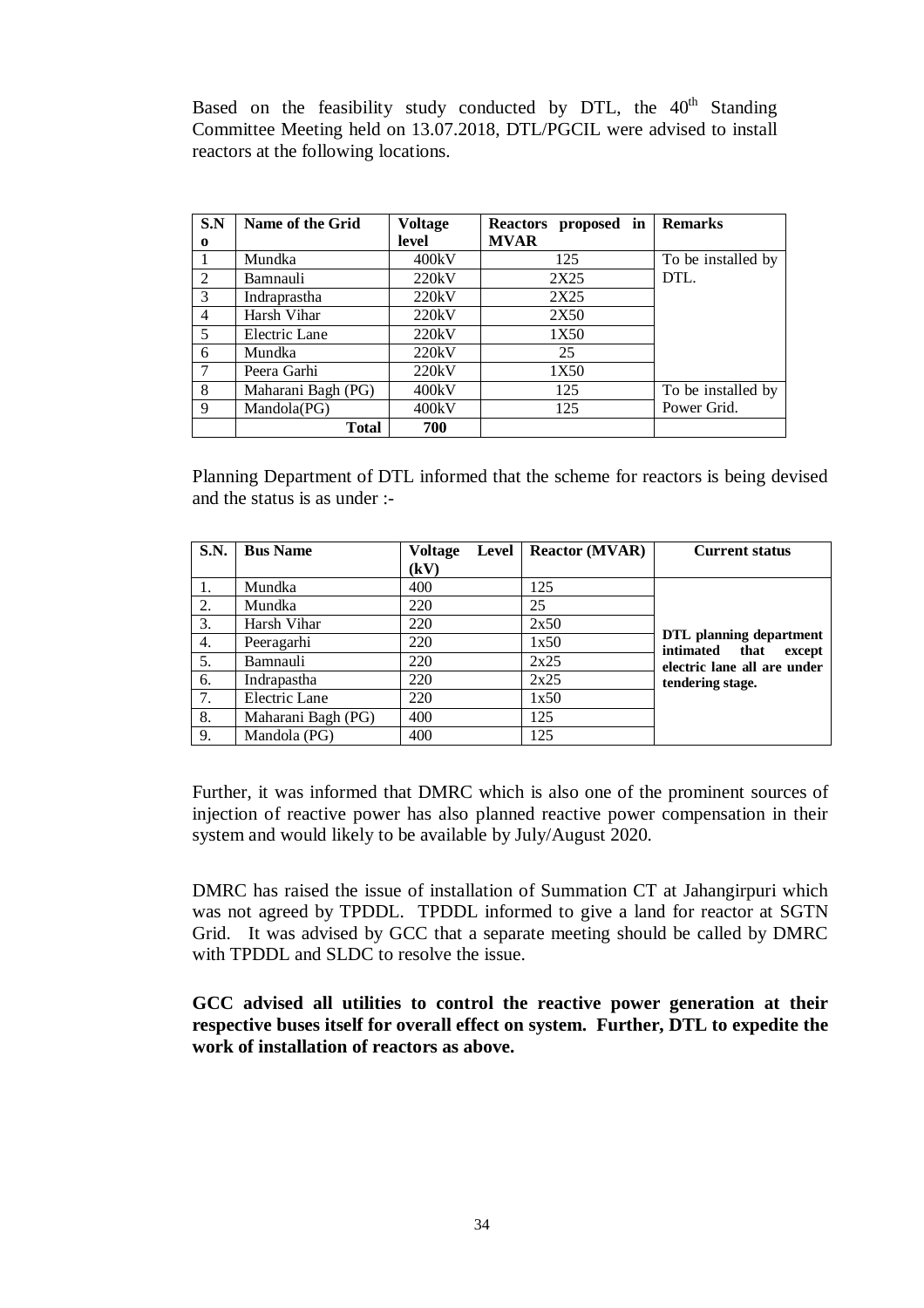# **3.3 LONG OUTAGE OF ELEMENTS OF DELHI POWER SYSTEM**

The status of long outage of elements is as under:-

|                  | The status of folly outage of elements is as under. |            |       |             |                                           |
|------------------|-----------------------------------------------------|------------|-------|-------------|-------------------------------------------|
|                  | Name of the Element                                 | outage     |       | Utility     | Remarks                                   |
| S.               |                                                     | Date       | Time  |             |                                           |
|                  |                                                     |            |       |             |                                           |
| N                |                                                     |            |       |             |                                           |
| $\mathbf{1}$     | VASANT KUNJ -                                       | 26.04.2018 | 01:48 | <b>DTL</b>  | TRANSFORMER BURNT DUE TO FIRE. TO         |
|                  | 220/66kV 160MVA                                     |            |       |             | BE REPLACED. Expected to be replaced      |
|                  | PR.TR.-III                                          |            |       |             | by 15.01.2020.                            |
| 2                | NARELA - 66kV                                       | 11.08.2018 | 18:18 | <b>DTL</b>  | 66kV CAPACITOR BANK CELLS BLASTED         |
|                  | <b>CAPACITOR BANK</b>                               |            |       |             | AT 220kV NARELA. TO BE REPLACED.          |
|                  |                                                     |            |       |             | EXPECTED BY JAN 2019.                     |
| 3                | RPH STN. - 220/33kV                                 | 03.09.2018 | 21:56 | <b>DTL</b>  |                                           |
|                  | 100MVA PR.TR.-I                                     |            |       |             | Charged                                   |
|                  |                                                     |            |       |             |                                           |
| $\overline{4}$   | <b>OKHLA - 220/66kV</b>                             | 27.09.2018 | 10:15 | <b>DTL</b>  |                                           |
|                  | 100MVA PR.TR.-I                                     |            |       |             | Charged                                   |
| 5                | PATPARGANJ - 220/33kV                               | 10.01.2019 |       | <b>DTL</b>  | TR. DAMAGED. Expected to be replaced      |
|                  | 100MVA PR.TR.-I                                     |            |       |             | by 15.01.2020.                            |
| 6                | 220/33kV 100MVA TR.-II                              | 21.02.2019 |       | <b>DTL</b>  | Charged                                   |
|                  | AT RPH STN.                                         |            |       |             |                                           |
| $\boldsymbol{7}$ | Mundka-315 MVA ICT-II                               | 29.09.2019 | 00:19 | <b>DTL</b>  | DUE TO FIRE, ICT BURNT                    |
| 8                | 33kV BAY -3 (IP -                                   | 22.02.2011 | 13:10 | <b>BRPL</b> | <b>Clearance FROM RAILWAYS FOR LAYING</b> |
|                  | KILOKRI)                                            |            |       |             | UNDER GROUND CABLE NEAR BHAIRO            |
|                  |                                                     |            |       |             | ROAD IS PENDING. The work is expected     |
|                  |                                                     |            |       |             | to be completed along with ITPO work.     |
| 9                | 66kV V.KUNJ                                         | 26.03.2017 | 10:45 | <b>BRPL</b> |                                           |
|                  | INSTL.AREA-RIDGE                                    |            |       |             |                                           |
|                  | <b>VALLEY CKT-I</b>                                 |            |       |             | Charged                                   |
|                  |                                                     |            |       |             |                                           |
| 10               | 33kV ALAKNANDA -                                    | 19.04.2018 | 15:05 | <b>BRPL</b> |                                           |
|                  | OKHLA CKT.-I                                        |            |       |             | Charged                                   |
| 11               | 33kV RIDGE VALLEY -                                 | 13.01.2016 | 00:47 | <b>BRPL</b> | R' PH. SINGLE CABLE FAULTY. MES to        |
|                  | KHEBAR LANE CKT.-II                                 |            |       |             | clarify, however no Member of MES was     |
|                  |                                                     |            |       |             | present in the meeting.                   |
| 12               | 33kV BUS COUPLER AT                                 |            |       | <b>BRPL</b> |                                           |
|                  | TUGLAKABAD                                          | 05.12.2018 |       |             | Charged                                   |
| 13               | 33kV BUS COUPLER AT                                 |            |       |             |                                           |
|                  | SARAI JULIENA                                       | 02.01.2019 |       | <b>BRPL</b> | Charged                                   |
| 14               | 220kV PARK STREET -                                 |            |       |             |                                           |
|                  | 66kV RIDGE VALLEY CKT.                              | 18.03.2019 |       | <b>BRPL</b> | 'Y' PH. SINGLE CABLE FAULTY               |
| 15               | 220kV R.K. PURAM - 33kV                             |            |       |             |                                           |
|                  | BHICAJICAMA<br><b>PLACE</b>                         | 19.03.2019 |       | <b>BRPL</b> | Charged                                   |
|                  | CKT.                                                |            |       |             |                                           |
| 16               | 400kV MUNDKA -66kV                                  | 03.02.2019 |       | <b>BRPL</b> |                                           |
|                  | NANGLOI CKT.                                        |            |       |             | Y Ph. Cable Faulty                        |
| 17               | 66Kv NANGLOI-NANGLOI                                | 17.05.2019 | 14:09 | <b>BRPL</b> |                                           |
|                  | WATER WORKS CKT                                     |            |       |             | Charged                                   |
| 18               | 33kV OKHLA (220Kv)-                                 |            | 8:10  | <b>BRPL</b> |                                           |
|                  |                                                     | 16.08.2019 |       |             |                                           |
|                  | MASJID MOTH CKT                                     |            |       |             |                                           |
|                  | <b>COUPLER AT</b>                                   |            |       |             |                                           |
|                  | TUGLAKABAD                                          |            |       |             | Charged                                   |
| 19               | 33Kv LODHI ROAD-                                    | 03.10.2019 | 22:44 | <b>BRPL</b> |                                           |
|                  | <b>EXHIBITION GR. CKT-II</b>                        |            |       |             | Single Cable Faulty                       |
| 20               | 33Kv PEERA GARHI-                                   | 08.10.2019 | 3:35  | <b>BRPL</b> |                                           |
|                  | MUKHERJEE PARK CKT-II                               |            |       |             | Single Cable Faulty                       |
| 21               | WAZIRABAD<br>220kV                                  |            |       |             |                                           |
|                  | 66kV GONDA CKT.-I                                   | 10.03.2019 |       | <b>BYPL</b> | Charged                                   |
| 22               | 220kV GAZIPUR - 66kV                                |            |       |             |                                           |
|                  | PPG INDL AREA CKT.                                  | 19.03.2019 |       | <b>BYPL</b> | Charged                                   |
| 23               | 33Kv PARSVNATH MALL-                                |            |       |             |                                           |
|                  | KAILASH NAGAR CKT                                   | 15.10.2019 | 23:06 | <b>BYPL</b> | R'PH. CABLE FAUTLY                        |
| 24               | 33Kv SHASTRI PARK(E)-                               |            |       |             |                                           |
|                  | SEELAMPUR CKT                                       | 31.08.2019 | 11:25 | <b>BYPL</b> | 'R'& 'B'PH. 2ND CABLE FAULTY              |
| 25               | 33Kv BAY-42 (IP-                                    |            |       |             |                                           |
|                  | CONNAUGHT PLACE                                     | 26.07.2019 | 05:20 | <b>NDMC</b> | Charged                                   |

GCC noted the position and advised all utilities to keep their element in healthy position so that any eventualities can be managed properly in summer month.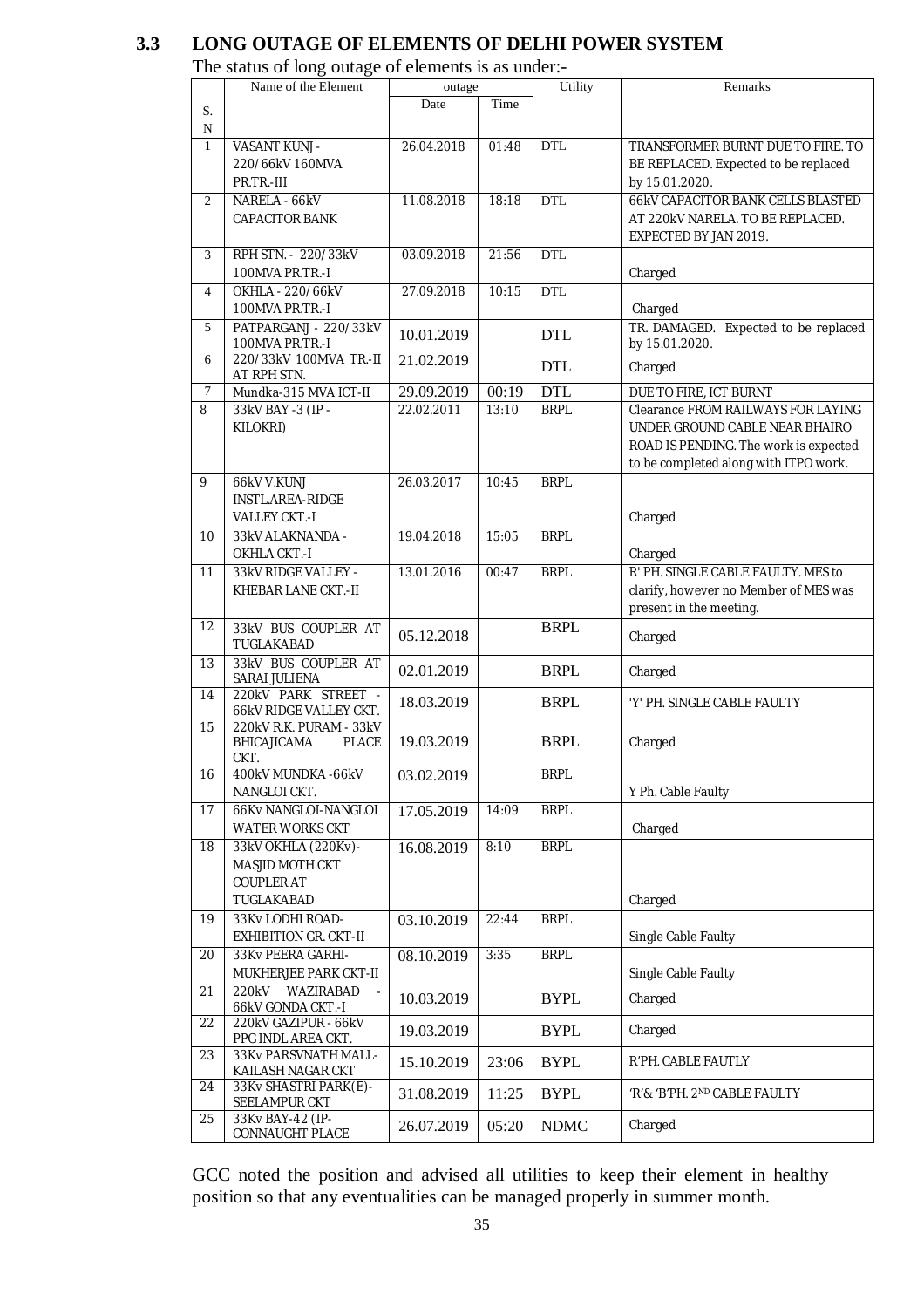#### 3.4 **Updating the Scheduling procedure and State Grid Code (Agenda by SLDC):**

With reference to DERC letter no. F.No.3(551)/Traiff-Engg./DERC/2018-19/6195/ 2707 dt. 18/10/2018 wherein DERC directed to modify the Delhi Grid Code. Accordingly the Scheduling Procedure also needs to be modified.

In this regard it is suggested all the stakeholders to inform any modification/suggestions in previous State Grid Code / scheduling procedure available on website to SLDC Delhi. A draft of State Grid Code / scheduling procedure modified as per the latest regulations of CERC will be circulated shortly.

**SLDC has circulated the draft amendments in state grid code and the modified scheduling procedure to all entities, comments on the same are awaited.** 

**GCC advised to discuss the above issue by calling a separate meeting along with all stakeholder.**

**4.0 NEW AGENDA**

# **4.1 AGENDA BY BRPL**

#### **(A) Refund of Short Term Open Access Charges to Discoms**

- **1.** BRPL has raised the issue of Short Term Open Access refund for FY 2018-19 & 2019-20 in 24th Commercial Sub-Committee Meeting. The matter was discussed in the meeting and it was decided that issue of refund will be taken up in next meeting based on treatment of STOA refund by Commission in tariff order.
- **2.** Hon'ble Delhi Electricity Regulatory Commission in its order dated 31.07.2019 in Petition no 13/2019 has issued the Tariff order of Delhi Transco Ltd. for FY 2019-20. DERC in above mentioned Tariff order has not considered the income from short term open access under Non Tariff Income and also directed DTL to disburse the charges to Discoms on account of Short Term Open Access charges as per applicable Rules and Regulations. The relevant extract of the Tariff order is reproduced below:

"*4.33 The Commission has not considered the income from short term Open access under Non Tariff Income. The Commission directs the Petitioner to disburse the charges to DISCOMs on account of short term open access charges as per applicable rules and regulations.".*

- **3.** Now as the treatment of STOA charges is clear in the DERC Tariff order dated 31.07.2019, DTL is required to refund the STOA charges for FY 2019-20 & 2018-19.
- **4.** In this regard BRPL has also written to DTL vide its letter no HOD(PMG)/BRPL/2019- 20/167 on 03.09.2019 but no STOA refund has been credited to Delhi Discoms.

**GCC advised BRPL to discuss the above issue in Commercial Sub-Committee.**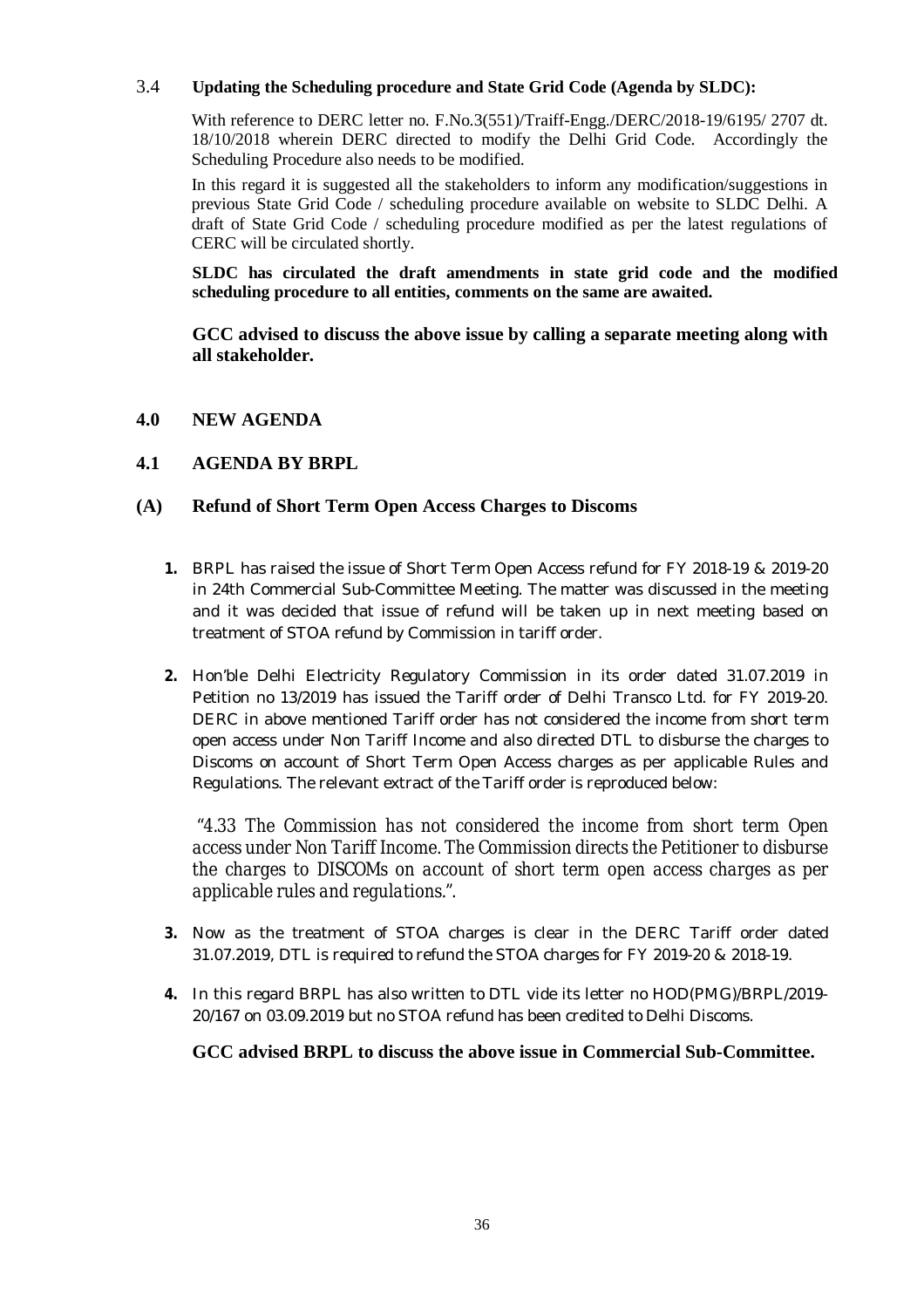#### **(B) Refund of NRLDC Charges for 2009-14 due to truing up :**

- **1.** The issue of refund of NRLDC charges by Delhi SLDC to Delhi Discoms has been discussed in 20th and 21st GCC meeting in Nov-18 & April – 19 respectably and GCC advised Delhi SLDC to reconcile the complete statement and refund the amount due to the beneficiaries/utility at the earliest.
- **2.** It is submitted that it is been more than 11 months, when committee advised SLDC to refund the NRLDC charges to Delhi Discoms, but no refund has been initiated by Delhi SLDC till date.
- **3.** Delhi SLDC has to refund Rs 3.7 Crs to Delhi Discoms for 2009-14 periods and also the carrying cost.

**Same as per 2.3.4**

#### **4.2 AGENDA BY TPDDL**

During low load period, very high voltage has been observed at DTL grids, namely 220kV Narela, 220 kV DSIDC Bawana, 400 kV Bawana, 220 kV Gopalpur, 220 kV Shalimar Bhag etc. This issue is persistent in the early hours of winter months. Tata Power DDL requests to share the action plan of DTL to mitigate the issue in a time bound manner. It is worthwhile to mention that it is an recurring issue and leads to financial implications for DISCOMs in the form of reactive power penalty.

**Same as per 3.2**

# **5 HOSTING OF NEXT MEETING OF GCC**

As per roster next meeting of GCC is to be hosted by BYPL. The same was agreed by BYPL.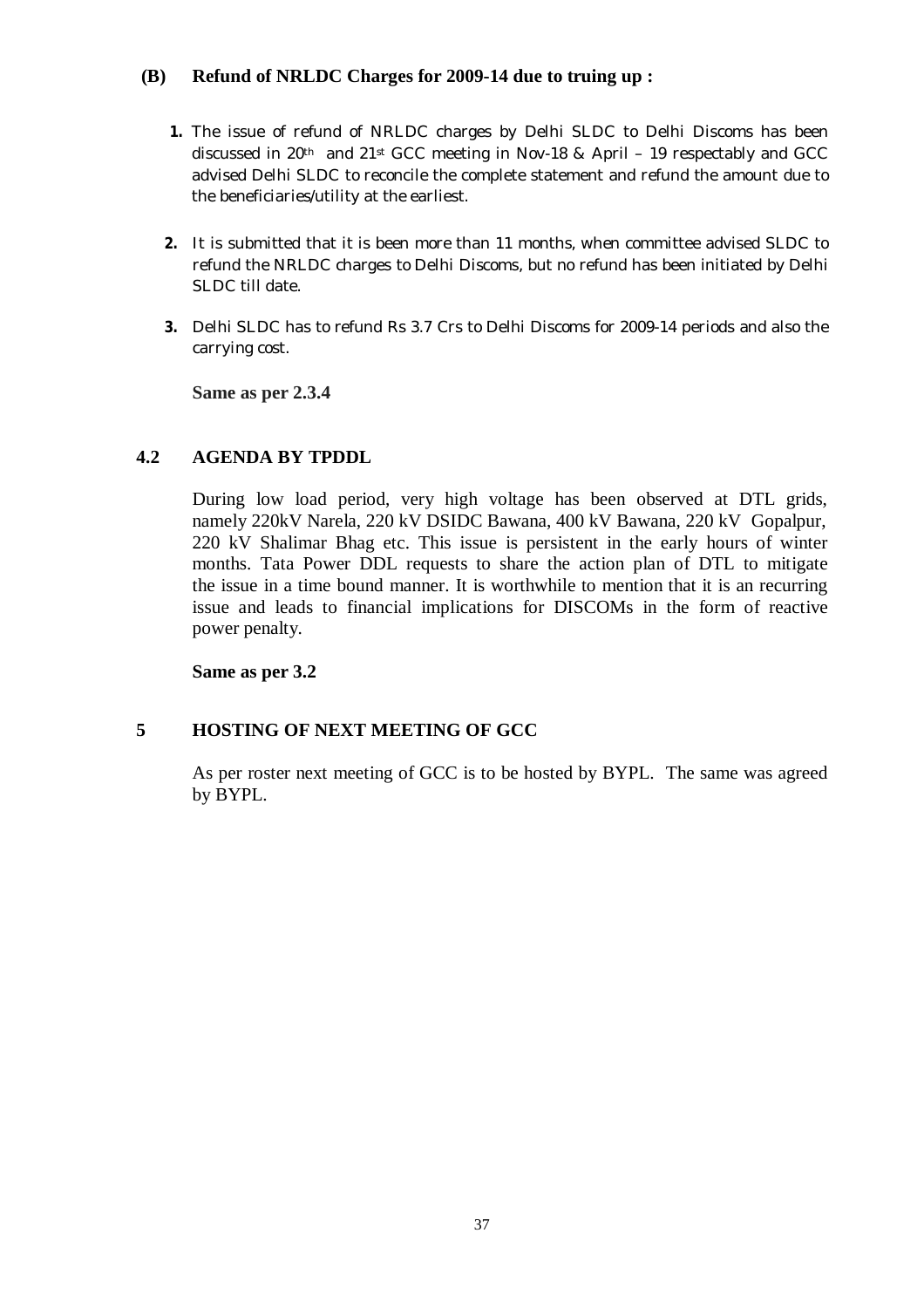| S.              | <b>NAME OF OFFICER</b> | <b>DESIGNATION</b>                | <b>COMPANY</b>         | <b>PHONE</b> | <b>EMAIL</b>                             |
|-----------------|------------------------|-----------------------------------|------------------------|--------------|------------------------------------------|
| $\mathbf N$     |                        |                                   |                        | NO.          |                                          |
| $\mathbf{1}$    | Sh. Mukesh Sharma      | Director $(0)$<br>Chairman, GCC   | <b>DTL</b>             | 9999533637   | mukeshkipj@gmail.com                     |
| $\overline{2}$  | Sh. S. K Sinha         | Dy. G.M $(SO)$ ,<br>Convener, GCC | <b>SLDC</b>            | 9999533673   | sinha.surendra@yahoo.com                 |
| 3               | Sh. Dinesh Singh       | DGM (T), EA                       | <b>SLDC</b>            | 9999533680   | dineshsinghdtl@gmail.com                 |
| $\overline{4}$  | Sh. Naveen Goel        | Manager(T)SO                      | <b>SLDC</b>            | 9999533950   | naveengoel06@gmail.com                   |
| 5               | Ms Sonali Garg         | Manager(T), EA                    | <b>SLDC</b>            | 9999533898   | sonaligarg1@gmail.com                    |
| 6               | Sh. Sanjeev Kumar      | AM(T)                             | <b>SLDC</b>            | 9999833917   | Sanjeevkumar2474@gmail.com               |
| $\overline{7}$  | Sh. Naveen Kumar       | AM(T)                             | <b>SLDC</b>            | 9999533883   | dtldata@gmail.com                        |
| 8               | Sh. Deepak Sharma      | AM(T), EA                         | <b>SLDC</b>            | 9999530008   | deepaksldc@gmail.com                     |
| 9               | Sh. PabvanRavanhar     | AM(T), EA                         | <b>SLDC</b>            | 9999532716   | Pavan5391@gmail.com                      |
| 10              | Sh. Loveen singh       | GM(T) (CMSEM)                     | <b>DTL</b>             | 9999533659   | loveleen.singh@dtl.gov.in                |
| 11              | Sh. Birender Prasad    | $GM(T)$ Plg                       | <b>DTL</b>             | 9999533663   | bprasadgm.dtl@gmail.com                  |
| 12              | Sh. S.K. Sharma        | GM(T)                             | <b>DTL</b>             | 9999533640   | gmomdtl@gmail.com                        |
| 13              | Sh. K.K. Verma         | GM(T) O&M-I                       | <b>DTL</b>             | 9999533127   | smom1.dtl@gmail.com                      |
| 14              | Sh. V.K. Jaiswal       | DGM(T) Proj-IIA                   | <b>DTL</b>             | 9999533672   | vinayjaiswaldtl@gmail.com                |
| 15              | Sh. R.S Meena          | DGM(T) west                       | <b>DTL</b>             | 9999533665   | rsmeena@live.in                          |
| 16              | Sh. Sh. Anuj Kr.       | DGM(Plg)                          | <b>DTL</b>             | 9999533954   | ak.gahlaut@dtl.gov.in                    |
|                 | Gahlaut                |                                   |                        |              |                                          |
| 17              | Sh. K.M. Lal           | DGM(T) North                      | <b>DTL</b>             | 9999533660   | km.lal@dtl.gov.in                        |
| $\overline{18}$ | Sh. Bharat Tiwari      | Manager                           | <b>DTL</b>             | 9999533931   | managersystemstudy@gmail.co              |
|                 |                        |                                   |                        |              | m                                        |
| 19              | Sh. M. Arun Kumar      | AM(T)                             | <b>DTL</b>             | 9999533429   | managerplgdtl@gmail.com                  |
| 20              | Sh. R M. Rout.IDSE     | <b>CWE</b>                        | <b>MES</b>             | 7887793971   | radhamohanrout@yahoo.in                  |
| 21              | Sh. Ariz Ahmed         | GEUE/S                            | <b>MES</b>             | 997436549    | geelectric@gmail.com                     |
| 22              | Sh. Manav Chaudhary    | AGE(SLDC)                         | <b>MES</b>             | 9086004586   | sldcmes@gmail.com                        |
| 23              | Sh. R.K. Srivastava    | GM(Comml)                         | IPGCL/<br><b>PPCL</b>  | 9999533500   | rksrivastava.ipgpp@gmail.com             |
| 24              | Sh. Satyendra Prakash  | AGM(T) PPS-I                      | <b>PPCL</b>            | 9717694813   | spmprakash@gmail.com                     |
| 25              | Sh. Sandeep Kumar      | SR. MGR                           | <b>TPDDL</b>           | 9971174097   | sandeep.k@tatapower-ddl.com              |
| 26              | Sh. Sanjay Sharma      | HOD RM(F&A)                       | <b>TPDDL</b>           | 9810799659   | sanjay.sharma@tatapowerddl.co<br>m       |
| 27              | Sh. Lalit Wason        | HOD PSC                           | <b>TPDDL</b>           | 9971316492   | lalit.wason@tatapowerddtl.com            |
| 28              | Sh. Rachit Khanna      | <b>DEE/TRD</b>                    | Northern<br><b>Rly</b> | 9717631313   | nrtrdhq@gmail.com                        |
| 29              | Ms. Preeti Chaturvedi  | SSE/TRD                           | N.Rly                  | 9818399962   | ctatrddelhidivision@gmail.com            |
| 30              | Sh. Kishan Pal         | <b>ASVP</b>                       | <b>BYPL</b>            | 9312667177   | kishan.pal@relienceada.com               |
| 31              | Sh. V.Mohan Raj        | ASVP, P&E                         | <b>BYPL</b>            | 9390218124   | mohana.rajkumar@relienceada.             |
|                 | Kumar                  |                                   |                        |              | com                                      |
| 32              | Sh. Dilip Agrawal      | GM(F&A)                           | <b>BYPL</b>            | 9350261494   | dilip.agrawal@relienceada.com            |
| 33              | Sh. Haridas maity      | GM(Comml)                         | <b>BYPL</b>            | 9350110156   | haridas.maity@relienceada.com            |
| 34              | Sh. Nishant Grover     | DGM(Coml)                         | <b>BYPL</b>            | 9560599544   | nishant.grover@relienceada.co            |
|                 |                        |                                   |                        |              | m                                        |
| 35              | Sh. Som Dut Sharma     | DGM                               | <b>BYPL</b>            | 9968025754   | som.dutt@relienceada.com                 |
| 36              | Sh. Naveen Chandra     | Sr. Mgr                           | <b>BRPL</b>            | 8010904621   | naveen.chandra@relianceada.co            |
|                 |                        |                                   |                        |              | m                                        |
| 37              | Sh. Shabhit Dhar       | <b>DGM</b>                        | <b>BRPL</b>            | 39999495     | shabit.dhar@relienceada.com              |
| 38              | Sh. A.K. Gera          | Astt. VP                          | <b>BRPL</b>            | 9313898750   | anand.gera@relienceada.com               |
| 39              | Sh. Abhinav Srivastava | GM Plg                            | <b>BRPL</b>            | 9350134826   | abhinav.r.srivastava@reliencead<br>a.com |
| 40              | Sh. M.Kishore Babu     | DGM                               | <b>BRPL</b>            | 8178347059   | miniyala.babu@relienceada.co<br>m        |
| 41              | Sh. Madan Pal          | ADV(RE)                           | <b>NDMC</b>            | 9868115524   | madanpalndmc@rediffmail.com              |
| 42              | Sh. K.S. Meena         | XEN(M/F)                          | <b>NDMC</b>            | 9811203020   | meenaks63@gmail.com                      |
| 43              | Sh. Harsh Arya         | Manager                           | <b>DMRC</b>            | 9560612233   | er.harsh@dmrc.org                        |
| 44              | Sh. Pavan Kumar        | Mgr/Traction                      | <b>DMRC</b>            | 9910226560   | pavankumar.dmrc@gmail.com                |
| 45              | Sh. Chandarkant        | Sr. DGM/Tr                        | <b>DMRC</b>            | 9717497427   | chanderkant271170@gmail.com              |

# **List of Participants Attended the 22nd meeting of the Grid Coordination Committee (GCC) held on 24.10.2019 at 10.00hrs at Ashoka Hall, Manekshaw Centre, Parde Ground, Delhi Cantt, New Delhi-110010.**